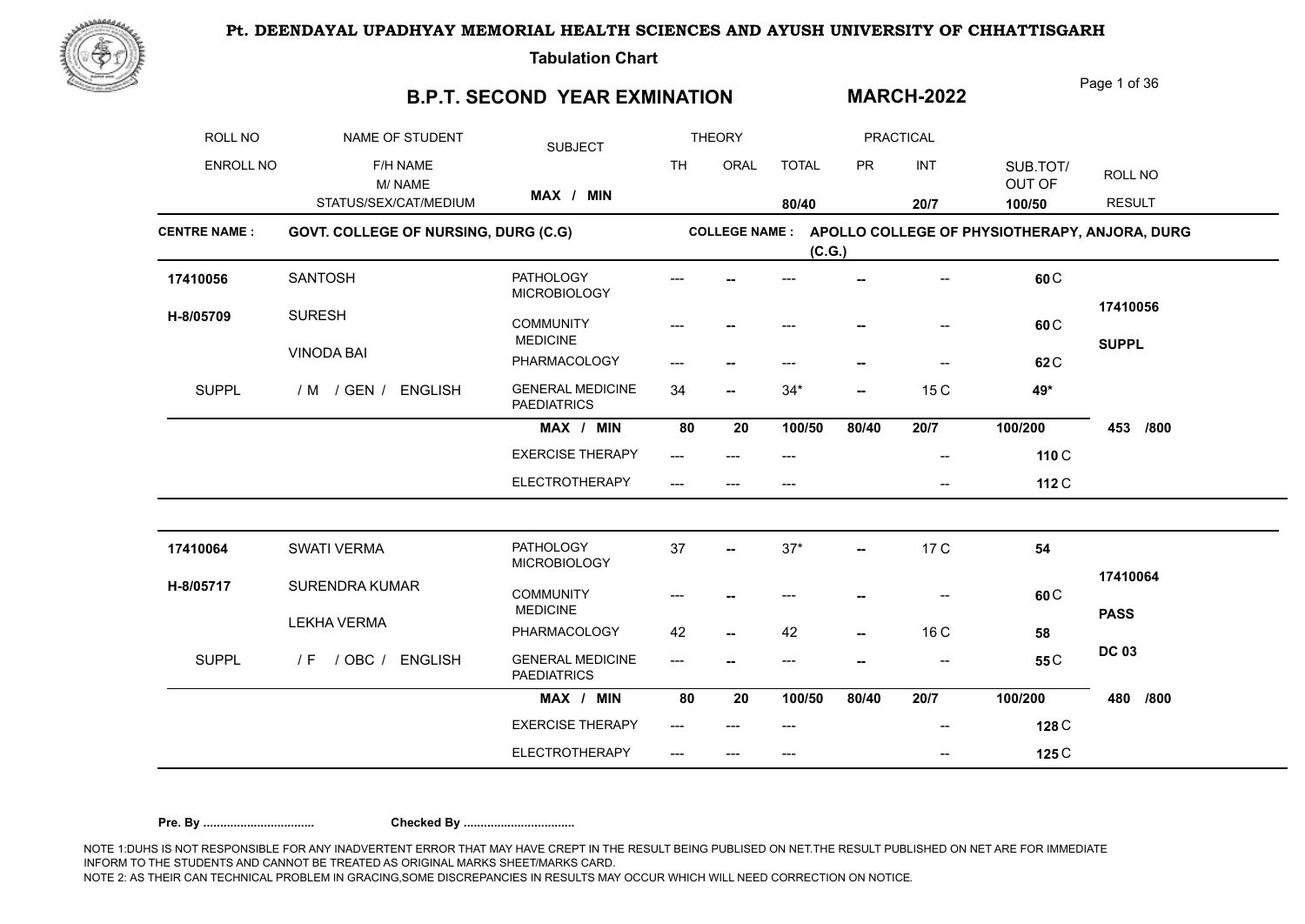

**Tabulation Chart** 

### **B.P.T. SECOND YEAR EXMINATION**

Page 2 of 36

**MARCH-2022**

| ROLL NO             | NAME OF STUDENT                      | <b>SUBJECT</b>                                |           | <b>THEORY</b>            |              |           | <b>PRACTICAL</b>                           |                                               |                         |
|---------------------|--------------------------------------|-----------------------------------------------|-----------|--------------------------|--------------|-----------|--------------------------------------------|-----------------------------------------------|-------------------------|
| ENROLL NO           | F/H NAME<br>M/NAME                   |                                               | <b>TH</b> | ORAL                     | <b>TOTAL</b> | <b>PR</b> | INT                                        | SUB.TOT/<br>OUT OF                            | ROLL NO                 |
|                     | STATUS/SEX/CAT/MEDIUM                | MAX / MIN                                     |           |                          | 80/40        |           | 20/7                                       | 100/50                                        | <b>RESULT</b>           |
| <b>CENTRE NAME:</b> | GOVT. COLLEGE OF NURSING, DURG (C.G) |                                               |           | <b>COLLEGE NAME:</b>     | (C.G.)       |           |                                            | APOLLO COLLEGE OF PHYSIOTHERAPY, ANJORA, DURG |                         |
| 17410067            | <b>TUSHAR DUBEY</b>                  | <b>PATHOLOGY</b><br><b>MICROBIOLOGY</b>       |           |                          |              |           |                                            | 53 <sub>C</sub>                               |                         |
| H-8/05720           | MUKESH DUBEY                         | <b>COMMUNITY</b><br><b>MEDICINE</b>           | 42        |                          | 42           | $-$       | 14 C                                       | 56                                            | 17410067                |
|                     | SHOBHANA DUBEY                       | PHARMACOLOGY                                  |           |                          | ---          |           | $\begin{array}{ccc} - & - & - \end{array}$ | 55 <sub>C</sub>                               | <b>SUPPL</b>            |
| <b>SUPPL</b>        | / M / GEN / ENGLISH                  | <b>GENERAL MEDICINE</b><br><b>PAEDIATRICS</b> | 31        | $\overline{\phantom{a}}$ | $31*$        | --        | 13 C                                       | 44*                                           |                         |
|                     |                                      | MAX / MIN                                     | 80        | 20                       | 100/50       | 80/40     | 20/7                                       | 100/200                                       | 443<br>/800             |
|                     |                                      | <b>EXERCISE THERAPY</b>                       | $---$     |                          | ---          | ---       |                                            | 119 C                                         |                         |
|                     |                                      | <b>ELECTROTHERAPY</b>                         | ---       | $---$                    | ---          | ---       | --- --                                     | 116 C                                         |                         |
| 17410091            | PRASHANT CHOUDHARY                   | <b>PATHOLOGY</b><br><b>MICROBIOLOGY</b>       | 34        | --                       | $34*$        | --        | 10                                         | 44*                                           |                         |
| H-8/05744           | DL CHOUDHARY                         | <b>COMMUNITY</b><br><b>MEDICINE</b>           | 52        | $\overline{\phantom{a}}$ | 52           | --        | 10                                         | 62                                            | 17410091<br><b>FAIL</b> |
|                     | KSHAMATA CHOUDHARY                   | PHARMACOLOGY                                  | 33        | $\overline{\phantom{a}}$ | $33*$        | --        | 10                                         | $43*$                                         |                         |
| <b>REG</b>          | / M / GEN / ENGLISH                  | <b>GENERAL MEDICINE</b><br><b>PAEDIATRICS</b> | 39        | −−                       | $39*$        | --        | 10                                         | 49*                                           |                         |
|                     |                                      | MAX / MIN                                     | 80        | 20                       | 100/50       | 80/40     | 20/7                                       | 100/200                                       | 409<br>/800             |
|                     |                                      | <b>EXERCISE THERAPY</b>                       | 40        | 14                       | 54           | 51        | 11                                         | 116                                           |                         |
|                     |                                      | <b>ELECTROTHERAPY</b>                         | 26        | 12                       | $38*$        | 46        | 11                                         | $95*$                                         |                         |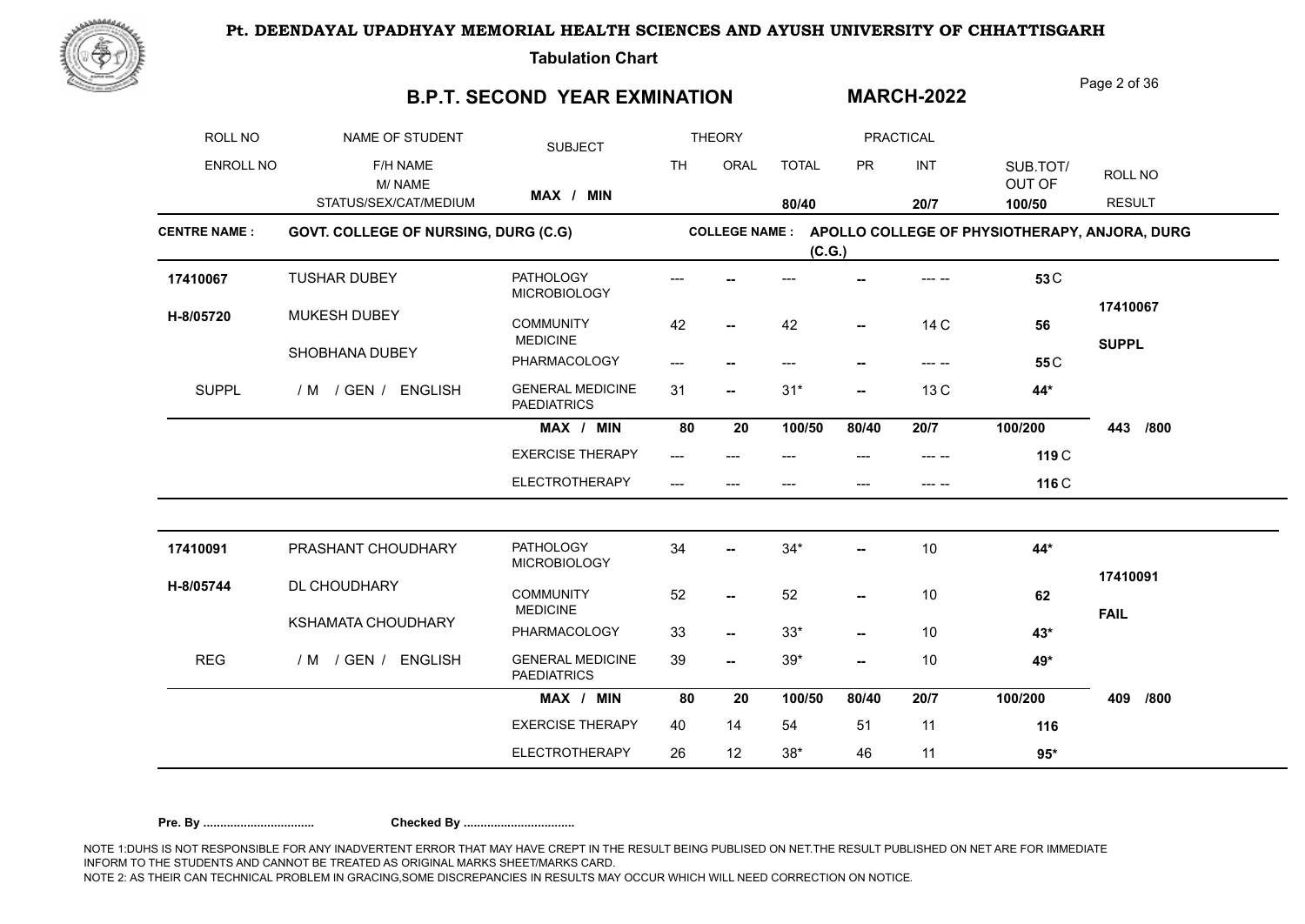

**Tabulation Chart** 

## **B.P.T. SECOND YEAR EXMINATION**

Page 3 of 36

**MARCH-2022**

| <b>ROLL NO</b>      | NAME OF STUDENT                         | <b>SUBJECT</b>                                |           | <b>THEORY</b>            |              |                          | PRACTICAL              |                                               |                         |
|---------------------|-----------------------------------------|-----------------------------------------------|-----------|--------------------------|--------------|--------------------------|------------------------|-----------------------------------------------|-------------------------|
| <b>ENROLL NO</b>    | F/H NAME<br>M/NAME                      |                                               | <b>TH</b> | ORAL                     | <b>TOTAL</b> | <b>PR</b>                | INT                    | SUB.TOT/<br>OUT OF                            | ROLL NO                 |
|                     | STATUS/SEX/CAT/MEDIUM                   | MAX / MIN                                     |           |                          | 80/40        |                          | 20/7                   | 100/50                                        | <b>RESULT</b>           |
| <b>CENTRE NAME:</b> | GOVT. COLLEGE OF NURSING, DURG (C.G)    |                                               |           | <b>COLLEGE NAME:</b>     | (C.G.)       |                          |                        | APOLLO COLLEGE OF PHYSIOTHERAPY, ANJORA, DURG |                         |
| 18410046            | ANJALI                                  | <b>PATHOLOGY</b><br><b>MICROBIOLOGY</b>       | 9         |                          | $9^{\star}$  | $\overline{\phantom{a}}$ | 15 C                   | $24*$                                         |                         |
| I-8/03569           | <b>TOMPESH CHAND</b><br><b>DEWANGAN</b> | <b>COMMUNITY</b><br><b>MEDICINE</b>           | 32        | $\overline{\phantom{a}}$ | $32*$        | $\overline{\phantom{a}}$ | 14 C                   | 46*                                           | 18410046<br><b>FAIL</b> |
|                     | KAUSHILYA DEWANGAN                      | PHARMACOLOGY                                  | 17        | $\overline{\phantom{a}}$ | $17*$        | --                       | 13 C                   | $30*$                                         |                         |
| <b>SUPPL</b>        | / OBC / ENGLISH<br>/ F                  | <b>GENERAL MEDICINE</b><br><b>PAEDIATRICS</b> | 34        | $\overline{\phantom{a}}$ | $34*$        | --                       | 14 C                   | 48*                                           |                         |
|                     |                                         | MAX / MIN                                     | 80        | 20                       | 100/50       | 80/40                    | 20/7                   | 100/200                                       | 407<br>/800             |
|                     |                                         | <b>EXERCISE THERAPY</b>                       | $---$     | $---$                    | ---          |                          | --                     | 131 C                                         |                         |
|                     |                                         | ELECTROTHERAPY                                | 40        | 14                       | 54           | 58                       | 16 C                   | 128                                           |                         |
| 18410051            | <b>GOURAV PANDEY</b>                    | <b>PATHOLOGY</b><br><b>MICROBIOLOGY</b>       | 45        |                          | 45           | --                       | 15 C                   | 60                                            |                         |
| I-8/03574           | <b>LAXMIPRASAD PANDEY</b>               | <b>COMMUNITY</b><br><b>MEDICINE</b>           |           |                          | ---          |                          | --                     | 65 <sub>C</sub>                               | 18410051                |
|                     | <b>KUNTI PANDEY</b>                     | PHARMACOLOGY                                  | ---       |                          | ---          | --                       | $\qquad \qquad \cdots$ | 57 <sub>C</sub>                               | <b>SUPPL</b>            |
| <b>SUPPL</b>        | / M / GEN /<br><b>ENGLISH</b>           | <b>GENERAL MEDICINE</b><br><b>PAEDIATRICS</b> | 31        | −−                       | $31*$        | --                       | 17 C                   | 48*                                           |                         |
|                     |                                         | MAX / MIN                                     | 80        | 20                       | 100/50       | 80/40                    | 20/7                   | 100/200                                       | 487<br>/800             |
|                     |                                         | <b>EXERCISE THERAPY</b>                       |           |                          |              |                          |                        | 128 C                                         |                         |
|                     |                                         | <b>ELECTROTHERAPY</b>                         |           |                          | ---          |                          | --                     | 129 C                                         |                         |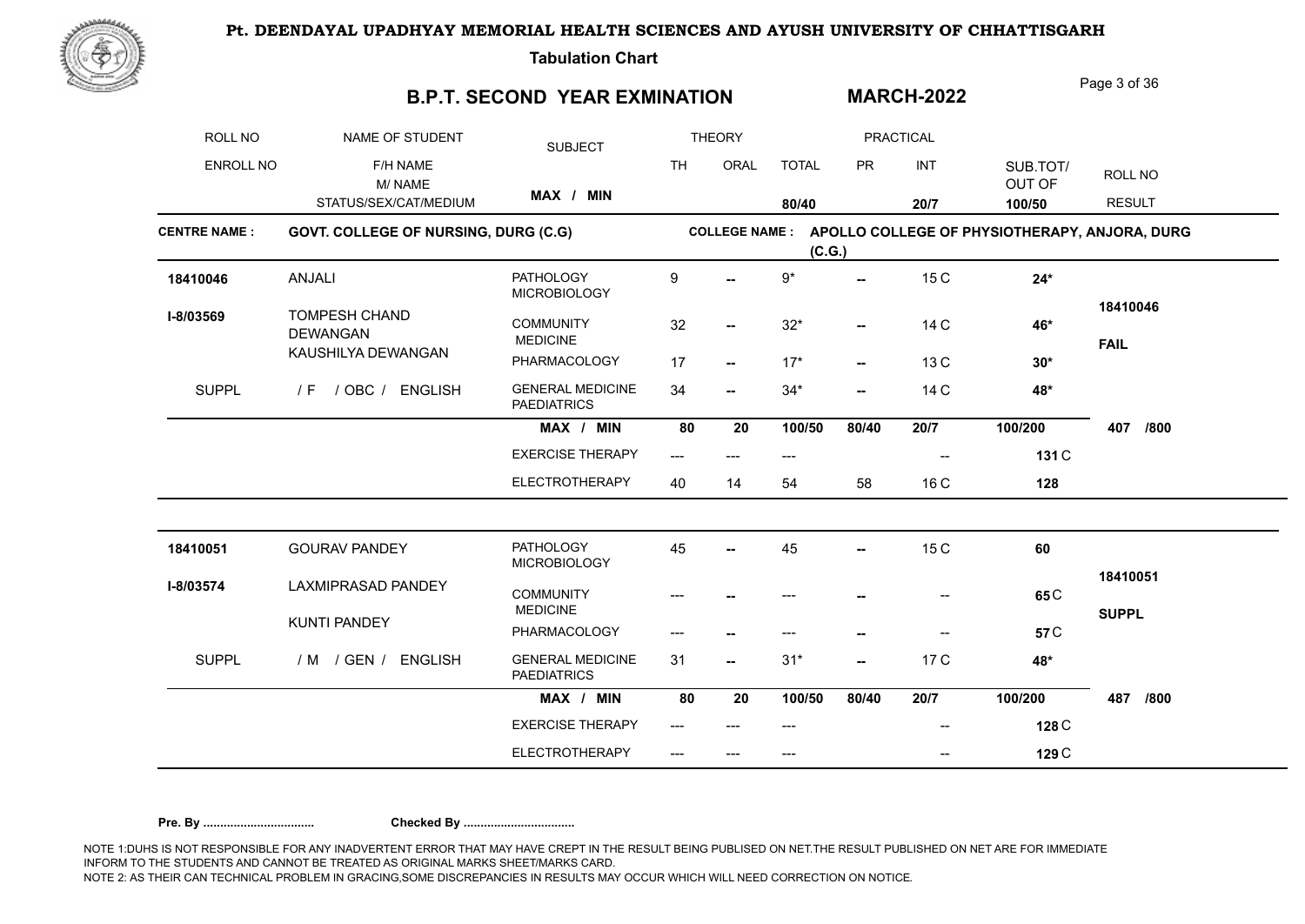

**Tabulation Chart** 

### **B.P.T. SECOND YEAR EXMINATION**

Page 4 of 36

**MARCH-2022**

| ROLL NO             | NAME OF STUDENT                      | <b>SUBJECT</b>                                |                         | <b>THEORY</b>            |              |           | <b>PRACTICAL</b>         |                                               |                         |
|---------------------|--------------------------------------|-----------------------------------------------|-------------------------|--------------------------|--------------|-----------|--------------------------|-----------------------------------------------|-------------------------|
| <b>ENROLL NO</b>    | F/H NAME<br>M/NAME                   |                                               | <b>TH</b>               | ORAL                     | <b>TOTAL</b> | <b>PR</b> | INT                      | SUB.TOT/<br>OUT OF                            | ROLL NO                 |
|                     | STATUS/SEX/CAT/MEDIUM                | MAX / MIN                                     |                         |                          | 80/40        |           | 20/7                     | 100/50                                        | <b>RESULT</b>           |
| <b>CENTRE NAME:</b> | GOVT. COLLEGE OF NURSING, DURG (C.G) |                                               |                         | <b>COLLEGE NAME :</b>    | (C.G.)       |           |                          | APOLLO COLLEGE OF PHYSIOTHERAPY, ANJORA, DURG |                         |
| 18410054            | MOHAMMED ALIO KAMDAR                 | <b>PATHOLOGY</b><br>MICROBIOLOGY              | 23                      |                          | $23*$        | Ξ.        | 13 C                     | $36*$                                         |                         |
| I-8/03577           | SHAHID HASSAN KAMDAR                 | <b>COMMUNITY</b><br><b>MEDICINE</b>           | ---                     |                          | ---          |           |                          | 55 <sub>C</sub>                               | 18410054                |
|                     | SHAISHTA HASSAN KAMDAR               | PHARMACOLOGY                                  | 34                      | $\overline{\phantom{a}}$ | $34*$        | --        | 12C                      | 46*                                           | <b>FAIL</b>             |
| <b>SUPPL</b>        | / M / GEN / ENGLISH                  | <b>GENERAL MEDICINE</b><br><b>PAEDIATRICS</b> | 33                      | $\overline{\phantom{a}}$ | $33*$        | --        | 13 C                     | 46*                                           |                         |
|                     |                                      | MAX / MIN                                     | 80                      | 20                       | 100/50       | 80/40     | 20/7                     | 100/200                                       | 413<br>/800             |
|                     |                                      | <b>EXERCISE THERAPY</b>                       | $\qquad \qquad -\qquad$ | ---                      | $---$        |           | $\overline{\phantom{a}}$ | 107 C                                         |                         |
|                     |                                      | <b>ELECTROTHERAPY</b>                         | 34                      | 15                       | 49*          | 60        | 14 C                     | 123                                           |                         |
| 19410050            | AISHWARYA YADAV                      | <b>PATHOLOGY</b><br><b>MICROBIOLOGY</b>       | 48                      |                          | 48           |           | 16                       | 64                                            |                         |
| J-8/01661           | SURAJ PRAKASH YADAV                  | <b>COMMUNITY</b><br><b>MEDICINE</b>           | 57                      | −−                       | 57           | --        | 17                       | 74                                            | 19410050<br><b>PASS</b> |
|                     | <b>ASHA LATA</b>                     | PHARMACOLOGY                                  | 56                      | $\overline{\phantom{a}}$ | 56           | --        | 16                       | 72                                            |                         |
| <b>REG</b>          | $/$ OBC $/$<br><b>ENGLISH</b><br>/ F | <b>GENERAL MEDICINE</b><br><b>PAEDIATRICS</b> | 41                      | --                       | 41           | --        | 16                       | 57                                            |                         |
|                     |                                      | MAX / MIN                                     | 80                      | 20                       | 100/50       | 80/40     | 20/7                     | 100/200                                       | /800<br>527             |
|                     |                                      | <b>EXERCISE THERAPY</b>                       | 44                      | 14                       | 58           | 64        | 17                       | 139                                           |                         |
|                     |                                      | <b>ELECTROTHERAPY</b>                         | 40                      | 13                       | 53           | 50        | 18                       | 121                                           |                         |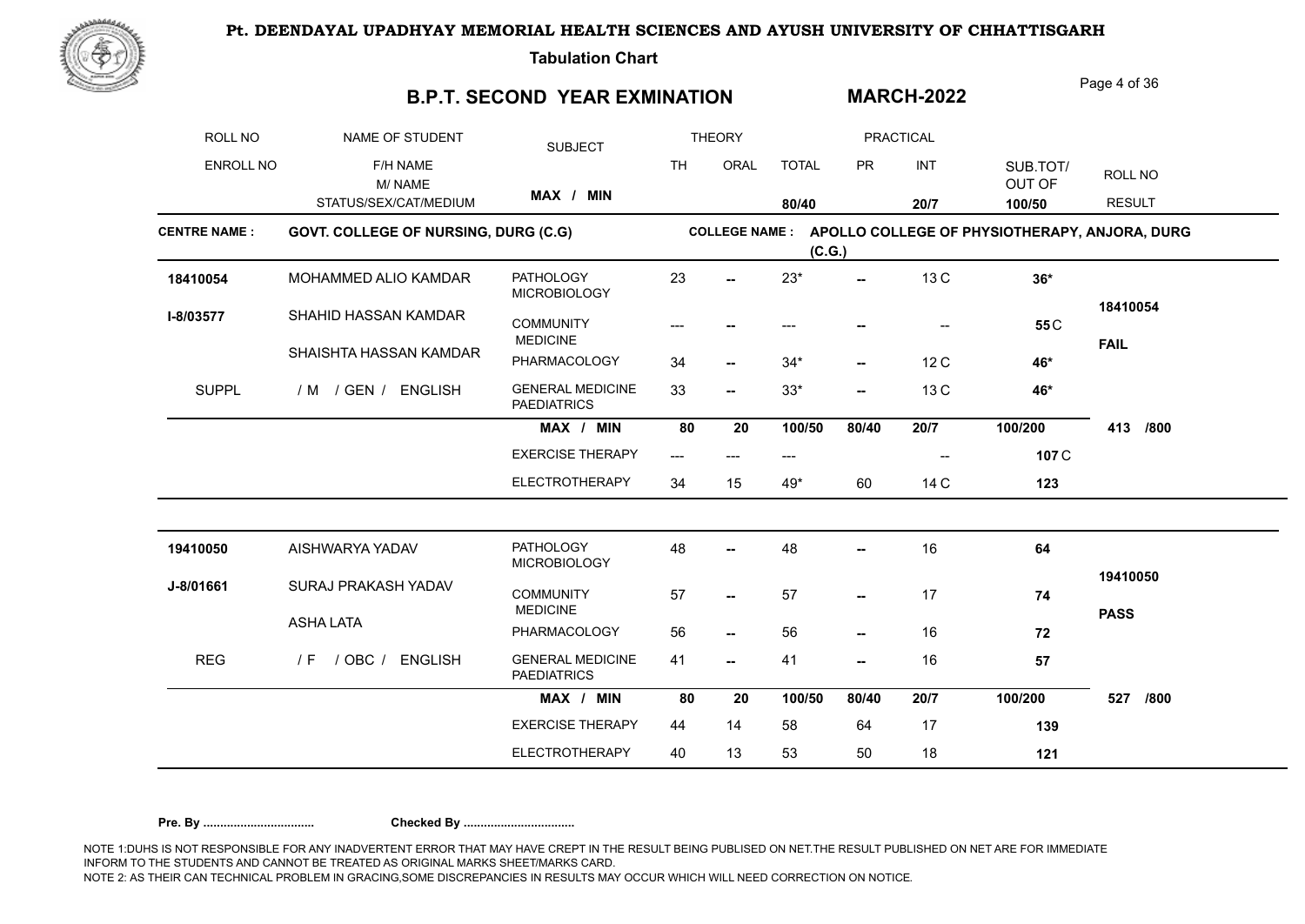

**Tabulation Chart** 

## **B.P.T. SECOND YEAR EXMINATION**

Page 5 of 36

**MARCH-2022**

| <b>ROLL NO</b>      | NAME OF STUDENT                      | <b>SUBJECT</b>                                |           | <b>THEORY</b>         |              |           | PRACTICAL                |                                               |               |
|---------------------|--------------------------------------|-----------------------------------------------|-----------|-----------------------|--------------|-----------|--------------------------|-----------------------------------------------|---------------|
| ENROLL NO           | F/H NAME<br>M/NAME                   |                                               | <b>TH</b> | ORAL                  | <b>TOTAL</b> | <b>PR</b> | INT                      | SUB.TOT/<br>OUT OF                            | ROLL NO       |
|                     | STATUS/SEX/CAT/MEDIUM                | MAX / MIN                                     |           |                       | 80/40        |           | 20/7                     | 100/50                                        | <b>RESULT</b> |
| <b>CENTRE NAME:</b> | GOVT. COLLEGE OF NURSING, DURG (C.G) |                                               |           | <b>COLLEGE NAME :</b> | (C.G.)       |           |                          | APOLLO COLLEGE OF PHYSIOTHERAPY, ANJORA, DURG |               |
| 19410065            | DIPIKA SAHU                          | <b>PATHOLOGY</b><br><b>MICROBIOLOGY</b>       |           |                       |              |           |                          | 69 <sub>C</sub>                               |               |
| J-8/01676           | DHANUSH RAM SAHU                     | <b>COMMUNITY</b><br><b>MEDICINE</b>           | 35        | −−                    | $35*$        | --        | 16 C                     | 51                                            | 19410065      |
|                     | <b>LATA SAHU</b>                     | PHARMACOLOGY                                  | 40        | ⊷                     | 40           | --        | 15 C                     | 55                                            | <b>PASS</b>   |
| <b>SUPPL</b>        | $/F$ / OBC /<br><b>ENGLISH</b>       | <b>GENERAL MEDICINE</b><br><b>PAEDIATRICS</b> | $---$     |                       | ---          | ۰.        | $\overline{\phantom{a}}$ | 59 <sub>C</sub>                               | <b>DC 05</b>  |
|                     |                                      | MAX / MIN                                     | 80        | 20                    | 100/50       | 80/40     | 20/7                     | 100/200                                       | /800<br>492   |
|                     |                                      | <b>EXERCISE THERAPY</b>                       | ---       | ---                   | ---          |           |                          | 132 C                                         |               |
|                     |                                      | <b>ELECTROTHERAPY</b>                         | 40        | 13                    | 53           | 56        | 17 C                     | 126                                           |               |
| 19410066            | <b>GAYATRI SAHU</b>                  | <b>PATHOLOGY</b><br><b>MICROBIOLOGY</b>       |           |                       |              |           |                          | 64 <sub>C</sub>                               |               |
| J-8/01667           | HARI SHANKAR SAHU                    | <b>COMMUNITY</b><br><b>MEDICINE</b>           |           |                       |              |           | --                       | 66 <sub>C</sub>                               | 19410066      |
|                     | JYOTI DEVI SAHU                      | PHARMACOLOGY                                  | 46        | --                    | 46           | --        | 17 C                     | 63                                            | <b>PASS</b>   |
| <b>SUPPL</b>        | / F / OBC / ENGLISH                  | <b>GENERAL MEDICINE</b><br><b>PAEDIATRICS</b> | $---$     |                       | ---          |           | $-$                      | 62 <sub>C</sub>                               |               |
|                     |                                      | MAX / MIN                                     | 80        | 20                    | 100/50       | 80/40     | 20/7                     | 100/200                                       | 525<br>/800   |
|                     |                                      | <b>EXERCISE THERAPY</b>                       |           |                       |              |           |                          | 141 C                                         |               |
|                     |                                      | <b>ELECTROTHERAPY</b>                         | ---       |                       | ---          |           | --                       | 129 C                                         |               |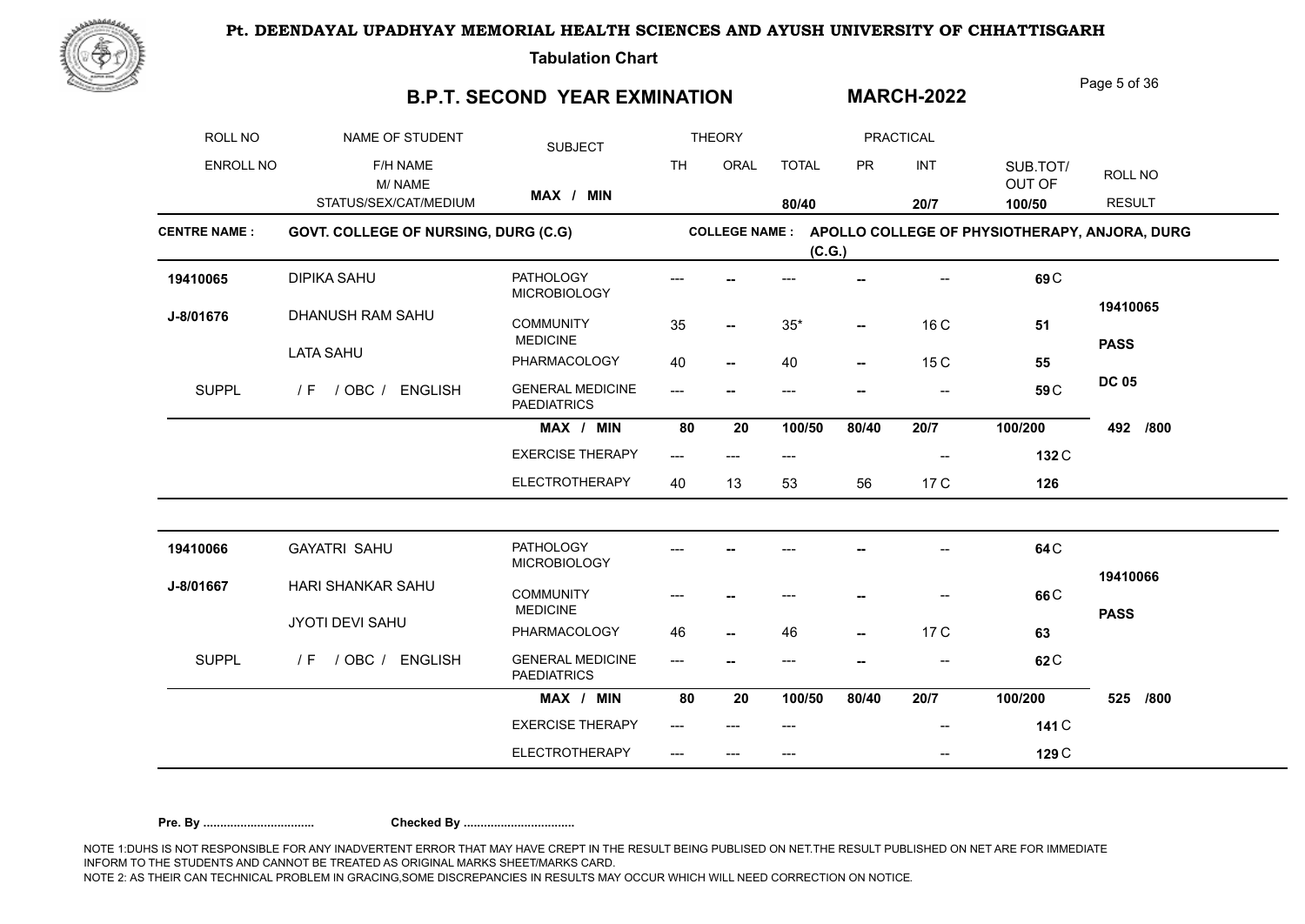

**Tabulation Chart** 

## **B.P.T. SECOND YEAR EXMINATION**

Page 6 of 36

**MARCH-2022**

| ROLL NO             | NAME OF STUDENT                      | <b>SUBJECT</b>                                |           | <b>THEORY</b>            |              |                          | <b>PRACTICAL</b> |                                               |                         |
|---------------------|--------------------------------------|-----------------------------------------------|-----------|--------------------------|--------------|--------------------------|------------------|-----------------------------------------------|-------------------------|
| ENROLL NO           | F/H NAME<br>M/NAME                   |                                               | <b>TH</b> | ORAL                     | <b>TOTAL</b> | <b>PR</b>                | INT              | SUB.TOT/<br>OUT OF                            | ROLL NO                 |
|                     | STATUS/SEX/CAT/MEDIUM                | MAX / MIN                                     |           |                          | 80/40        |                          | 20/7             | 100/50                                        | <b>RESULT</b>           |
| <b>CENTRE NAME:</b> | GOVT. COLLEGE OF NURSING, DURG (C.G) |                                               |           | <b>COLLEGE NAME:</b>     | (C.G.)       |                          |                  | APOLLO COLLEGE OF PHYSIOTHERAPY, ANJORA, DURG |                         |
| 19410076            | KHUSHI JAIN                          | <b>PATHOLOGY</b><br><b>MICROBIOLOGY</b>       | 29        | $\overline{a}$           | $29*$        | $\overline{\phantom{a}}$ | 14 C             | 43*                                           |                         |
| J-8/01687           | <b>SUNIL JAIN</b>                    | <b>COMMUNITY</b><br><b>MEDICINE</b>           | 41        | --                       | 41           |                          | 16 C             | 57                                            | 19410076                |
|                     | <b>BHARTI JAIN</b>                   | PHARMACOLOGY                                  |           | ⊷                        | ---          |                          |                  | 56 <sub>C</sub>                               | <b>SUPPL</b>            |
| <b>SUPPL</b>        | / F / GEN / ENGLISH                  | <b>GENERAL MEDICINE</b><br><b>PAEDIATRICS</b> | 33        | $\overline{\phantom{a}}$ | $33*$        | --                       | 15 C             | 48*                                           |                         |
|                     |                                      | MAX / MIN                                     | 80        | 20                       | 100/50       | 80/40                    | 20/7             | 100/200                                       | 465<br>/800             |
|                     |                                      | <b>EXERCISE THERAPY</b>                       | ---       | $---$                    | ---          |                          |                  | 131 C                                         |                         |
|                     |                                      | <b>ELECTROTHERAPY</b>                         | 40        | 14                       | 54           | 58                       | 18 C             | 130                                           |                         |
| 19410078            | LAXMI ADITYA                         | <b>PATHOLOGY</b><br><b>MICROBIOLOGY</b>       | 40        | --                       | 40           | --                       | 13               | 53                                            |                         |
| J-8/01689           | TULSI RAM ADITYA                     | <b>COMMUNITY</b><br><b>MEDICINE</b>           | 36        | −−                       | $36*$        | --                       | 12               | 48*                                           | 19410078<br><b>FAIL</b> |
|                     | <b>TERAS ADITYA</b>                  | PHARMACOLOGY                                  | 34        | $\overline{\phantom{a}}$ | $34*$        | --                       | 12               | 46*                                           |                         |
| <b>REG</b>          | / OBC / ENGLISH<br>/ F               | <b>GENERAL MEDICINE</b><br><b>PAEDIATRICS</b> | 35        | $\overline{\phantom{a}}$ | $35^{\ast}$  | --                       | 12               | 47*                                           |                         |
|                     |                                      | MAX / MIN                                     | 80        | 20                       | 100/50       | 80/40                    | 20/7             | 100/200                                       | 438<br>/800             |
|                     |                                      | <b>EXERCISE THERAPY</b>                       | 41        | 14                       | 55           | 57                       | 13               | 125                                           |                         |
|                     |                                      | <b>ELECTROTHERAPY</b>                         | 40        | 14                       | 54           | 52                       | 13               | 119                                           |                         |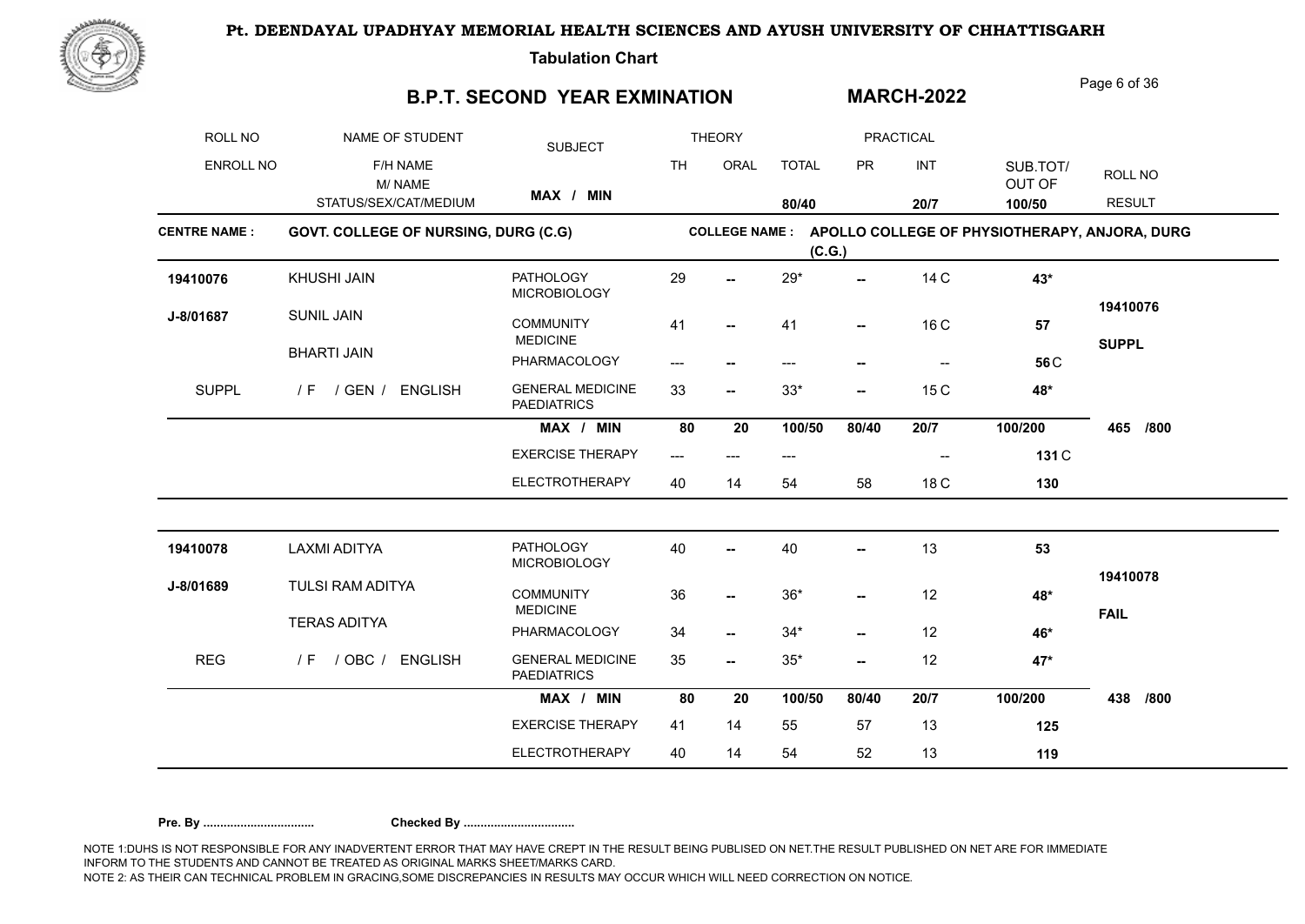

**Tabulation Chart** 

### **B.P.T. SECOND YEAR EXMINATION**

Page 7 of 36

**MARCH-2022**

| ROLL NO             | NAME OF STUDENT                      | <b>SUBJECT</b>                                |           | <b>THEORY</b>            |              |           | <b>PRACTICAL</b> |                                               |               |
|---------------------|--------------------------------------|-----------------------------------------------|-----------|--------------------------|--------------|-----------|------------------|-----------------------------------------------|---------------|
| <b>ENROLL NO</b>    | F/H NAME<br>M/NAME                   |                                               | <b>TH</b> | ORAL                     | <b>TOTAL</b> | <b>PR</b> | INT              | SUB.TOT/<br>OUT OF                            | ROLL NO       |
|                     | STATUS/SEX/CAT/MEDIUM                | MAX / MIN                                     |           |                          | 80/40        |           | 20/7             | 100/50                                        | <b>RESULT</b> |
| <b>CENTRE NAME:</b> | GOVT. COLLEGE OF NURSING, DURG (C.G) |                                               |           | <b>COLLEGE NAME :</b>    | (C.G.)       |           |                  | APOLLO COLLEGE OF PHYSIOTHERAPY, ANJORA, DURG |               |
| 19410082            | PEARLISH GUPTA                       | <b>PATHOLOGY</b><br><b>MICROBIOLOGY</b>       | 41        |                          | 41           | --        | 11               | 52                                            |               |
| J-8/01693           | <b>VIKEN GUPTA</b>                   | <b>COMMUNITY</b><br><b>MEDICINE</b>           | 56        | −−                       | 56           | --        | 12               | 68                                            | 19410082      |
|                     | <b>GARIMA GUPTA</b>                  | PHARMACOLOGY                                  | 41        | $\overline{\phantom{a}}$ | 41           | --        | 11               | 52                                            | <b>PASS</b>   |
| <b>REG</b>          | / OBC / ENGLISH<br>/ F               | <b>GENERAL MEDICINE</b><br><b>PAEDIATRICS</b> | 40        | $\overline{\phantom{a}}$ | 40           | --        | 11               | 51                                            |               |
|                     |                                      | MAX / MIN                                     | 80        | 20                       | 100/50       | 80/40     | 20/7             | 100/200                                       | 463<br>/800   |
|                     |                                      | <b>EXERCISE THERAPY</b>                       | 40        | 15                       | 55           | 59        | 12               | 126                                           |               |
|                     |                                      | ELECTROTHERAPY                                | 40        | 13                       | 53           | 50        | 11               | 114                                           |               |
| 19410084            | PRATIK JOSEPH                        | <b>PATHOLOGY</b><br><b>MICROBIOLOGY</b>       | 40        |                          | 40           | --        | 17               | 57                                            |               |
| J-8/01695           | VIJAY JOSEPH                         | <b>COMMUNITY</b><br><b>MEDICINE</b>           | 52        | ⊷                        | 52           | --        | 16               | 68                                            | 19410084      |
|                     | CLARIS LEENA JOSEPH                  | PHARMACOLOGY                                  | 38        | $\overline{\phantom{a}}$ | $38^{\star}$ | --        | 15               | 53                                            | <b>SUPPL</b>  |
| <b>REG</b>          | / M / GEN / ENGLISH                  | <b>GENERAL MEDICINE</b><br><b>PAEDIATRICS</b> | 44        | $\overline{\phantom{a}}$ | 44           | --        | 15               | 59                                            |               |
|                     |                                      | MAX / MIN                                     | 80        | 20                       | 100/50       | 80/40     | 20/7             | 100/200                                       | /800<br>481   |
|                     |                                      | <b>EXERCISE THERAPY</b>                       | 28        | 15                       | $43*$        | 59        | 16               | 118                                           |               |
|                     |                                      | <b>ELECTROTHERAPY</b>                         | 41        | 14                       | 55           | 54        | 17               | 126                                           |               |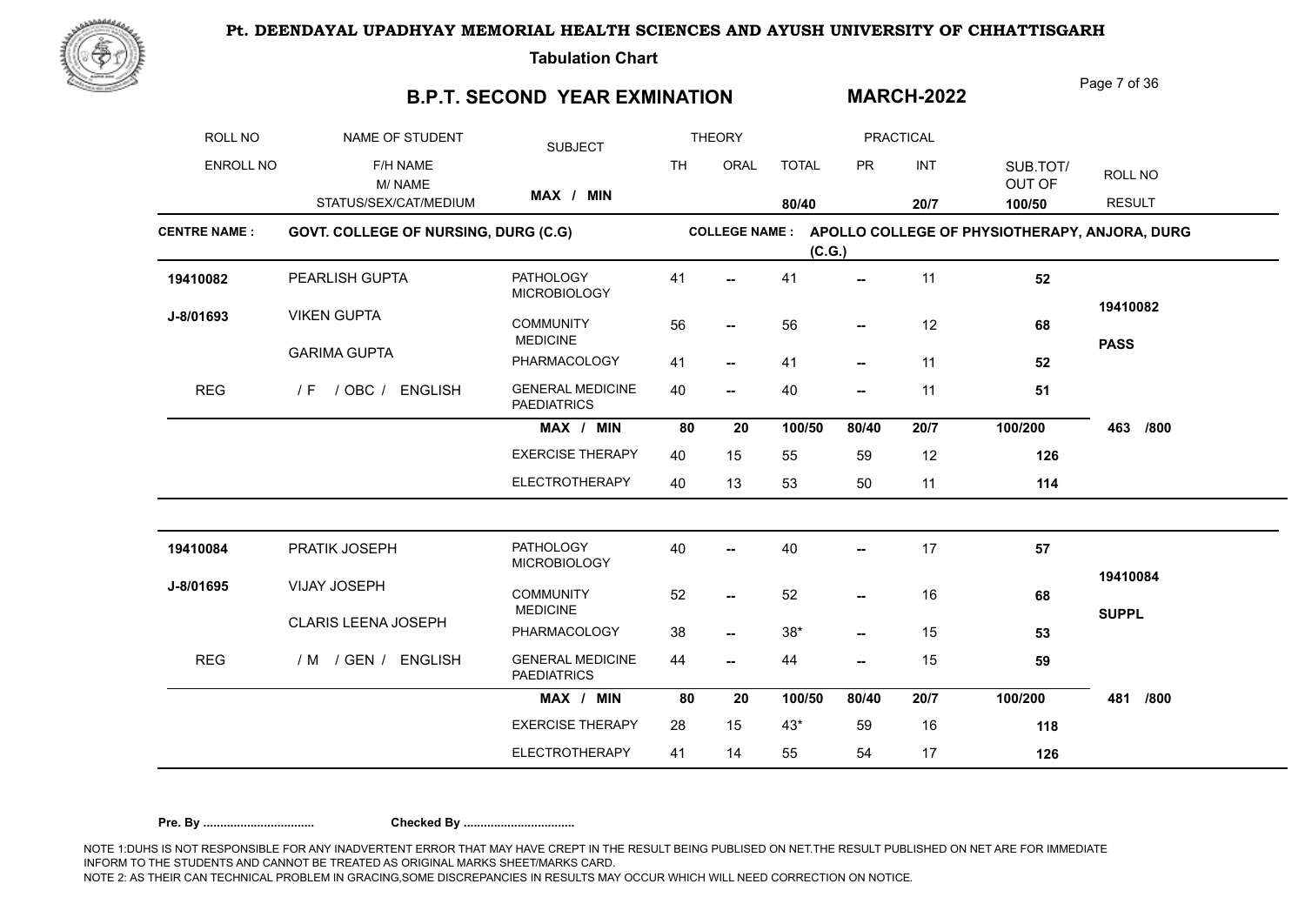

**Tabulation Chart** 

### **B.P.T. SECOND YEAR EXMINATION**

Page 8 of 36

**MARCH-2022**

| ROLL NO             | NAME OF STUDENT                      | <b>SUBJECT</b>                                |           | <b>THEORY</b>            |              |                          | <b>PRACTICAL</b>         |                                                              |                         |
|---------------------|--------------------------------------|-----------------------------------------------|-----------|--------------------------|--------------|--------------------------|--------------------------|--------------------------------------------------------------|-------------------------|
| <b>ENROLL NO</b>    | F/H NAME<br>M/NAME                   |                                               | <b>TH</b> | ORAL                     | <b>TOTAL</b> | <b>PR</b>                | INT                      | SUB.TOT/<br>OUT OF                                           | ROLL NO                 |
|                     | STATUS/SEX/CAT/MEDIUM                | MAX / MIN                                     |           |                          | 80/40        |                          | 20/7                     | 100/50                                                       | <b>RESULT</b>           |
| <b>CENTRE NAME:</b> | GOVT. COLLEGE OF NURSING, DURG (C.G) |                                               |           |                          | (C.G.)       |                          |                          | COLLEGE NAME : APOLLO COLLEGE OF PHYSIOTHERAPY, ANJORA, DURG |                         |
| 19410094            | <b>RAJAN KUMAR SHARMA</b>            | <b>PATHOLOGY</b><br><b>MICROBIOLOGY</b>       | 34        |                          | $34*$        | --                       | 11                       | 45*                                                          |                         |
| J-8/01705           | <b>DASHRATH SHARMA</b>               | <b>COMMUNITY</b><br><b>MEDICINE</b>           | 32        | $\overline{\phantom{a}}$ | $32*$        | --                       | 11                       | $43*$                                                        | 19410094<br><b>FAIL</b> |
|                     | RAJKUMARI SHARMA                     | PHARMACOLOGY                                  | 30        | $\overline{\phantom{a}}$ | $30*$        | $\overline{\phantom{a}}$ | 11                       | 41*                                                          |                         |
| <b>REG</b>          | / M / GEN / ENGLISH                  | <b>GENERAL MEDICINE</b><br><b>PAEDIATRICS</b> | 32        | $\overline{\phantom{a}}$ | $32*$        | $\overline{\phantom{a}}$ | 11                       | $43*$                                                        |                         |
|                     |                                      | MAX / MIN                                     | 80        | 20                       | 100/50       | 80/40                    | 20/7                     | 100/200                                                      | 386<br>/800             |
|                     |                                      | <b>EXERCISE THERAPY</b>                       | 20        | 14                       | $34*$        | 54                       | 12                       | 100                                                          |                         |
|                     |                                      | <b>ELECTROTHERAPY</b>                         | 40        | 14                       | 54           | 48                       | 12                       | 114                                                          |                         |
| 19410096            | <b>RIYA BISWAS</b>                   | <b>PATHOLOGY</b><br><b>MICROBIOLOGY</b>       | 38        | −−                       | $38*$        | --                       | 17 C                     | 55                                                           |                         |
| J-8/01707           | <b>HIMANSHU BISWAS</b>               | <b>COMMUNITY</b><br><b>MEDICINE</b>           | 46        | $-$                      | 46           | --                       | 15 C                     | 61                                                           | 19410096                |
|                     | <b>KANIKA BISWAS</b>                 | PHARMACOLOGY                                  |           | $\overline{\phantom{a}}$ | $---$        | --                       | $\overline{\phantom{a}}$ | 57 <sub>C</sub>                                              | <b>PASS</b>             |
| <b>SUPPL</b>        | / GEN / ENGLISH<br>/F                | <b>GENERAL MEDICINE</b><br><b>PAEDIATRICS</b> | 40        | $\sim$                   | 40           | --                       | 15 C                     | 55                                                           | <b>DC 02</b>            |
|                     |                                      | MAX / MIN                                     | 80        | 20                       | 100/50       | 80/40                    | 20/7                     | 100/200                                                      | 507<br>/800             |
|                     |                                      | <b>EXERCISE THERAPY</b>                       | $---$     |                          | ---          |                          | $\qquad \qquad \cdots$   | 154 C                                                        |                         |
|                     |                                      | <b>ELECTROTHERAPY</b>                         |           | ---                      | ---          |                          | --                       | 125 C                                                        |                         |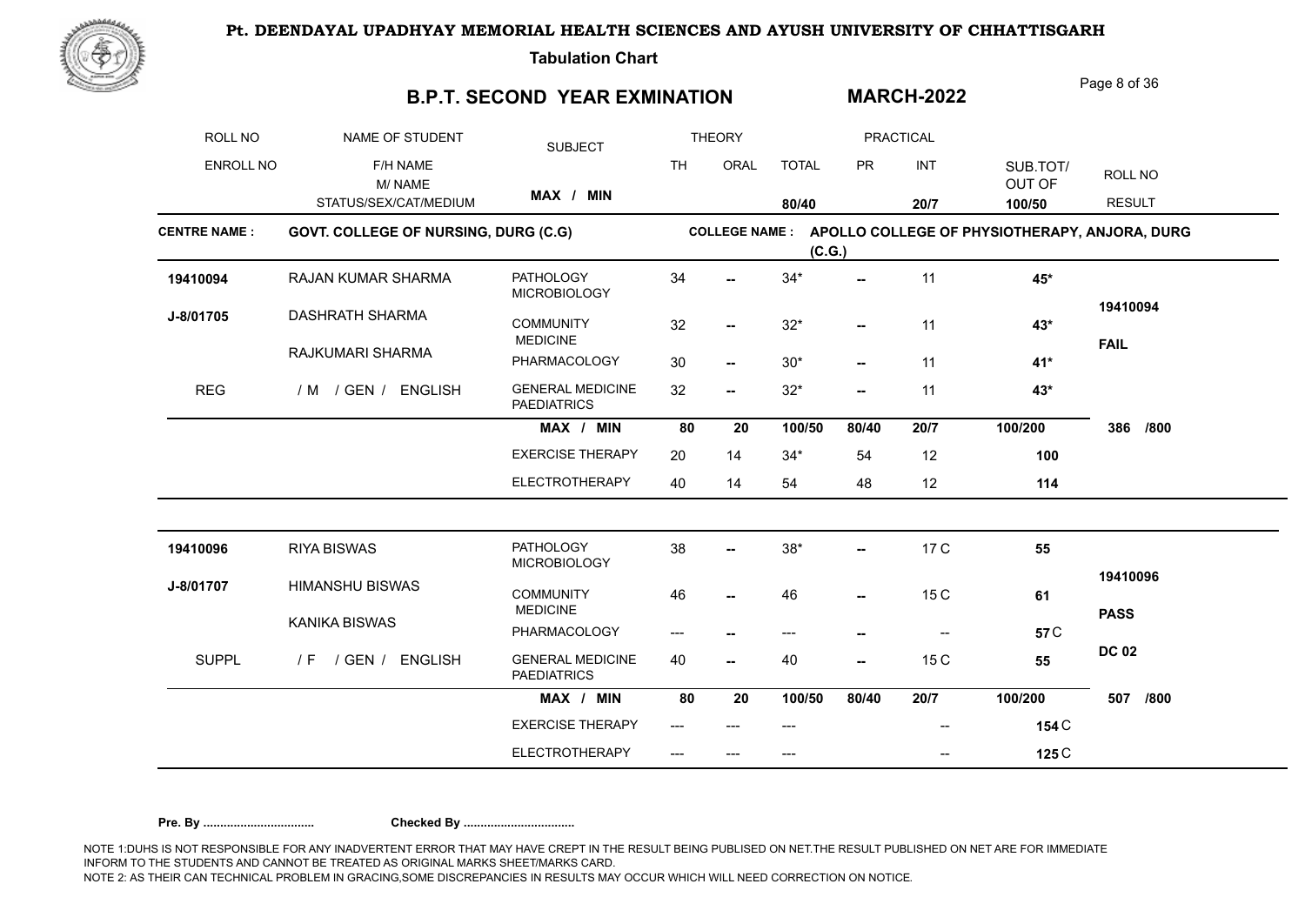

**Tabulation Chart** 

### **B.P.T. SECOND YEAR EXMINATION**

Page 9 of 36

**MARCH-2022**

| ROLL NO             | NAME OF STUDENT                      | <b>SUBJECT</b>                                |           | <b>THEORY</b>            |              |                          | <b>PRACTICAL</b> |                                               |               |
|---------------------|--------------------------------------|-----------------------------------------------|-----------|--------------------------|--------------|--------------------------|------------------|-----------------------------------------------|---------------|
| <b>ENROLL NO</b>    | F/H NAME<br>M/NAME                   |                                               | <b>TH</b> | ORAL                     | <b>TOTAL</b> | <b>PR</b>                | INT              | SUB.TOT/<br>OUT OF                            | ROLL NO       |
|                     | STATUS/SEX/CAT/MEDIUM                | MAX / MIN                                     |           |                          | 80/40        |                          | 20/7             | 100/50                                        | <b>RESULT</b> |
| <b>CENTRE NAME:</b> | GOVT. COLLEGE OF NURSING, DURG (C.G) |                                               |           | <b>COLLEGE NAME:</b>     | (C.G.)       |                          |                  | APOLLO COLLEGE OF PHYSIOTHERAPY, ANJORA, DURG |               |
| 20410051            | AAYUSHI SAHU                         | <b>PATHOLOGY</b><br><b>MICROBIOLOGY</b>       | 44        |                          | 44           | --                       | 16               | 60                                            |               |
| K-8/02092           | TEEKA RAM SAHU                       | <b>COMMUNITY</b><br><b>MEDICINE</b>           | 51        | --                       | 51           | --                       | 17               | 68                                            | 20410051      |
|                     | <b>MANJU SAHU</b>                    | PHARMACOLOGY                                  | 42        | $\overline{\phantom{a}}$ | 42           | --                       | 16               | 58                                            | <b>PASS</b>   |
| <b>REG</b>          | / F / OBC / ENGLISH                  | <b>GENERAL MEDICINE</b><br><b>PAEDIATRICS</b> | 53        | $\overline{\phantom{a}}$ | 53           | $\overline{\phantom{a}}$ | 17               | 70                                            |               |
|                     |                                      | MAX / MIN                                     | 80        | 20                       | 100/50       | 80/40                    | 20/7             | 100/200                                       | /800<br>521   |
|                     |                                      | <b>EXERCISE THERAPY</b>                       | 52        | 14                       | 66           | 60                       | 17               | 143                                           |               |
|                     |                                      | <b>ELECTROTHERAPY</b>                         | 42        | 13                       | 55           | 50                       | 17               | 122                                           |               |
| 20410057            | <b>ANIL SAHU</b>                     | <b>PATHOLOGY</b><br><b>MICROBIOLOGY</b>       | 45        |                          | 45           | --                       | 15               | 60                                            |               |
| K-8/02098           | <b>BUDHRAM SAHU</b>                  | <b>COMMUNITY</b><br><b>MEDICINE</b>           | 50        | $\sim$                   | 50           | --                       | 16               | 66                                            | 20410057      |
|                     | <b>LAXMI SAHU</b>                    | PHARMACOLOGY                                  | 41        | $\overline{\phantom{a}}$ | 41           | $\overline{\phantom{a}}$ | 16               | 57                                            | <b>PASS</b>   |
| <b>REG</b>          | / M / OBC / ENGLISH                  | <b>GENERAL MEDICINE</b><br><b>PAEDIATRICS</b> | 45        | --                       | 45           | --                       | 17               | 62                                            |               |
|                     |                                      | MAX / MIN                                     | 80        | 20                       | 100/50       | 80/40                    | 20/7             | 100/200                                       | 498<br>/800   |
|                     |                                      | <b>EXERCISE THERAPY</b>                       | 40        | 15                       | 55           | 62                       | 16               | 133                                           |               |
|                     |                                      | <b>ELECTROTHERAPY</b>                         | 38        | 13                       | 51           | 52                       | 17               | 120                                           |               |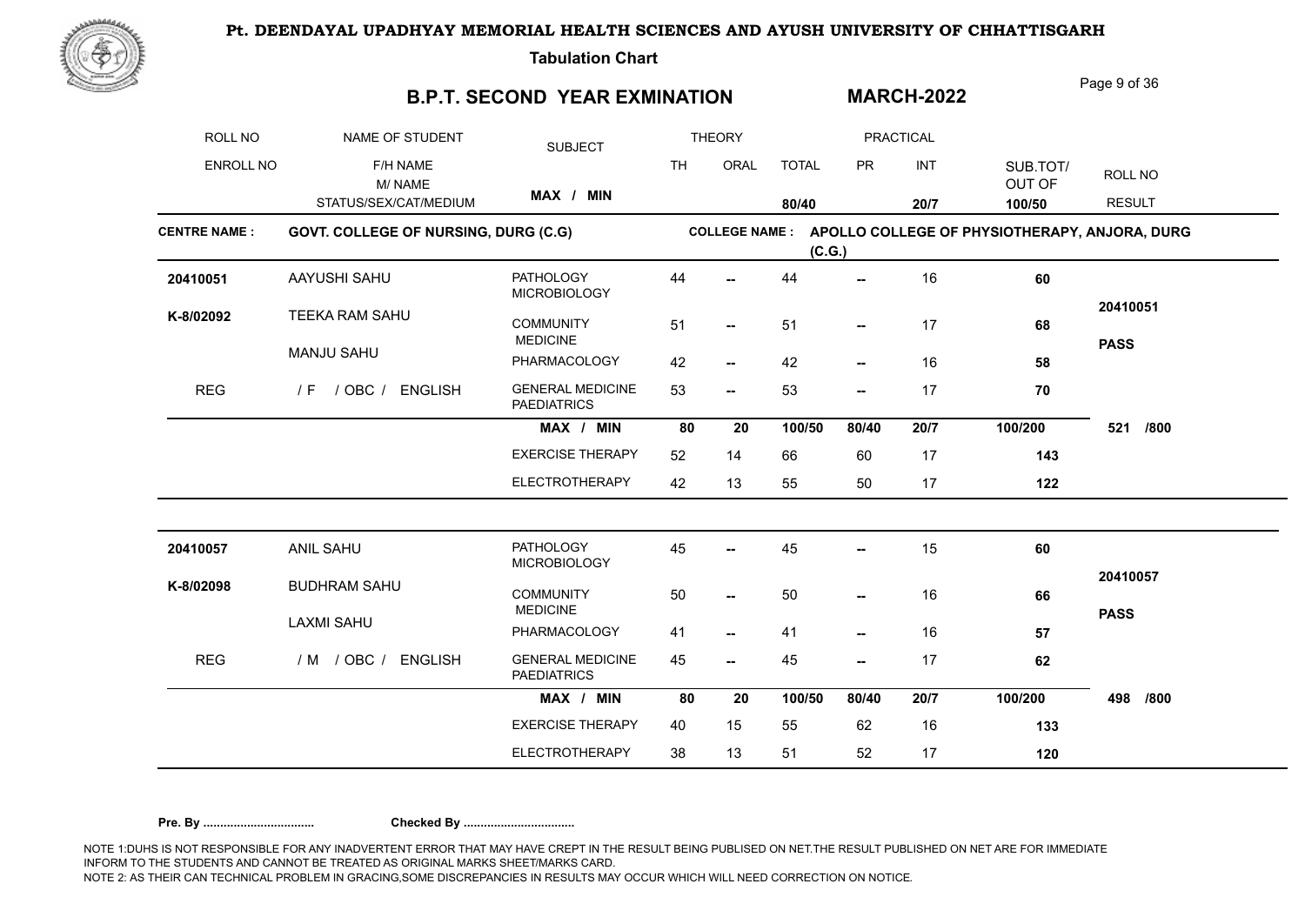

**Tabulation Chart** 

### **B.P.T. SECOND YEAR EXMINATION**

Page 10 of 36

**MARCH-2022**

| ROLL NO             | NAME OF STUDENT                      | <b>SUBJECT</b>                                |           | <b>THEORY</b>            |              |           | <b>PRACTICAL</b> |                                               |               |
|---------------------|--------------------------------------|-----------------------------------------------|-----------|--------------------------|--------------|-----------|------------------|-----------------------------------------------|---------------|
| ENROLL NO           | F/H NAME<br>M/NAME                   |                                               | <b>TH</b> | ORAL                     | <b>TOTAL</b> | <b>PR</b> | INT              | SUB.TOT/<br>OUT OF                            | ROLL NO       |
|                     | STATUS/SEX/CAT/MEDIUM                | MAX / MIN                                     |           |                          | 80/40        |           | 20/7             | 100/50                                        | <b>RESULT</b> |
| <b>CENTRE NAME:</b> | GOVT. COLLEGE OF NURSING, DURG (C.G) |                                               |           | <b>COLLEGE NAME :</b>    | (C.G.)       |           |                  | APOLLO COLLEGE OF PHYSIOTHERAPY, ANJORA, DURG |               |
| 20410061            | AYUSH KUMAR SHARMA                   | <b>PATHOLOGY</b><br><b>MICROBIOLOGY</b>       | 55        | $\overline{\phantom{a}}$ | 55           | --        | 16               | 71                                            |               |
| K-8/02102           | AKSHAY LAL SHARMA                    | <b>COMMUNITY</b><br><b>MEDICINE</b>           | 50        | -−                       | 50           | --        | 16               | 66                                            | 20410061      |
|                     | <b>VIDYA SHARMA</b>                  | PHARMACOLOGY                                  | 47        | $\overline{\phantom{a}}$ | 47           | --        | 17               | 64                                            | <b>PASS</b>   |
| <b>REG</b>          | / M / GEN / ENGLISH                  | <b>GENERAL MEDICINE</b><br><b>PAEDIATRICS</b> | 46        | $\overline{\phantom{a}}$ | 46           | --        | 17               | 63                                            |               |
|                     |                                      | MAX / MIN                                     | 80        | 20                       | 100/50       | 80/40     | 20/7             | 100/200                                       | 568<br>/800   |
|                     |                                      | <b>EXERCISE THERAPY</b>                       | 52        | 17                       | 69           | 73        | 16               | 158                                           |               |
|                     |                                      | <b>ELECTROTHERAPY</b>                         | 41        | 17                       | 58           | 72        | 16               | 146                                           |               |
| 20410063            | <b>ISHIKA BHAMNANI</b>               | <b>PATHOLOGY</b><br><b>MICROBIOLOGY</b>       | 59        | $\overline{a}$           | 59           | --        | 17               | 76                                            |               |
| K-8/02104           | <b>JAGDISH BHAMNANI</b>              | <b>COMMUNITY</b><br><b>MEDICINE</b>           | 43        | --                       | 43           | --        | 16               | 59                                            | 20410063      |
|                     | <b>VAISHLI BHAMNANI</b>              | PHARMACOLOGY                                  | 45        | −−                       | 45           | --        | 17               | 62                                            | <b>PASS</b>   |
| <b>REG</b>          | / GEN / ENGLISH<br>/ F               | <b>GENERAL MEDICINE</b><br><b>PAEDIATRICS</b> | 51        | --                       | 51           | --        | 18               | 69                                            |               |
|                     |                                      | MAX / MIN                                     | 80        | 20                       | 100/50       | 80/40     | 20/7             | 100/200                                       | 560<br>/800   |
|                     |                                      | <b>EXERCISE THERAPY</b>                       | 50        | 16                       | 66           | 69        | 16               | 151                                           |               |
|                     |                                      | <b>ELECTROTHERAPY</b>                         | 41        | 16                       | 57           | 70        | 16               | 143                                           |               |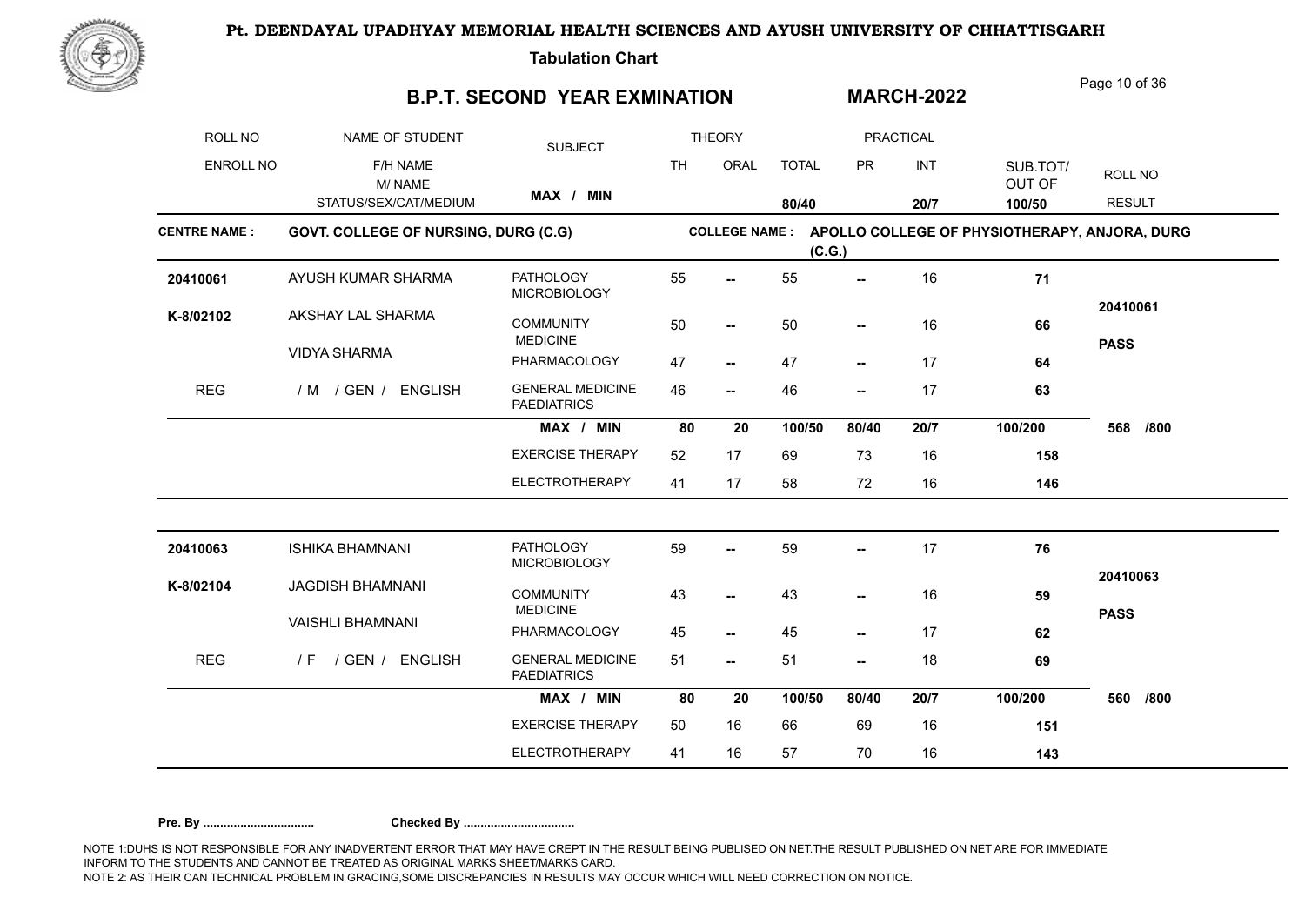

**Tabulation Chart** 

### **B.P.T. SECOND YEAR EXMINATION**

Page 11 of 36

**MARCH-2022**

| <b>ROLL NO</b>      | NAME OF STUDENT                      | <b>SUBJECT</b>                                             |           | <b>THEORY</b>            |              |                          | <b>PRACTICAL</b> |                                               |               |
|---------------------|--------------------------------------|------------------------------------------------------------|-----------|--------------------------|--------------|--------------------------|------------------|-----------------------------------------------|---------------|
| <b>ENROLL NO</b>    | F/H NAME<br>M/NAME                   |                                                            | <b>TH</b> | ORAL                     | <b>TOTAL</b> | <b>PR</b>                | INT              | SUB.TOT/<br>OUT OF                            | ROLL NO       |
|                     | STATUS/SEX/CAT/MEDIUM                | MAX / MIN                                                  |           |                          | 80/40        |                          | 20/7             | 100/50                                        | <b>RESULT</b> |
| <b>CENTRE NAME:</b> | GOVT. COLLEGE OF NURSING, DURG (C.G) |                                                            |           | <b>COLLEGE NAME:</b>     | (C.G.)       |                          |                  | APOLLO COLLEGE OF PHYSIOTHERAPY, ANJORA, DURG |               |
| 20410064            | <b>DEEPAK SAHU</b>                   | <b>PATHOLOGY</b><br><b>MICROBIOLOGY</b>                    | 41        |                          | 41           | $\overline{\phantom{a}}$ | 15               | 56                                            |               |
| K-8/02105           | DARSHAN LAL SAHU                     | <b>COMMUNITY</b><br><b>MEDICINE</b>                        | 50        | $\overline{\phantom{a}}$ | 50           | $\overline{\phantom{a}}$ | 14               | 64                                            | 20410064      |
|                     | SUMITRA SAHU                         | PHARMACOLOGY                                               | 42        | $\overline{\phantom{a}}$ | 42           | $\overline{\phantom{a}}$ | 14               | 56                                            | <b>SUPPL</b>  |
| <b>REG</b>          | / M / OBC / ENGLISH                  | <b>GENERAL MEDICINE</b><br><b>PAEDIATRICS</b>              | 43        | --                       | 43           | --                       | 14               | 57                                            |               |
|                     |                                      | MAX / MIN                                                  | 80        | 20                       | 100/50       | 80/40                    | 20/7             | 100/200                                       | 467<br>/800   |
|                     |                                      | <b>EXERCISE THERAPY</b>                                    | 40        | 15                       | 55           | 65                       | 15               | 135                                           |               |
|                     |                                      | ELECTROTHERAPY                                             | 25        | 13                       | $38*$        | 46                       | 15               | $99*$                                         |               |
| 20410067            | HARSH VISHNOI                        | <b>PATHOLOGY</b>                                           | 57        |                          | 57           | --                       | 15               | 72                                            |               |
| K-8/02108           | NAND KISHORE VISHNOI                 | <b>MICROBIOLOGY</b><br><b>COMMUNITY</b><br><b>MEDICINE</b> | 49        | --                       | 49           | --                       | 15               | 64                                            | 20410067      |
|                     | SAPNA VISHNOI                        | PHARMACOLOGY                                               | 42        | --                       | 42           | --                       | 15               | 57                                            | <b>PASS</b>   |
| <b>REG</b>          | / M / GEN / ENGLISH                  | <b>GENERAL MEDICINE</b><br><b>PAEDIATRICS</b>              | 51        | --                       | 51           | --                       | 16               | 67                                            |               |
|                     |                                      | MAX / MIN                                                  | 80        | 20                       | 100/50       | 80/40                    | 20/7             | 100/200                                       | 558<br>/800   |
|                     |                                      | <b>EXERCISE THERAPY</b>                                    | 49        | 17                       | 66           | 71                       | 16               | 153                                           |               |
|                     |                                      | <b>ELECTROTHERAPY</b>                                      | 43        | 16                       | 59           | 70                       | 16               | 145                                           |               |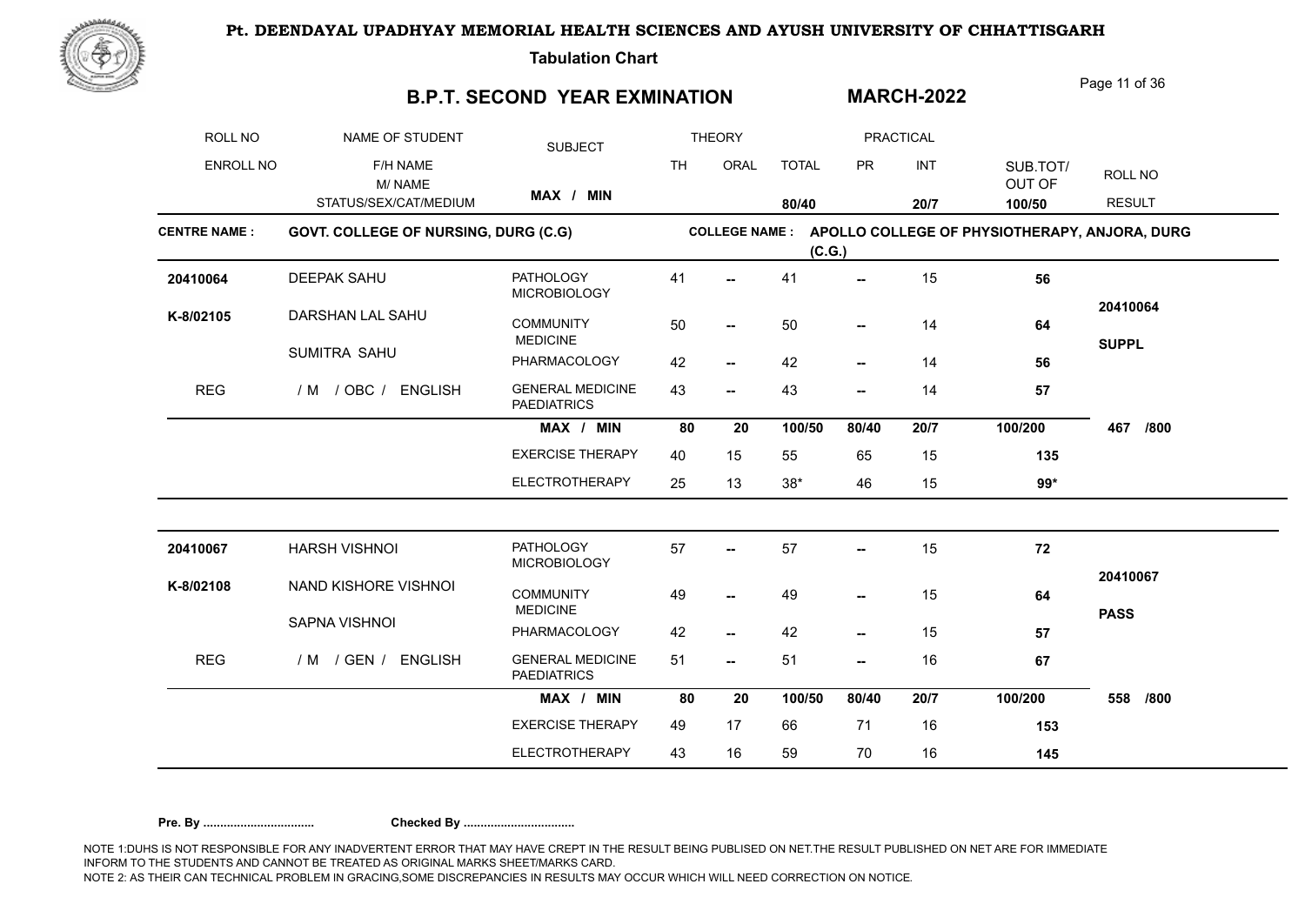

**Tabulation Chart** 

### **B.P.T. SECOND YEAR EXMINATION**

Page 12 of 36

**MARCH-2022**

| ROLL NO             | NAME OF STUDENT                      | <b>SUBJECT</b>                                |           | <b>THEORY</b>         |              |                          | <b>PRACTICAL</b> |                                               |                          |
|---------------------|--------------------------------------|-----------------------------------------------|-----------|-----------------------|--------------|--------------------------|------------------|-----------------------------------------------|--------------------------|
| <b>ENROLL NO</b>    | F/H NAME<br>M/NAME                   |                                               | <b>TH</b> | ORAL                  | <b>TOTAL</b> | <b>PR</b>                | INT              | SUB.TOT/<br>OUT OF                            | ROLL NO                  |
|                     | STATUS/SEX/CAT/MEDIUM                | MAX / MIN                                     |           |                       | 80/40        |                          | 20/7             | 100/50                                        | <b>RESULT</b>            |
| <b>CENTRE NAME:</b> | GOVT. COLLEGE OF NURSING, DURG (C.G) |                                               |           | <b>COLLEGE NAME :</b> | (C.G.)       |                          |                  | APOLLO COLLEGE OF PHYSIOTHERAPY, ANJORA, DURG |                          |
| 20410070            | KARISHMA JAGGI                       | <b>PATHOLOGY</b><br><b>MICROBIOLOGY</b>       | 39        |                       | $39*$        | --                       | 12               | 51                                            |                          |
| K-8/02111           | SANJAY KUMAR JAGGI                   | <b>COMMUNITY</b><br><b>MEDICINE</b>           | 54        | $-$                   | 54           | --                       | 13               | 67                                            | 20410070<br><b>SUPPL</b> |
|                     | <b>SEEMA JAGGI</b>                   | PHARMACOLOGY                                  | 33        | --                    | $33*$        | --                       | 12               | 45*                                           |                          |
| <b>REG</b>          | / GEN / ENGLISH<br>/ F               | <b>GENERAL MEDICINE</b><br><b>PAEDIATRICS</b> | 41        | −−                    | 41           | --                       | 12               | 53                                            |                          |
|                     |                                      | MAX / MIN                                     | 80        | 20                    | 100/50       | 80/40                    | 20/7             | 100/200                                       | 460<br>/800              |
|                     |                                      | <b>EXERCISE THERAPY</b>                       | 46        | 14                    | 60           | 59                       | 13               | 132                                           |                          |
|                     |                                      | ELECTROTHERAPY                                | 40        | 13                    | 53           | 46                       | 13               | 112                                           |                          |
| 20410073            | <b>MONIKA RATHI</b>                  | <b>PATHOLOGY</b><br><b>MICROBIOLOGY</b>       | 48        |                       | 48           | --                       | 16               | 64                                            |                          |
| K-8/02114           | <b>DEVICHAND RATHI</b>               | <b>COMMUNITY</b><br><b>MEDICINE</b>           | 52        | --                    | 52           | --                       | 17               | 69                                            | 20410073                 |
|                     | <b>JYOTI RATHI</b>                   | PHARMACOLOGY                                  | 51        | -−                    | 51           | $\overline{\phantom{a}}$ | 17               | 68                                            | <b>PASS</b>              |
| <b>REG</b>          | / GEN /<br><b>ENGLISH</b><br>/ F     | <b>GENERAL MEDICINE</b><br><b>PAEDIATRICS</b> | 49        | --                    | 49           | --                       | 17               | 66                                            |                          |
|                     |                                      | MAX / MIN                                     | 80        | 20                    | 100/50       | 80/40                    | 20/7             | 100/200                                       | 527<br>/800              |
|                     |                                      | <b>EXERCISE THERAPY</b>                       | 47        | 14                    | 61           | 58                       | 18               | 137                                           |                          |
|                     |                                      | <b>ELECTROTHERAPY</b>                         | 41        | 14                    | 55           | 50                       | 18               | 123                                           |                          |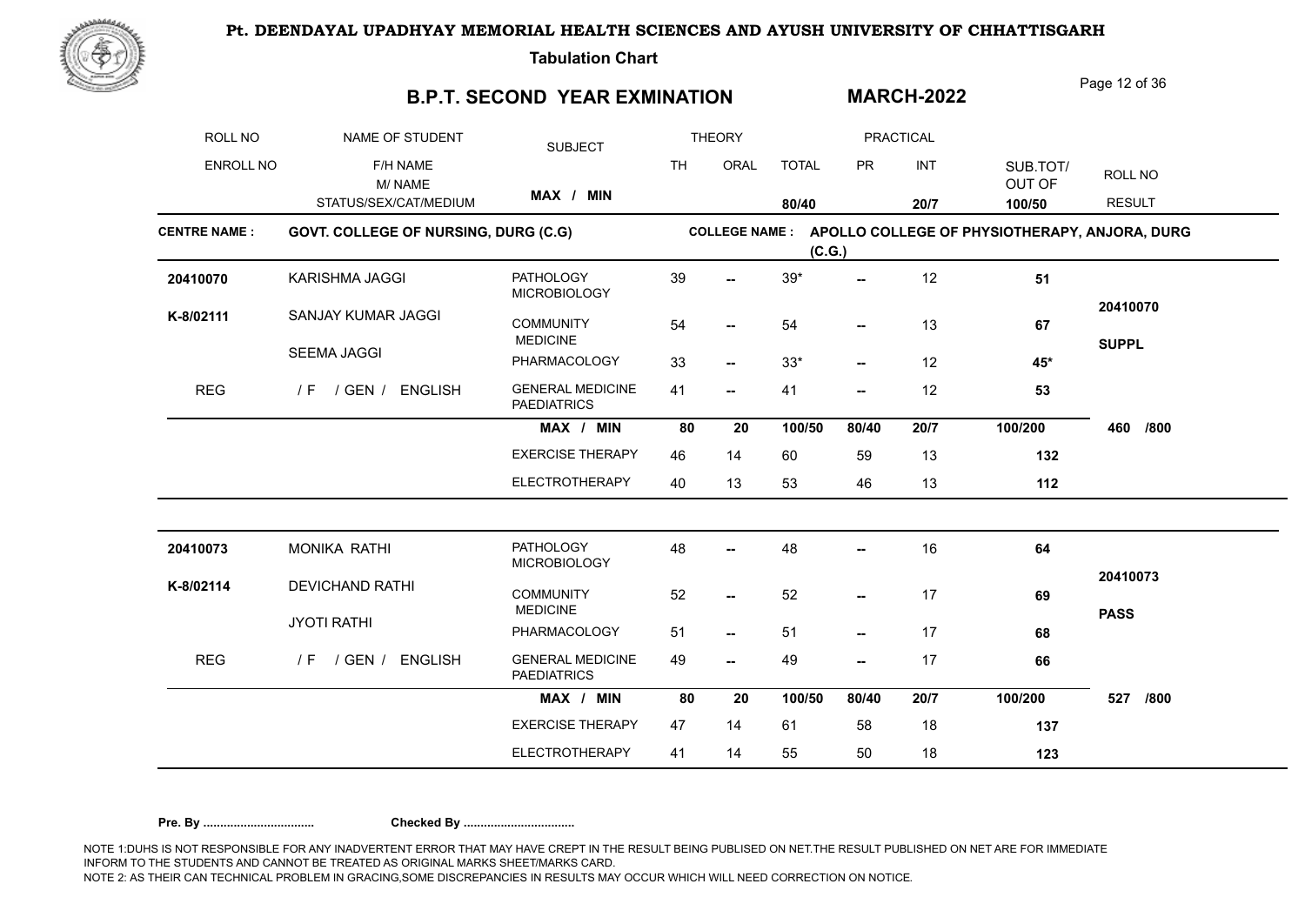

**Tabulation Chart** 

### **B.P.T. SECOND YEAR EXMINATION**

Page 13 of 36

**MARCH-2022**

| ROLL NO             | NAME OF STUDENT                      | <b>SUBJECT</b>                                |           | <b>THEORY</b>            |              |                          | <b>PRACTICAL</b> |                                                              |               |
|---------------------|--------------------------------------|-----------------------------------------------|-----------|--------------------------|--------------|--------------------------|------------------|--------------------------------------------------------------|---------------|
| <b>ENROLL NO</b>    | F/H NAME<br>M/NAME                   |                                               | <b>TH</b> | ORAL                     | <b>TOTAL</b> | <b>PR</b>                | INT              | SUB.TOT/<br>OUT OF                                           | ROLL NO       |
|                     | STATUS/SEX/CAT/MEDIUM                | MAX / MIN                                     |           |                          | 80/40        |                          | 20/7             | 100/50                                                       | <b>RESULT</b> |
| <b>CENTRE NAME:</b> | GOVT. COLLEGE OF NURSING, DURG (C.G) |                                               |           |                          | (C.G.)       |                          |                  | COLLEGE NAME : APOLLO COLLEGE OF PHYSIOTHERAPY, ANJORA, DURG |               |
| 20410074            | <b>NEHA JAIN</b>                     | <b>PATHOLOGY</b><br><b>MICROBIOLOGY</b>       | 30        | --                       | $30*$        | --                       | 15               | 45*                                                          |               |
| K-8/02115           | <b>SANJAY KUMAR</b>                  | <b>COMMUNITY</b><br><b>MEDICINE</b>           | 49        | $\overline{\phantom{a}}$ | 49           | --                       | 14               | 63                                                           | 20410074      |
|                     | <b>PUSHPLATA</b>                     | PHARMACOLOGY                                  | 40        | $\overline{\phantom{a}}$ | 40           | $\overline{\phantom{a}}$ | 14               | 54                                                           | <b>SUPPL</b>  |
| <b>REG</b>          | / F / GEN / ENGLISH                  | <b>GENERAL MEDICINE</b><br><b>PAEDIATRICS</b> | 38        | $\overline{\phantom{a}}$ | $38*$        | --                       | 14               | 52                                                           |               |
|                     |                                      | MAX / MIN                                     | 80        | 20                       | 100/50       | 80/40                    | 20/7             | 100/200                                                      | 463<br>/800   |
|                     |                                      | <b>EXERCISE THERAPY</b>                       | 46        | 15                       | 61           | 60                       | 15               | 136                                                          |               |
|                     |                                      | <b>ELECTROTHERAPY</b>                         | 36        | 14                       | 50           | 48                       | 15               | 113                                                          |               |
| 20410075            | <b>NEHA THAKRE</b>                   | <b>PATHOLOGY</b><br><b>MICROBIOLOGY</b>       | 59        | --                       | 59           | --                       | 18               | 77                                                           |               |
| K-8/02116           | SANTOSH KUMAR THAKRE                 | <b>COMMUNITY</b><br><b>MEDICINE</b>           | 53        | $\overline{\phantom{a}}$ | 53           | $\overline{\phantom{a}}$ | 16               | 69                                                           | 20410075      |
|                     | <b>ASHA THAKRE</b>                   | PHARMACOLOGY                                  | 50        | $\overline{\phantom{a}}$ | 50           | --                       | 16               | 66                                                           | <b>PASS</b>   |
| <b>REG</b>          | / GEN /<br><b>ENGLISH</b><br>/ F     | <b>GENERAL MEDICINE</b><br><b>PAEDIATRICS</b> | 52        | $\overline{\phantom{a}}$ | 52           | --                       | 16               | 68                                                           |               |
|                     |                                      | MAX / MIN                                     | 80        | 20                       | 100/50       | 80/40                    | 20/7             | 100/200                                                      | /800<br>549   |
|                     |                                      | <b>EXERCISE THERAPY</b>                       | 47        | 15                       | 62           | 65                       | 17               | 144                                                          |               |
|                     |                                      | <b>ELECTROTHERAPY</b>                         | 43        | 13                       | 56           | 52                       | 17               | 125                                                          |               |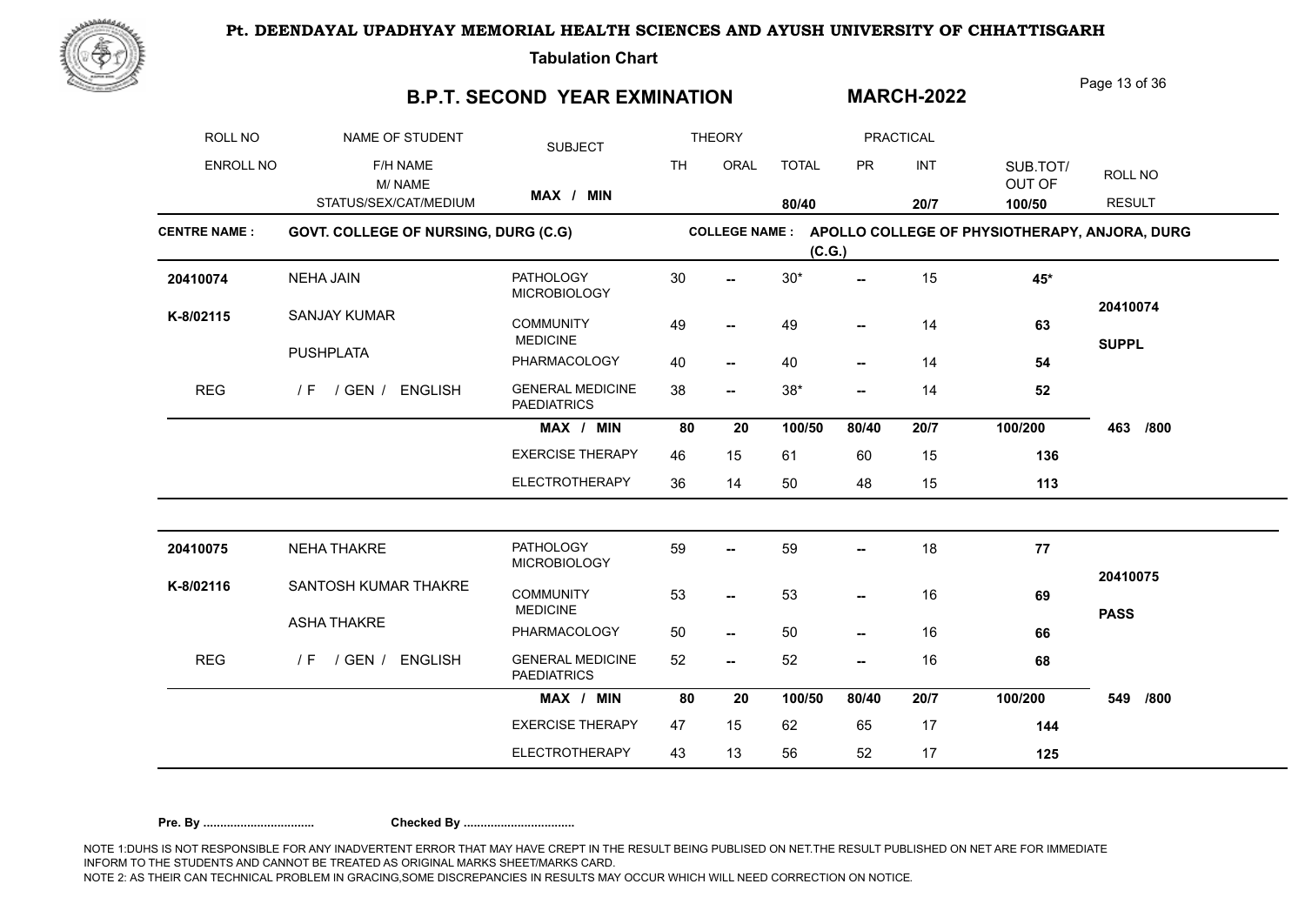

**Tabulation Chart** 

### **B.P.T. SECOND YEAR EXMINATION**

Page 14 of 36

**MARCH-2022**

| ROLL NO             | NAME OF STUDENT                      | <b>SUBJECT</b>                                |           | <b>THEORY</b>            |              |                          | <b>PRACTICAL</b> |                                                              |                         |
|---------------------|--------------------------------------|-----------------------------------------------|-----------|--------------------------|--------------|--------------------------|------------------|--------------------------------------------------------------|-------------------------|
| ENROLL NO           | F/H NAME<br>M/NAME                   |                                               | <b>TH</b> | ORAL                     | <b>TOTAL</b> | <b>PR</b>                | INT              | SUB.TOT/<br>OUT OF                                           | ROLL NO                 |
|                     | STATUS/SEX/CAT/MEDIUM                | MAX / MIN                                     |           |                          | 80/40        |                          | 20/7             | 100/50                                                       | <b>RESULT</b>           |
| <b>CENTRE NAME:</b> | GOVT. COLLEGE OF NURSING, DURG (C.G) |                                               |           |                          | (C.G.)       |                          |                  | COLLEGE NAME : APOLLO COLLEGE OF PHYSIOTHERAPY, ANJORA, DURG |                         |
| 20410082            | PRIYANKA SAHA                        | <b>PATHOLOGY</b><br><b>MICROBIOLOGY</b>       | 55        | $\overline{\phantom{a}}$ | 55           | --                       | 17               | 72                                                           |                         |
| K-8/02123           | CHANDRA SEKHAR SAHA                  | <b>COMMUNITY</b><br><b>MEDICINE</b>           | 58        | $\overline{\phantom{a}}$ | 58           |                          | 18               | 76                                                           | 20410082<br><b>PASS</b> |
|                     | <b>MEERA SAHA</b>                    | PHARMACOLOGY                                  | 41        | $\overline{\phantom{a}}$ | 41           | $\overline{\phantom{a}}$ | 17               | 58                                                           |                         |
| <b>REG</b>          | / GEN / ENGLISH<br>/ F               | <b>GENERAL MEDICINE</b><br><b>PAEDIATRICS</b> | 49        | $\overline{\phantom{a}}$ | 49           | ⊷                        | 17               | 66                                                           |                         |
|                     |                                      | MAX / MIN                                     | 80        | 20                       | 100/50       | 80/40                    | 20/7             | 100/200                                                      | /800<br>571             |
|                     |                                      | <b>EXERCISE THERAPY</b>                       | 46        | 16                       | 62           | 70                       | 18               | 150                                                          |                         |
|                     |                                      | <b>ELECTROTHERAPY</b>                         | 43        | 16                       | 59           | 72                       | 18               | 149                                                          |                         |
| 20410086            | RUCHI SAHU                           | <b>PATHOLOGY</b><br><b>MICROBIOLOGY</b>       | 48        |                          | 48           | $-$                      | 13               | 61                                                           |                         |
| K-8/02127           | BRIJENDRA KUMAR SAHU                 | <b>COMMUNITY</b><br><b>MEDICINE</b>           | 46        | --                       | 46           | --                       | 12               | 58                                                           | 20410086                |
|                     | <b>GIRIJA SAHU</b>                   | PHARMACOLOGY                                  | 47        | $\overline{\phantom{a}}$ | 47           | --                       | 12               | 59                                                           | <b>PASS</b>             |
| <b>REG</b>          | $/$ OBC $/$<br><b>ENGLISH</b><br>/ F | <b>GENERAL MEDICINE</b><br><b>PAEDIATRICS</b> | 41        | --                       | 41           | --                       | 12               | 53                                                           |                         |
|                     |                                      | MAX / MIN                                     | 80        | 20                       | 100/50       | 80/40                    | 20/7             | 100/200                                                      | 485<br>/800             |
|                     |                                      | <b>EXERCISE THERAPY</b>                       | 52        | 14                       | 66           | 57                       | 13               | 136                                                          |                         |
|                     |                                      | <b>ELECTROTHERAPY</b>                         | 42        | 13                       | 55           | 50                       | 13               | 118                                                          |                         |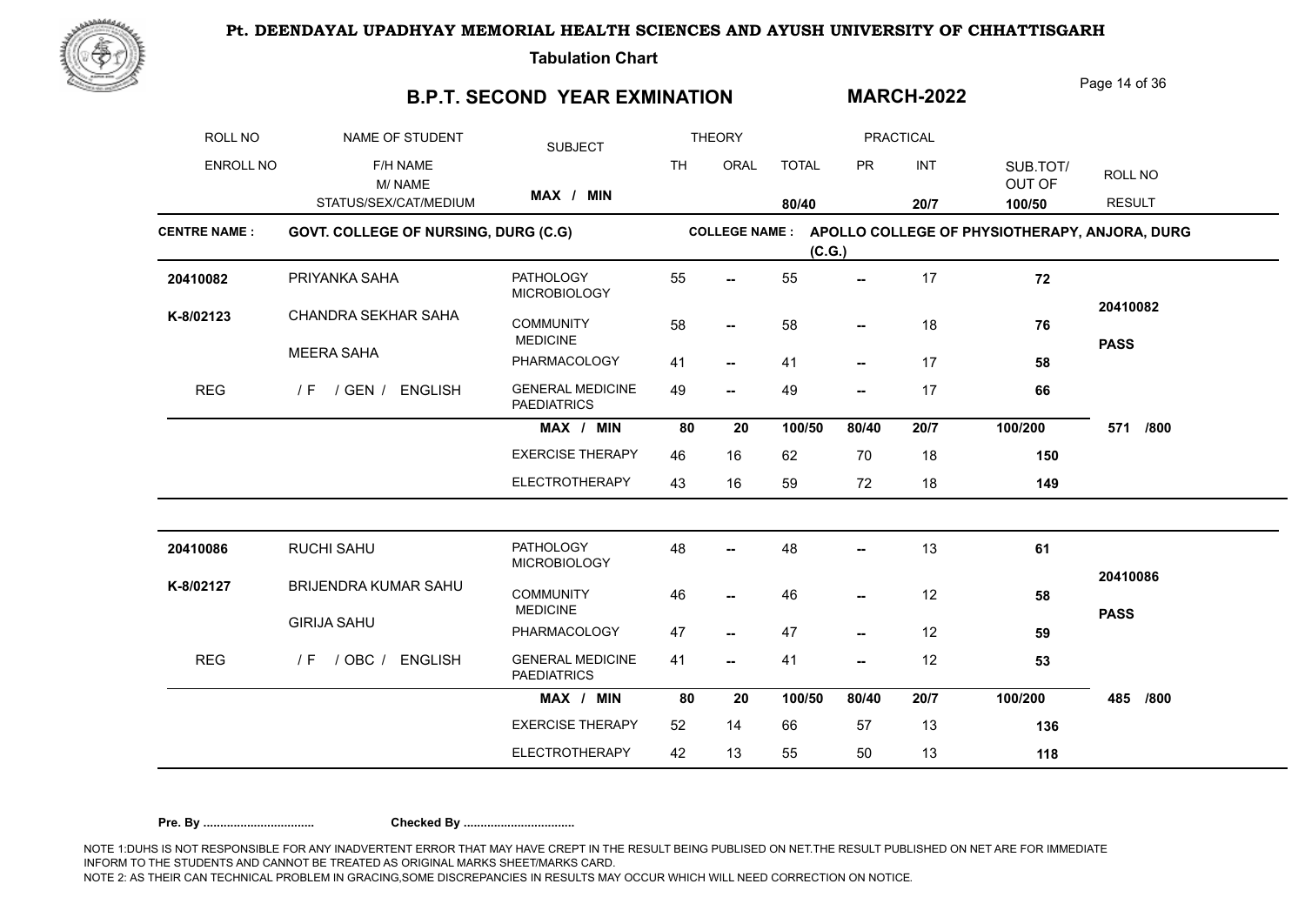

**Tabulation Chart** 

### **B.P.T. SECOND YEAR EXMINATION**

Page 15 of 36

**MARCH-2022**

| ROLL NO             | NAME OF STUDENT                      | <b>SUBJECT</b>                                |           | <b>THEORY</b>            |              |                          | <b>PRACTICAL</b> |                                                              |                         |
|---------------------|--------------------------------------|-----------------------------------------------|-----------|--------------------------|--------------|--------------------------|------------------|--------------------------------------------------------------|-------------------------|
| ENROLL NO           | F/H NAME<br>M/NAME                   |                                               | <b>TH</b> | ORAL                     | <b>TOTAL</b> | <b>PR</b>                | INT              | SUB.TOT/<br>OUT OF                                           | ROLL NO                 |
|                     | STATUS/SEX/CAT/MEDIUM                | MAX / MIN                                     |           |                          | 80/40        |                          | 20/7             | 100/50                                                       | <b>RESULT</b>           |
| <b>CENTRE NAME:</b> | GOVT. COLLEGE OF NURSING, DURG (C.G) |                                               |           |                          | (C.G.)       |                          |                  | COLLEGE NAME : APOLLO COLLEGE OF PHYSIOTHERAPY, ANJORA, DURG |                         |
| 20410087            | SAKSHI SAHU                          | <b>PATHOLOGY</b><br><b>MICROBIOLOGY</b>       | 38        | $\overline{\phantom{a}}$ | $38*$        | $-$                      | 12               | 50                                                           |                         |
| K-8/02128           | <b>DILIP SAHU</b>                    | <b>COMMUNITY</b><br><b>MEDICINE</b>           | 44        | --                       | 44           |                          | 13               | 57                                                           | 20410087<br><b>FAIL</b> |
|                     | PUSHPLATA SAHU                       | PHARMACOLOGY                                  | 33        | $\overline{\phantom{a}}$ | $33*$        | $\overline{\phantom{a}}$ | 12               | 45*                                                          |                         |
| <b>REG</b>          | / OBC / ENGLISH<br>/ F               | <b>GENERAL MEDICINE</b><br><b>PAEDIATRICS</b> | 34        | $\overline{\phantom{a}}$ | $34*$        | --                       | 13               | $47*$                                                        |                         |
|                     |                                      | MAX / MIN                                     | 80        | 20                       | 100/50       | 80/40                    | 20/7             | 100/200                                                      | /800<br>441             |
|                     |                                      | <b>EXERCISE THERAPY</b>                       | 40        | 14                       | 54           | 58                       | 12               | 124                                                          |                         |
|                     |                                      | <b>ELECTROTHERAPY</b>                         | 40        | 13                       | 53           | 52                       | 13               | 118                                                          |                         |
| 20410088            | SHRADDHA PACHPOR                     | PATHOLOGY<br><b>MICROBIOLOGY</b>              | 55        | $\overline{\phantom{a}}$ | 55           | Ξ.                       | 18               | 73                                                           |                         |
| K-8/02129           | <b>AJAY PACHPOR</b>                  | <b>COMMUNITY</b><br><b>MEDICINE</b>           | 53        | $\overline{\phantom{a}}$ | 53           | --                       | 18               | 71                                                           | 20410088                |
|                     | <b>RASHMI PACHPOR</b>                | PHARMACOLOGY                                  | 49        | $\overline{\phantom{a}}$ | 49           | --                       | 18               | 67                                                           | <b>PASS</b>             |
| <b>REG</b>          | / GEN / ENGLISH<br>/ F               | <b>GENERAL MEDICINE</b><br><b>PAEDIATRICS</b> | 50        | −−                       | 50           | --                       | 17               | 67                                                           |                         |
|                     |                                      | MAX / MIN                                     | 80        | 20                       | 100/50       | 80/40                    | 20/7             | 100/200                                                      | 584<br>/800             |
|                     |                                      | <b>EXERCISE THERAPY</b>                       | 47        | 17                       | 64           | 72                       | 18               | 154                                                          |                         |
|                     |                                      | <b>ELECTROTHERAPY</b>                         | 43        | 17                       | 60           | 74                       | 18               | 152                                                          |                         |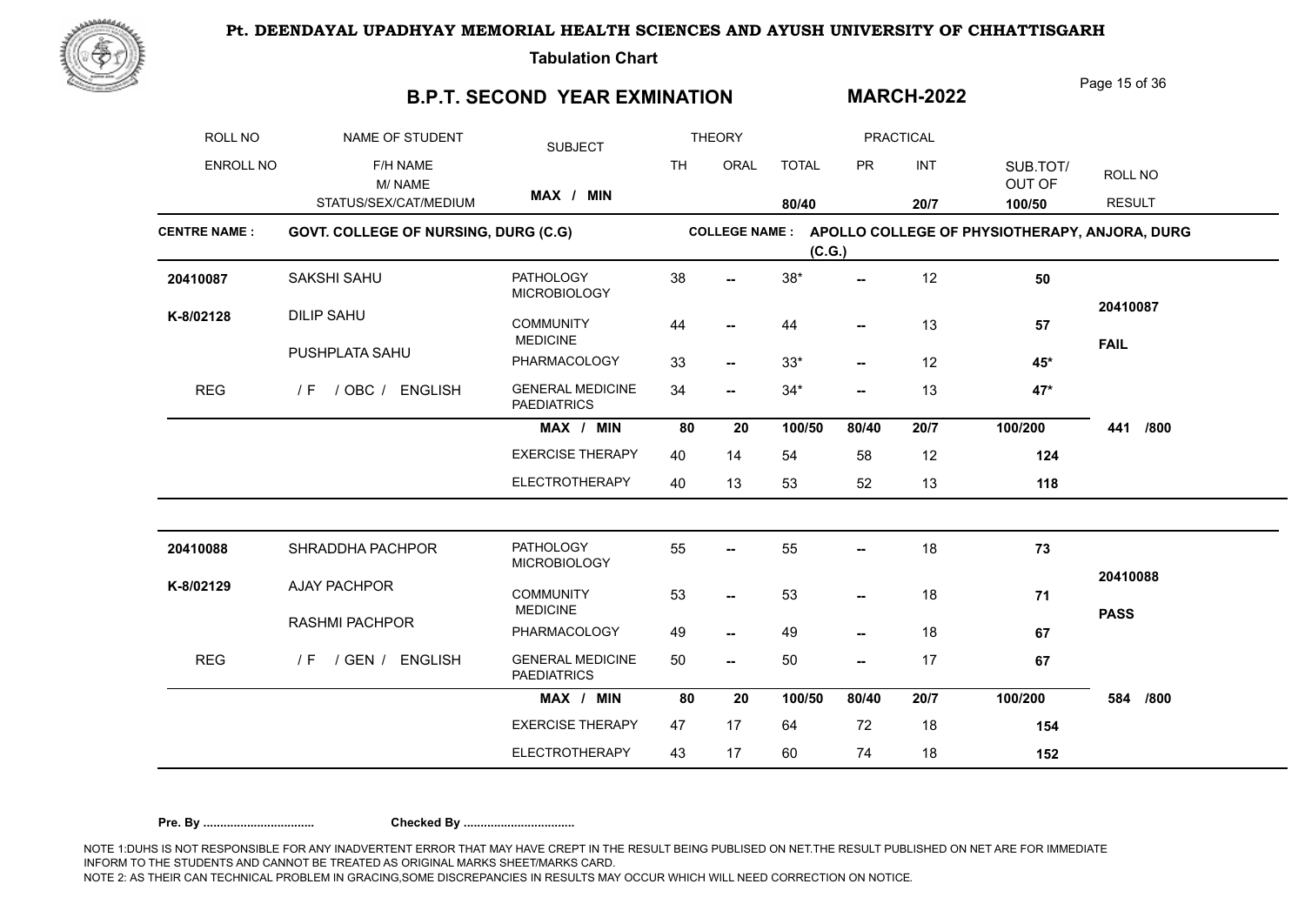

**Tabulation Chart** 

### **B.P.T. SECOND YEAR EXMINATION**

Page 16 of 36

**MARCH-2022**

| ROLL NO             | NAME OF STUDENT                      | <b>SUBJECT</b>                                |           | <b>THEORY</b>            |              |                          | <b>PRACTICAL</b> |                                                              |               |
|---------------------|--------------------------------------|-----------------------------------------------|-----------|--------------------------|--------------|--------------------------|------------------|--------------------------------------------------------------|---------------|
| ENROLL NO           | F/H NAME<br>M/NAME                   |                                               | <b>TH</b> | ORAL                     | <b>TOTAL</b> | <b>PR</b>                | INT              | SUB.TOT/<br>OUT OF                                           | ROLL NO       |
|                     | STATUS/SEX/CAT/MEDIUM                | MAX / MIN                                     |           |                          | 80/40        |                          | 20/7             | 100/50                                                       | <b>RESULT</b> |
| <b>CENTRE NAME:</b> | GOVT. COLLEGE OF NURSING, DURG (C.G) |                                               |           |                          | (C.G.)       |                          |                  | COLLEGE NAME : APOLLO COLLEGE OF PHYSIOTHERAPY, ANJORA, DURG |               |
| 20410093            | VANSHIKA CHANDAK                     | <b>PATHOLOGY</b><br><b>MICROBIOLOGY</b>       | 50        | --                       | 50           | --                       | 17               | 67                                                           |               |
| K-8/02134           | <b>JASRAJ CHANDAK</b>                | <b>COMMUNITY</b><br><b>MEDICINE</b>           | 52        | $\overline{\phantom{a}}$ | 52           | $\overline{\phantom{a}}$ | 16               | 68                                                           | 20410093      |
|                     | RITA CHANDAK                         | PHARMACOLOGY                                  | 40        | $\overline{\phantom{a}}$ | 40           | $\overline{\phantom{a}}$ | 16               | 56                                                           | <b>PASS</b>   |
| <b>REG</b>          | / F / GEN / ENGLISH                  | <b>GENERAL MEDICINE</b><br><b>PAEDIATRICS</b> | 52        | $\overline{\phantom{a}}$ | 52           | --                       | 17               | 69                                                           |               |
|                     |                                      | MAX / MIN                                     | 80        | 20                       | 100/50       | 80/40                    | 20/7             | 100/200                                                      | 548<br>/800   |
|                     |                                      | <b>EXERCISE THERAPY</b>                       | 46        | 15                       | 61           | 66                       | 18               | 145                                                          |               |
|                     |                                      | <b>ELECTROTHERAPY</b>                         | 41        | 16                       | 57           | 68                       | 18               | 143                                                          |               |
| 20410095            | <b>VISHAKHA SHUKLA</b>               | <b>PATHOLOGY</b><br><b>MICROBIOLOGY</b>       | 46        |                          | 46           | --                       | 16               | 62                                                           |               |
| K-8/02136           | <b>VIKAS SHUKLA</b>                  | <b>COMMUNITY</b><br><b>MEDICINE</b>           | 51        | $\overline{\phantom{a}}$ | 51           | --                       | 17               | 68                                                           | 20410095      |
|                     | <b>SWATI SHUKLA</b>                  | PHARMACOLOGY                                  | 42        | $\overline{\phantom{a}}$ | 42           | --                       | 17               | 59                                                           | <b>PASS</b>   |
| <b>REG</b>          | / GEN /<br><b>ENGLISH</b><br>/ F     | <b>GENERAL MEDICINE</b><br><b>PAEDIATRICS</b> | 51        | $\overline{\phantom{a}}$ | 51           | --                       | 18               | 69                                                           |               |
|                     |                                      | MAX / MIN                                     | 80        | 20                       | 100/50       | 80/40                    | 20/7             | 100/200                                                      | /800<br>539   |
|                     |                                      | <b>EXERCISE THERAPY</b>                       | 50        | 14                       | 64           | 63                       | 16               | 143                                                          |               |
|                     |                                      | <b>ELECTROTHERAPY</b>                         | 40        | 16                       | 56           | 64                       | 18               | 138                                                          |               |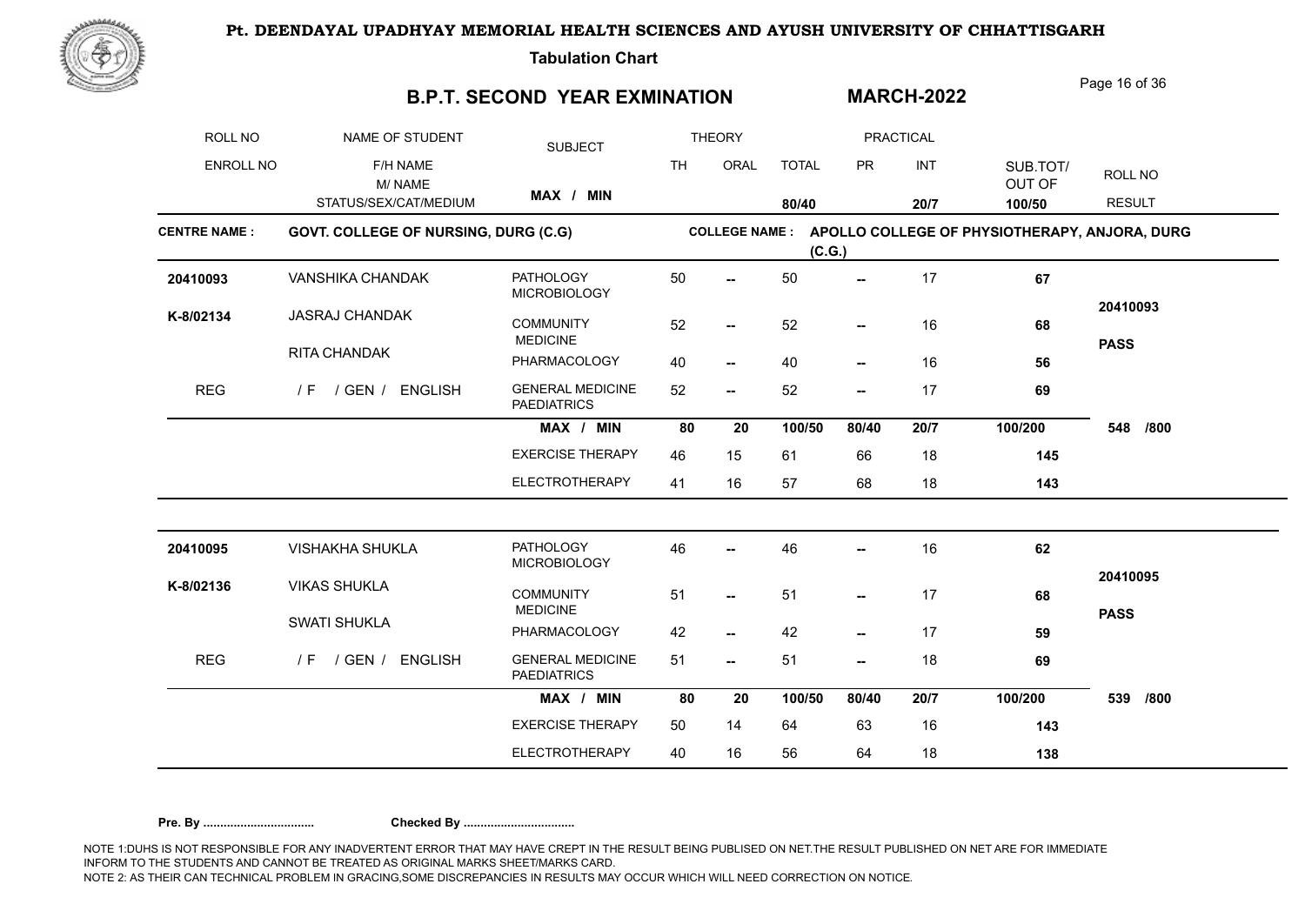

**Tabulation Chart** 

## **B.P.T. SECOND YEAR EXMINATION**

Page 17 of 36

**MARCH-2022**

| ROLL NO             | NAME OF STUDENT                           | <b>SUBJECT</b>                                |           | <b>THEORY</b>                       |              |           | <b>PRACTICAL</b> |                                                          |                          |
|---------------------|-------------------------------------------|-----------------------------------------------|-----------|-------------------------------------|--------------|-----------|------------------|----------------------------------------------------------|--------------------------|
| <b>ENROLL NO</b>    | F/H NAME<br>M/NAME                        |                                               | <b>TH</b> | ORAL                                | <b>TOTAL</b> | <b>PR</b> | INT              | SUB.TOT/<br>OUT OF                                       | ROLL NO                  |
|                     | STATUS/SEX/CAT/MEDIUM                     | MAX / MIN                                     |           |                                     | 80/40        |           | 20/7             | 100/50                                                   | <b>RESULT</b>            |
| <b>CENTRE NAME:</b> | GOVT. PHYSIOTHERAPY COLLEGE, RAIPUR (C.G) |                                               |           |                                     |              |           |                  | COLLEGE NAME : GOVT. PHYSIOTHERAPY COLLEGE, RAIPUR(C.G.) |                          |
| 16410033            | YUVRAJ HALDKAR                            | <b>PATHOLOGY</b><br><b>MICROBIOLOGY</b>       |           |                                     |              |           |                  | 57 C                                                     |                          |
| G-8/0026            | RAJENDRA KUMAR<br><b>HALDKAR</b>          | <b>COMMUNITY</b><br><b>MEDICINE</b>           |           |                                     |              |           |                  | 60 <sub>C</sub>                                          | 16410033<br><b>SUPPL</b> |
|                     | KASHI BAI HALDKAR                         | PHARMACOLOGY                                  | ---       | --                                  | ---          | --        |                  | 53C                                                      |                          |
| <b>SUPPL</b>        | / M / GEN / ENGLISH                       | <b>GENERAL MEDICINE</b><br><b>PAEDIATRICS</b> | 31        | $\overline{\phantom{a}}$            | $31*$        | --        | 16 C             | 47*                                                      |                          |
|                     |                                           | MAX / MIN                                     | 80        | 20                                  | 100/50       | 80/40     | 20/7             | 100/200                                                  | 443<br>/800              |
|                     |                                           | <b>EXERCISE THERAPY</b>                       | ---       | $---$                               | $---$        |           | --               | 114 C                                                    |                          |
|                     |                                           | <b>ELECTROTHERAPY</b>                         | $-$ --    |                                     |              |           | $-$              | 112 C                                                    |                          |
| 17410002            | AASHA KIRAN RATHIA                        | <b>PATHOLOGY</b><br><b>MICROBIOLOGY</b>       | 33        | --                                  | $33*$        | --        | 10 <sub>C</sub>  | 43*                                                      |                          |
| H-8/05653           | <b>RAM SINGH RATHIA</b>                   | <b>COMMUNITY</b><br><b>MEDICINE</b>           |           |                                     | ---          |           | --               | 53 C                                                     | 17410002                 |
|                     | <b>SUSHILA RATHIA</b>                     | PHARMACOLOGY                                  |           |                                     | ---          |           | --               | 51 C                                                     | <b>SUPPL</b>             |
| <b>SUPPL</b>        | / ST / ENGLISH<br>/ F                     | <b>GENERAL MEDICINE</b><br><b>PAEDIATRICS</b> | ---       |                                     |              |           |                  | 55 <sub>C</sub>                                          |                          |
|                     |                                           | MAX / MIN                                     | 80        | 20                                  | 100/50       | 80/40     | 20/7             | 100/200                                                  | 409<br>/800              |
|                     |                                           | <b>EXERCISE THERAPY</b>                       | $---$     | $\hspace{0.05cm}---\hspace{0.05cm}$ | $---$        |           |                  | 112 C                                                    |                          |
|                     |                                           | <b>ELECTROTHERAPY</b>                         | 22        | 11                                  | $33*$        | 50        | 12C              | $95*$                                                    |                          |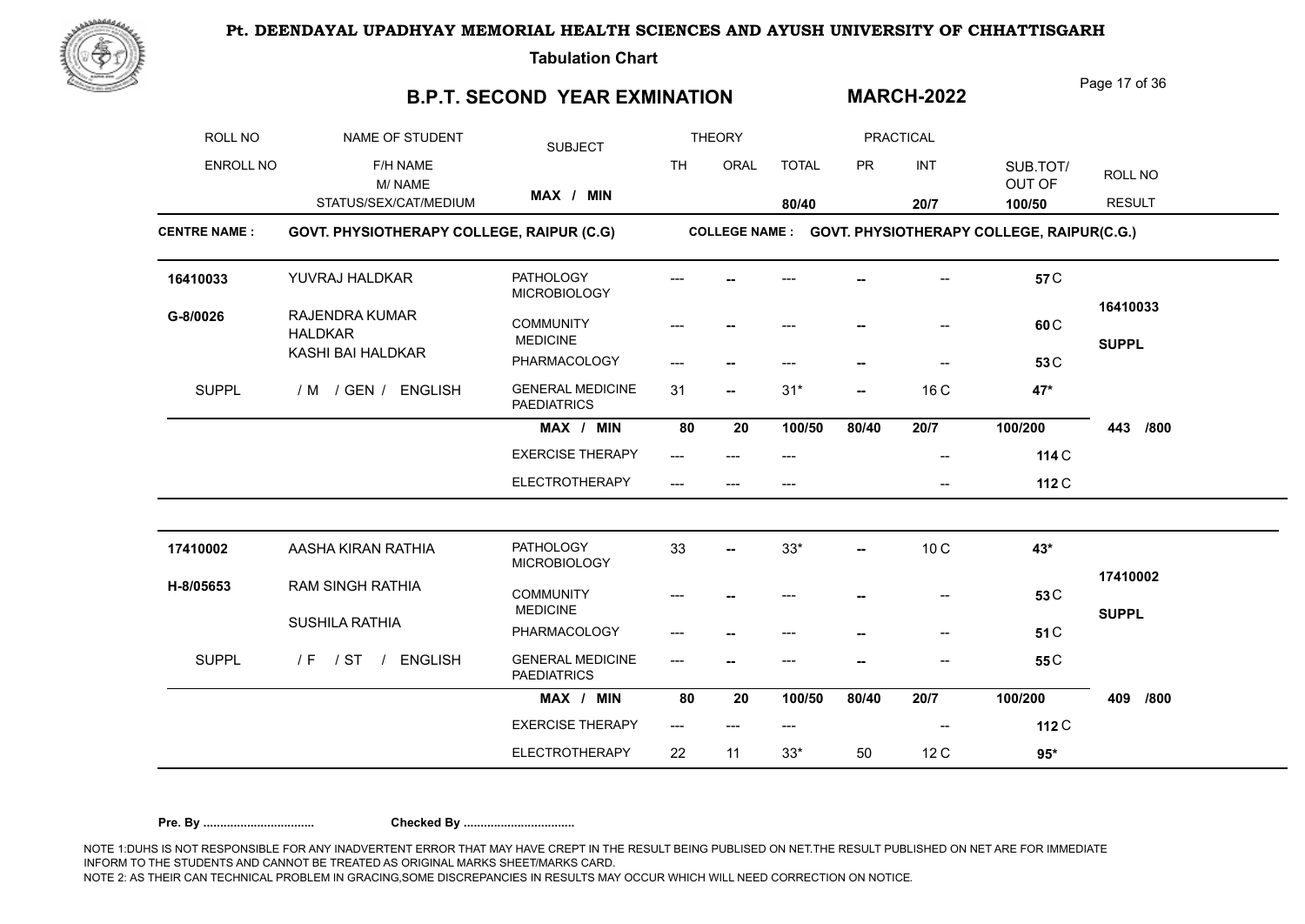

**Tabulation Chart** 

### **B.P.T. SECOND YEAR EXMINATION**

Page 18 of 36

**MARCH-2022**

| ROLL NO             | NAME OF STUDENT                           | <b>SUBJECT</b>                                |           | <b>THEORY</b>            |              |                          | <b>PRACTICAL</b> |                                                          |               |
|---------------------|-------------------------------------------|-----------------------------------------------|-----------|--------------------------|--------------|--------------------------|------------------|----------------------------------------------------------|---------------|
| <b>ENROLL NO</b>    | F/H NAME<br>M/NAME                        |                                               | <b>TH</b> | ORAL                     | <b>TOTAL</b> | <b>PR</b>                | INT              | SUB.TOT/<br>OUT OF                                       | ROLL NO       |
|                     | STATUS/SEX/CAT/MEDIUM                     | MAX / MIN                                     |           |                          | 80/40        |                          | 20/7             | 100/50                                                   | <b>RESULT</b> |
| <b>CENTRE NAME:</b> | GOVT. PHYSIOTHERAPY COLLEGE, RAIPUR (C.G) |                                               |           |                          |              |                          |                  | COLLEGE NAME : GOVT. PHYSIOTHERAPY COLLEGE, RAIPUR(C.G.) |               |
| 17410015            | <b>DINESH KUMAR</b>                       | <b>PATHOLOGY</b><br><b>MICROBIOLOGY</b>       |           |                          |              |                          |                  | 55 <sub>C</sub>                                          |               |
| H-8/05666           | <b>BHIMA RAM</b>                          | <b>COMMUNITY</b><br><b>MEDICINE</b>           |           |                          |              |                          |                  | 60 <sub>C</sub>                                          | 17410015      |
|                     | <b>PISE</b>                               | PHARMACOLOGY                                  | 31        | $\overline{\phantom{a}}$ | $31*$        | $\overline{\phantom{a}}$ | 12C              | 43*                                                      | <b>SUPPL</b>  |
| <b>SUPPL</b>        | / M / ST / ENGLISH                        | <b>GENERAL MEDICINE</b><br><b>PAEDIATRICS</b> | $---$     |                          | ---          |                          |                  | 53 C                                                     |               |
|                     |                                           | MAX / MIN                                     | 80        | 20                       | 100/50       | 80/40                    | 20/7             | 100/200                                                  | 442 /800      |
|                     |                                           | <b>EXERCISE THERAPY</b>                       | ---       |                          |              |                          |                  | 116 C                                                    |               |
|                     |                                           | <b>ELECTROTHERAPY</b>                         | 35        | 12                       | $47*$        | 55                       | 13 C             | 115                                                      |               |
| 17410019            | KAVITA PARIHAR                            | <b>PATHOLOGY</b><br><b>MICROBIOLOGY</b>       |           |                          |              |                          |                  | 54 C                                                     |               |
| H-8/05670           | NEHRU SINGH PARIHAR                       | <b>COMMUNITY</b>                              |           |                          |              |                          | --               | 59 C                                                     | 17410019      |
|                     | KAMLA PARIHAR                             | <b>MEDICINE</b><br>PHARMACOLOGY               | 40        |                          | 40           |                          | 9 C              | 49*                                                      | <b>PASS</b>   |
| <b>SUPPL</b>        | /F / ST / ENGLISH                         | <b>GENERAL MEDICINE</b><br><b>PAEDIATRICS</b> | $---$     |                          | ---          |                          |                  | 51 C                                                     | <b>VCG 01</b> |
|                     |                                           | MAX / MIN                                     | 80        | 20                       | 100/50       | 80/40                    | 20/7             | 100/200                                                  | 437<br>/800   |
|                     |                                           | <b>EXERCISE THERAPY</b>                       |           |                          |              |                          |                  | 117 C                                                    |               |
|                     |                                           | <b>ELECTROTHERAPY</b>                         | ---       |                          | $---$        |                          | --               | 107 C                                                    |               |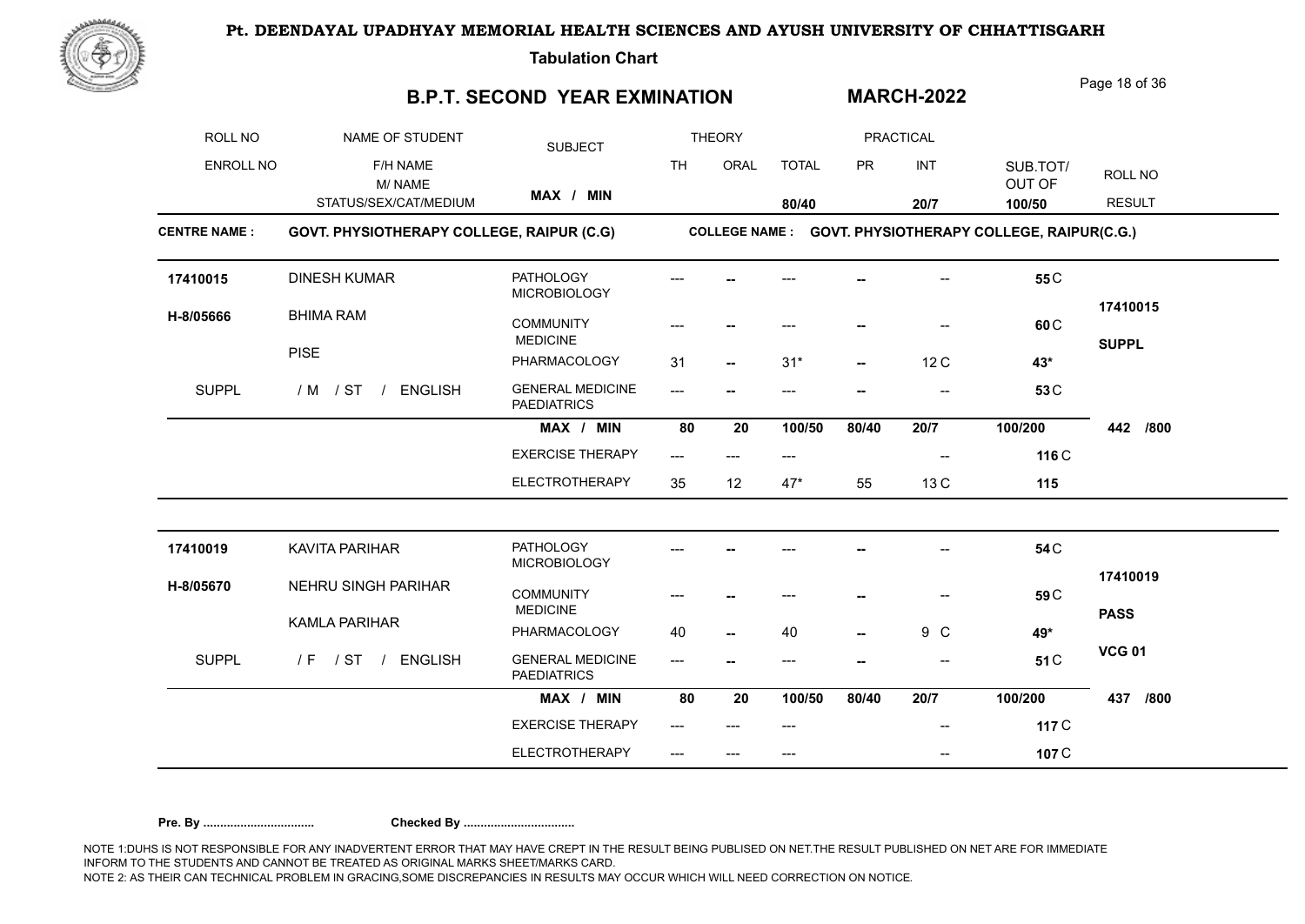

**Tabulation Chart** 

# **B.P.T. SECOND YEAR EXMINATION MARCH-2022**

Page 19 of 36

| ROLL NO             | NAME OF STUDENT                           | <b>SUBJECT</b>                                |           | <b>THEORY</b>            |              |                          | PRACTICAL                |                                                          |                          |
|---------------------|-------------------------------------------|-----------------------------------------------|-----------|--------------------------|--------------|--------------------------|--------------------------|----------------------------------------------------------|--------------------------|
| ENROLL NO           | F/H NAME<br>M/NAME                        |                                               | <b>TH</b> | ORAL                     | <b>TOTAL</b> | <b>PR</b>                | <b>INT</b>               | SUB.TOT/<br>OUT OF                                       | ROLL NO                  |
|                     | STATUS/SEX/CAT/MEDIUM                     | MAX / MIN                                     |           |                          | 80/40        |                          | 20/7                     | 100/50                                                   | <b>RESULT</b>            |
| <b>CENTRE NAME:</b> | GOVT. PHYSIOTHERAPY COLLEGE, RAIPUR (C.G) |                                               |           |                          |              |                          |                          | COLLEGE NAME : GOVT. PHYSIOTHERAPY COLLEGE, RAIPUR(C.G.) |                          |
| 17410040            | <b>VED PRAKASH</b>                        | <b>PATHOLOGY</b><br><b>MICROBIOLOGY</b>       | 36        |                          | $36*$        |                          | 14                       | 50                                                       |                          |
| H-8/05691           | <b>JAGLAL SAI</b>                         | <b>COMMUNITY</b><br><b>MEDICINE</b>           | ---       |                          |              |                          |                          | 50 <sub>C</sub>                                          | 17410040<br><b>FAIL</b>  |
|                     | NIRVATI BAI                               | PHARMACOLOGY                                  | 39        | --                       | $39*$        |                          | 11                       | 50                                                       |                          |
| <b>SUPPL</b>        | / M / ST /<br><b>ENGLISH</b>              | <b>GENERAL MEDICINE</b><br><b>PAEDIATRICS</b> | 38        | $\overline{\phantom{a}}$ | $38*$        | $\overline{\phantom{a}}$ | 15                       | 53                                                       |                          |
|                     |                                           | MAX / MIN                                     | 80        | 20                       | 100/50       | 80/40                    | 20/7                     | 100/200                                                  | 424 /800                 |
|                     |                                           | <b>EXERCISE THERAPY</b>                       | ---       |                          | ---          |                          | $\overline{\phantom{a}}$ | 123 C                                                    |                          |
|                     |                                           | <b>ELECTROTHERAPY</b>                         | 36        | 10                       | 46*          | 40                       | 12                       | $98*$                                                    |                          |
| 17410044            | YOGITA GAVEL                              | <b>PATHOLOGY</b><br><b>MICROBIOLOGY</b>       |           |                          |              |                          |                          | 54 C                                                     |                          |
| G-8/0048            | <b>GANGA PRASAD GAVEL</b>                 | <b>COMMUNITY</b><br><b>MEDICINE</b>           |           |                          |              |                          | $-$                      | 57 <sub>C</sub>                                          | 17410044<br><b>SUPPL</b> |
|                     | KAMLA BAI GAVEL                           | PHARMACOLOGY                                  | ---       |                          | ---          |                          | $\qquad \qquad \cdots$   | 55 <sub>C</sub>                                          |                          |
| <b>SUPPL</b>        | / F / OBC / ENGLISH                       | <b>GENERAL MEDICINE</b><br><b>PAEDIATRICS</b> | 20        | --                       | $20*$        | $\overline{\phantom{a}}$ | 16                       | $36*$                                                    |                          |
|                     |                                           | MAX / MIN                                     | 80        | 20                       | 100/50       | 80/40                    | 20/7                     | 100/200                                                  | 404<br>/800              |
|                     |                                           | <b>EXERCISE THERAPY</b>                       | $---$     |                          | ---          |                          | --                       | 101 C                                                    |                          |
|                     |                                           | <b>ELECTROTHERAPY</b>                         | ---       |                          | ---          |                          | --                       | 101 C                                                    |                          |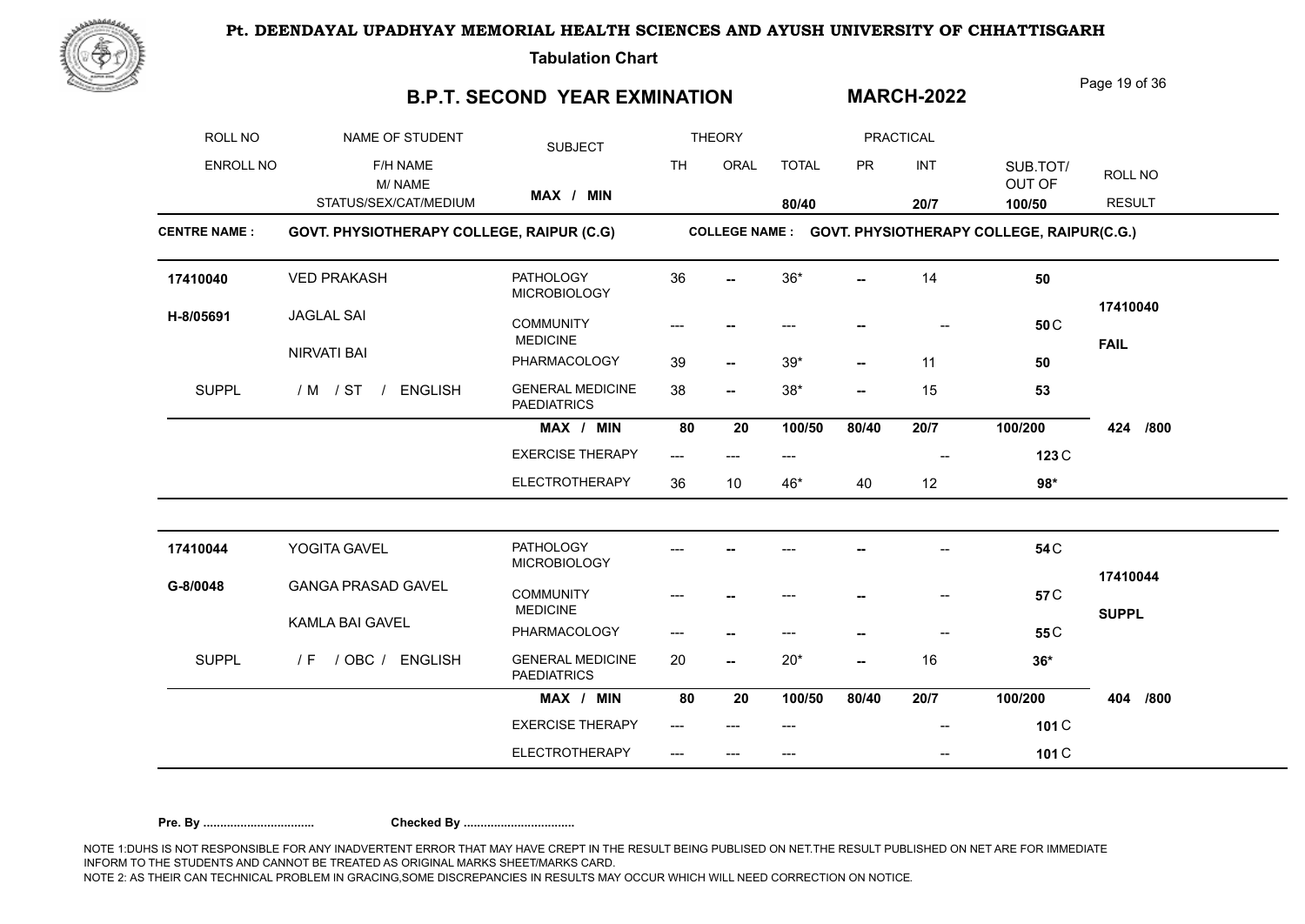

**Tabulation Chart** 

## **B.P.T. SECOND YEAR EXMINATION**

Page 20 of 36

**MARCH-2022**

| ROLL NO             | NAME OF STUDENT                           | <b>SUBJECT</b>                                |           | <b>THEORY</b>            |              |                          | PRACTICAL                |                                                          |                         |
|---------------------|-------------------------------------------|-----------------------------------------------|-----------|--------------------------|--------------|--------------------------|--------------------------|----------------------------------------------------------|-------------------------|
| ENROLL NO           | F/H NAME<br>M/NAME                        |                                               | <b>TH</b> | ORAL                     | <b>TOTAL</b> | <b>PR</b>                | INT                      | SUB.TOT/<br>OUT OF                                       | ROLL NO                 |
|                     | STATUS/SEX/CAT/MEDIUM                     | MAX / MIN                                     |           |                          | 80/40        |                          | 20/7                     | 100/50                                                   | <b>RESULT</b>           |
| <b>CENTRE NAME:</b> | GOVT. PHYSIOTHERAPY COLLEGE, RAIPUR (C.G) |                                               |           |                          |              |                          |                          | COLLEGE NAME : GOVT. PHYSIOTHERAPY COLLEGE, RAIPUR(C.G.) |                         |
| 17410112            | <b>DEV KUMARI</b><br>CHANDRAWANSHI        | <b>PATHOLOGY</b><br><b>MICROBIOLOGY</b>       | 35        |                          | $35*$        | $\overline{\phantom{a}}$ | 12C                      | 47*                                                      |                         |
| H-8/05696           | NAGENDRA KUMAR<br><b>CHANDRAWANSHI</b>    | <b>COMMUNITY</b><br><b>MEDICINE</b>           | 34        | --                       | $34*$        | $\overline{\phantom{a}}$ | 10 <sub>C</sub>          | 44*                                                      | 17410112<br><b>FAIL</b> |
|                     | <b>GAYATRI CHANDRAWANSHI</b>              | PHARMACOLOGY                                  | 21        | $\overline{\phantom{a}}$ | $21*$        | $\overline{\phantom{a}}$ | 12 C                     | $33*$                                                    |                         |
| <b>SUPPL</b>        | <b>ENGLISH</b><br>$IF$ / ST /             | <b>GENERAL MEDICINE</b><br><b>PAEDIATRICS</b> | 34        | --                       | $34*$        | $\overline{\phantom{a}}$ | 15 C                     | 49*                                                      |                         |
|                     |                                           | MAX / MIN                                     | 80        | 20                       | 100/50       | 80/40                    | 20/7                     | 100/200                                                  | 372<br>/800             |
|                     |                                           | <b>EXERCISE THERAPY</b>                       | $---$     | $---$                    | ---          |                          | $\overline{\phantom{a}}$ | 112 C                                                    |                         |
|                     |                                           | <b>ELECTROTHERAPY</b>                         | 24        | 10                       | $34*$        | 42                       | 11 C                     | $87*$                                                    |                         |
| 18410004            | <b>ADITI SINGH</b>                        | <b>PATHOLOGY</b><br><b>MICROBIOLOGY</b>       |           |                          |              |                          |                          | 52 <sub>C</sub>                                          |                         |
| I-8/03523           | <b>SANJAY KUMAR SINGH</b>                 | <b>COMMUNITY</b><br><b>MEDICINE</b>           |           |                          |              |                          |                          | 56 <sub>C</sub>                                          | 18410004                |
|                     | <b>REKHA SINGH</b>                        | PHARMACOLOGY                                  | 44        |                          | 44           | --                       | 13                       | 57                                                       | <b>PASS</b>             |
| <b>SUPPL</b>        | $/F$ / GEN /<br><b>ENGLISH</b>            | <b>GENERAL MEDICINE</b><br><b>PAEDIATRICS</b> | ---       |                          | ---          |                          |                          | 55 <sub>C</sub>                                          |                         |
|                     |                                           | MAX / MIN                                     | 80        | 20                       | 100/50       | 80/40                    | 20/7                     | 100/200                                                  | 441<br>/800             |
|                     |                                           | <b>EXERCISE THERAPY</b>                       |           |                          | ---          |                          |                          | 116 C                                                    |                         |
|                     |                                           | <b>ELECTROTHERAPY</b>                         | ---       | ---                      | ---          |                          | $\hspace{0.05cm}$        | 105 C                                                    |                         |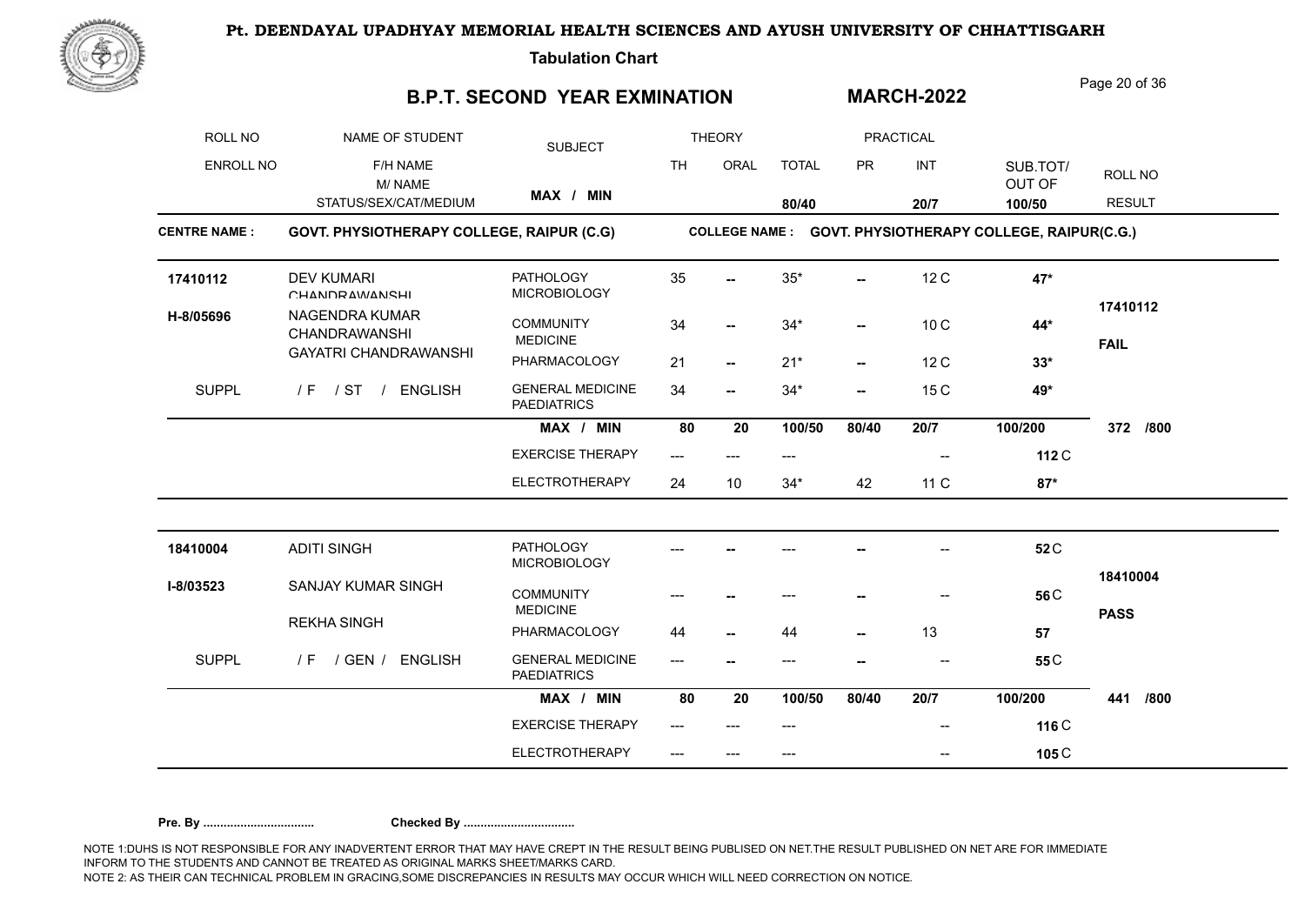

**Tabulation Chart** 

### **B.P.T. SECOND YEAR EXMINATION**

Page 21 of 36

**MARCH-2022**

| ROLL NO             | NAME OF STUDENT                           | <b>SUBJECT</b>                                |                           | <b>THEORY</b>            |              |                          | <b>PRACTICAL</b>         |                                                          |               |
|---------------------|-------------------------------------------|-----------------------------------------------|---------------------------|--------------------------|--------------|--------------------------|--------------------------|----------------------------------------------------------|---------------|
| ENROLL NO           | F/H NAME<br>M/NAME                        |                                               | <b>TH</b>                 | ORAL                     | <b>TOTAL</b> | <b>PR</b>                | INT                      | SUB.TOT/<br>OUT OF                                       | ROLL NO       |
|                     | STATUS/SEX/CAT/MEDIUM                     | MAX / MIN                                     |                           |                          | 80/40        |                          | 20/7                     | 100/50                                                   | <b>RESULT</b> |
| <b>CENTRE NAME:</b> | GOVT. PHYSIOTHERAPY COLLEGE, RAIPUR (C.G) |                                               |                           |                          |              |                          |                          | COLLEGE NAME : GOVT. PHYSIOTHERAPY COLLEGE, RAIPUR(C.G.) |               |
| 18410011            | <b>BRINDAWATI KURREY</b>                  | <b>PATHOLOGY</b><br><b>MICROBIOLOGY</b>       |                           |                          |              |                          |                          | 52 <sub>C</sub>                                          |               |
| I-8/03530           | MOHIT RAM KURREY                          | <b>COMMUNITY</b><br><b>MEDICINE</b>           |                           |                          |              |                          |                          | 58 C                                                     | 18410011      |
|                     | <b>CHHABI BAI KURREY</b>                  | PHARMACOLOGY                                  | 29                        | $\overline{\phantom{a}}$ | $29*$        | $\overline{\phantom{a}}$ | 15 C                     | 44*                                                      | <b>SUPPL</b>  |
| <b>SUPPL</b>        | / F / SC / ENGLISH                        | <b>GENERAL MEDICINE</b><br><b>PAEDIATRICS</b> | 41                        | $\overline{\phantom{a}}$ | 41           | --                       | 14 C                     | 55                                                       |               |
|                     |                                           | MAX / MIN                                     | 80                        | 20                       | 100/50       | 80/40                    | 20/7                     | 100/200                                                  | 412<br>/800   |
|                     |                                           | <b>EXERCISE THERAPY</b>                       | $\qquad \qquad -\qquad -$ | ---                      | ---          |                          | $\overline{\phantom{a}}$ | 114 C                                                    |               |
|                     |                                           | <b>ELECTROTHERAPY</b>                         | 25                        | 10                       | $35*$        | 40                       | 14 C                     | 89*                                                      |               |
| 18410013            | EHSAAS AMBWANI                            | <b>PATHOLOGY</b><br><b>MICROBIOLOGY</b>       |                           |                          |              |                          |                          | 57 C                                                     |               |
| I-8/03532           | MUKESH AMBWANI                            | <b>COMMUNITY</b><br><b>MEDICINE</b>           |                           |                          |              |                          |                          | 53 <sub>C</sub>                                          | 18410013      |
|                     | SEEMA AMBWANI                             | PHARMACOLOGY                                  | 40                        | $\overline{\phantom{a}}$ | 40           | $-$                      | 9 C                      | 49*                                                      | <b>PASS</b>   |
| <b>SUPPL</b>        | / GEN / ENGLISH<br>/ F                    | <b>GENERAL MEDICINE</b><br><b>PAEDIATRICS</b> | $---$                     |                          | ---          |                          |                          | 52 <sub>C</sub>                                          | <b>VCG 01</b> |
|                     |                                           | MAX / MIN                                     | 80                        | 20                       | 100/50       | 80/40                    | 20/7                     | 100/200                                                  | 448<br>/800   |
|                     |                                           | <b>EXERCISE THERAPY</b>                       | ---                       |                          |              |                          |                          | 110 C                                                    |               |
|                     |                                           | <b>ELECTROTHERAPY</b>                         |                           | $---$                    | $---$        |                          | --                       | 127 C                                                    |               |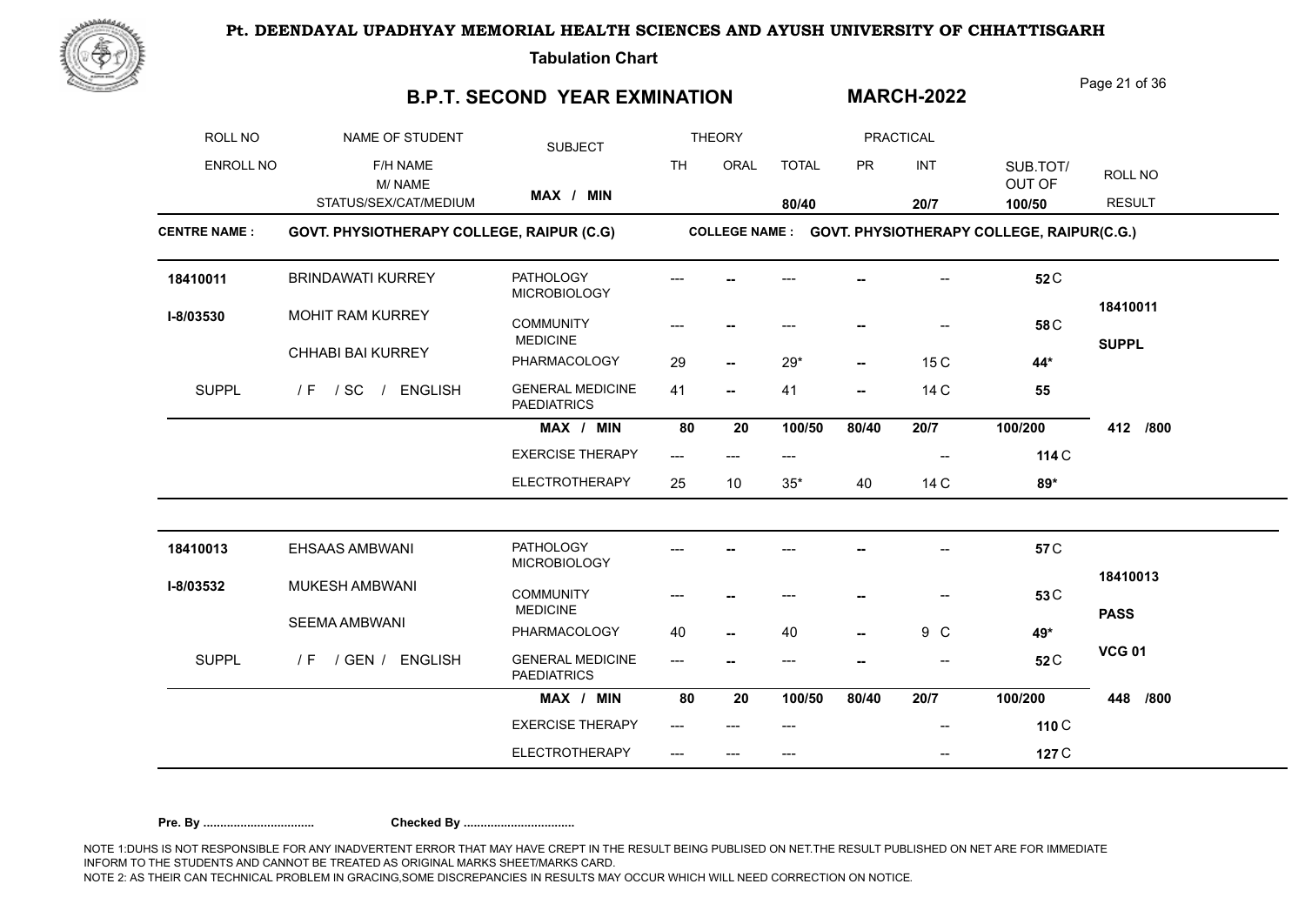

**Tabulation Chart** 

## **B.P.T. SECOND YEAR EXMINATION**

Page 22 of 36

**MARCH-2022**

| ROLL NO             | NAME OF STUDENT                           | <b>SUBJECT</b>                                |           | <b>THEORY</b>            |              |                          | <b>PRACTICAL</b>         |                                                          |                         |
|---------------------|-------------------------------------------|-----------------------------------------------|-----------|--------------------------|--------------|--------------------------|--------------------------|----------------------------------------------------------|-------------------------|
| <b>ENROLL NO</b>    | F/H NAME<br>M/NAME                        |                                               | <b>TH</b> | ORAL                     | <b>TOTAL</b> | <b>PR</b>                | INT                      | SUB.TOT/<br>OUT OF                                       | ROLL NO                 |
|                     | STATUS/SEX/CAT/MEDIUM                     | MAX / MIN                                     |           |                          | 80/40        |                          | 20/7                     | 100/50                                                   | <b>RESULT</b>           |
| <b>CENTRE NAME:</b> | GOVT. PHYSIOTHERAPY COLLEGE, RAIPUR (C.G) |                                               |           |                          |              |                          |                          | COLLEGE NAME : GOVT. PHYSIOTHERAPY COLLEGE, RAIPUR(C.G.) |                         |
| 18410014            | <b>HARISH KUMAR</b>                       | <b>PATHOLOGY</b><br><b>MICROBIOLOGY</b>       | 36        |                          | $36*$        | $\overline{\phantom{a}}$ | 11 C                     | 47*                                                      |                         |
| I-8/03533           | <b>DUWARIKA PRASAD</b>                    | <b>COMMUNITY</b><br><b>MEDICINE</b>           |           |                          |              |                          |                          | 53 C                                                     | 18410014<br><b>FAIL</b> |
|                     | <b>BHAGWATI</b>                           | PHARMACOLOGY                                  | 19        | $\overline{\phantom{a}}$ | $19*$        | $\overline{\phantom{a}}$ | 10C                      | $29*$                                                    |                         |
| <b>SUPPL</b>        | / M / SC<br><b>ENGLISH</b>                | <b>GENERAL MEDICINE</b><br><b>PAEDIATRICS</b> | 35        | $\overline{\phantom{a}}$ | $35*$        | $\overline{\phantom{a}}$ | 13 C                     | 48*                                                      |                         |
|                     |                                           | MAX / MIN                                     | 80        | 20                       | 100/50       | 80/40                    | 20/7                     | 100/200                                                  | 378<br>/800             |
|                     |                                           | <b>EXERCISE THERAPY</b>                       | $---$     | $---$                    | ---          |                          | $\overline{\phantom{a}}$ | 107 C                                                    |                         |
|                     |                                           | <b>ELECTROTHERAPY</b>                         | 27        | 11                       | $38*$        | 45                       | 11 C                     | $94*$                                                    |                         |
| 18410017            | <b>JYOTI DHRUW</b>                        | <b>PATHOLOGY</b><br><b>MICROBIOLOGY</b>       | 36        | --                       | $36*$        | --                       | 14 C                     | 50                                                       |                         |
| I-8/03536           | KASHI RAM DHRUW                           | <b>COMMUNITY</b><br><b>MEDICINE</b>           | ---       |                          | ---          |                          | --                       | 69 <sub>C</sub>                                          | 18410017                |
|                     | <b>LATA BAI DHRUW</b>                     | PHARMACOLOGY                                  | ---       |                          | ---          | --                       | $-$                      | 55 <sub>C</sub>                                          | <b>SUPPL</b>            |
| <b>SUPPL</b>        | /F / ST / ENGLISH                         | <b>GENERAL MEDICINE</b><br><b>PAEDIATRICS</b> | 30        | $\overline{\phantom{a}}$ | $30*$        | --                       | 16 C                     | 46*                                                      |                         |
|                     |                                           | MAX / MIN                                     | 80        | 20                       | 100/50       | 80/40                    | 20/7                     | 100/200                                                  | 452<br>/800             |
|                     |                                           | <b>EXERCISE THERAPY</b>                       | ---       |                          | ---          |                          |                          | 115 C                                                    |                         |
|                     |                                           | <b>ELECTROTHERAPY</b>                         |           | ---                      | $---$        |                          | --                       | 117 C                                                    |                         |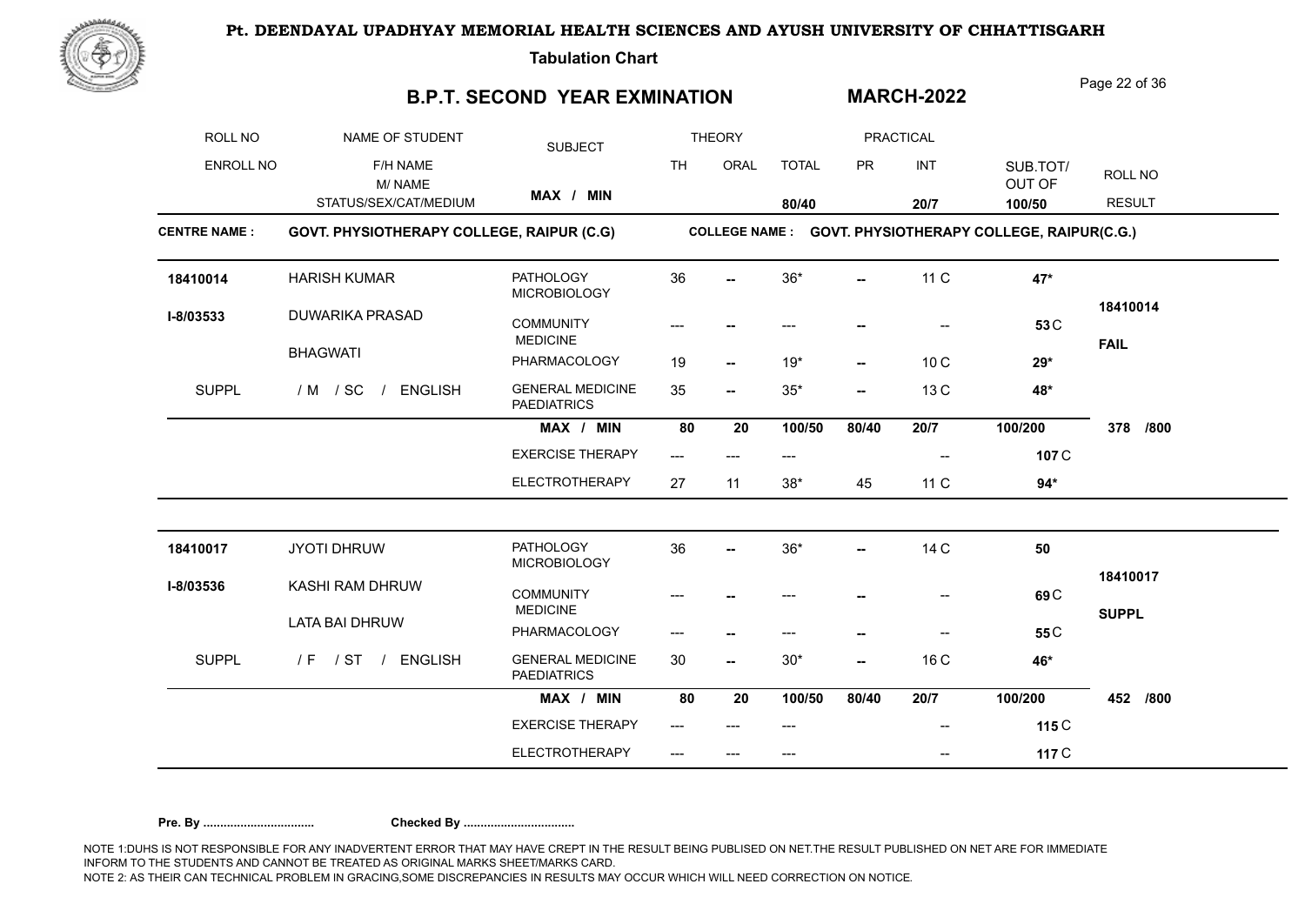

**Tabulation Chart** 

### **B.P.T. SECOND YEAR EXMINATION**

Page 23 of 36

**MARCH-2022**

| ROLL NO             | NAME OF STUDENT                           | <b>SUBJECT</b>                                |           | <b>THEORY</b>            |              |                          | <b>PRACTICAL</b> |                                                          |               |
|---------------------|-------------------------------------------|-----------------------------------------------|-----------|--------------------------|--------------|--------------------------|------------------|----------------------------------------------------------|---------------|
| <b>ENROLL NO</b>    | F/H NAME<br>M/NAME                        |                                               | <b>TH</b> | ORAL                     | <b>TOTAL</b> | <b>PR</b>                | INT              | SUB.TOT/<br>OUT OF                                       | ROLL NO       |
|                     | STATUS/SEX/CAT/MEDIUM                     | MAX / MIN                                     |           |                          | 80/40        |                          | 20/7             | 100/50                                                   | <b>RESULT</b> |
| <b>CENTRE NAME:</b> | GOVT. PHYSIOTHERAPY COLLEGE, RAIPUR (C.G) |                                               |           |                          |              |                          |                  | COLLEGE NAME : GOVT. PHYSIOTHERAPY COLLEGE, RAIPUR(C.G.) |               |
| 18410025            | <b>MONIKA</b>                             | <b>PATHOLOGY</b><br><b>MICROBIOLOGY</b>       | 33        |                          | $33*$        | $\overline{a}$           | 13 C             | 46*                                                      |               |
| I-8/03544           | T D KUJOOR                                | <b>COMMUNITY</b><br><b>MEDICINE</b>           |           |                          |              |                          |                  | 63 <sub>C</sub>                                          | 18410025      |
|                     | <b>BUDHESHWARI</b>                        | PHARMACOLOGY                                  | 38        | $\overline{\phantom{a}}$ | $38*$        | $\overline{\phantom{a}}$ | 14 C             | 52                                                       | <b>SUPPL</b>  |
| <b>SUPPL</b>        | / F / ST / ENGLISH                        | <b>GENERAL MEDICINE</b><br><b>PAEDIATRICS</b> | 41        | $\overline{\phantom{a}}$ | 41           | --                       | 16 C             | ${\bf 57}$                                               |               |
|                     |                                           | MAX / MIN                                     | 80        | 20                       | 100/50       | 80/40                    | 20/7             | 100/200                                                  | 465<br>/800   |
|                     |                                           | <b>EXERCISE THERAPY</b>                       | ---       |                          | ---          |                          | $-$              | 124 C                                                    |               |
|                     |                                           | <b>ELECTROTHERAPY</b>                         |           |                          | ---          |                          | --               | 123 C                                                    |               |
| 19410021            | <b>LALIT KUMAR</b>                        | <b>PATHOLOGY</b>                              | 40        |                          | 40           | --                       | 12               | 52                                                       |               |
| J-8/01634           | <b>BIHARI YADAV</b>                       | MICROBIOLOGY<br><b>COMMUNITY</b>              | 44        | --                       | 44           | --                       | 13               | 57                                                       | 19410021      |
|                     | PREMLATA YADAV                            | <b>MEDICINE</b><br>PHARMACOLOGY               | 40        | $\overline{\phantom{a}}$ | 40           | $\overline{\phantom{a}}$ | 11               | 51                                                       | <b>PASS</b>   |
| <b>REG</b>          | / M / OBC / ENGLISH                       | <b>GENERAL MEDICINE</b><br><b>PAEDIATRICS</b> | 45        | --                       | 45           | --                       | 15               | 60                                                       |               |
|                     |                                           | MAX / MIN                                     | 80        | 20                       | 100/50       | 80/40                    | 20/7             | 100/200                                                  | 449<br>/800   |
|                     |                                           | <b>EXERCISE THERAPY</b>                       | 40        | 12                       | 52           | 50                       | 14               | 116                                                      |               |
|                     |                                           | <b>ELECTROTHERAPY</b>                         | 38        | 12                       | 50           | 50                       | 13               | 113                                                      |               |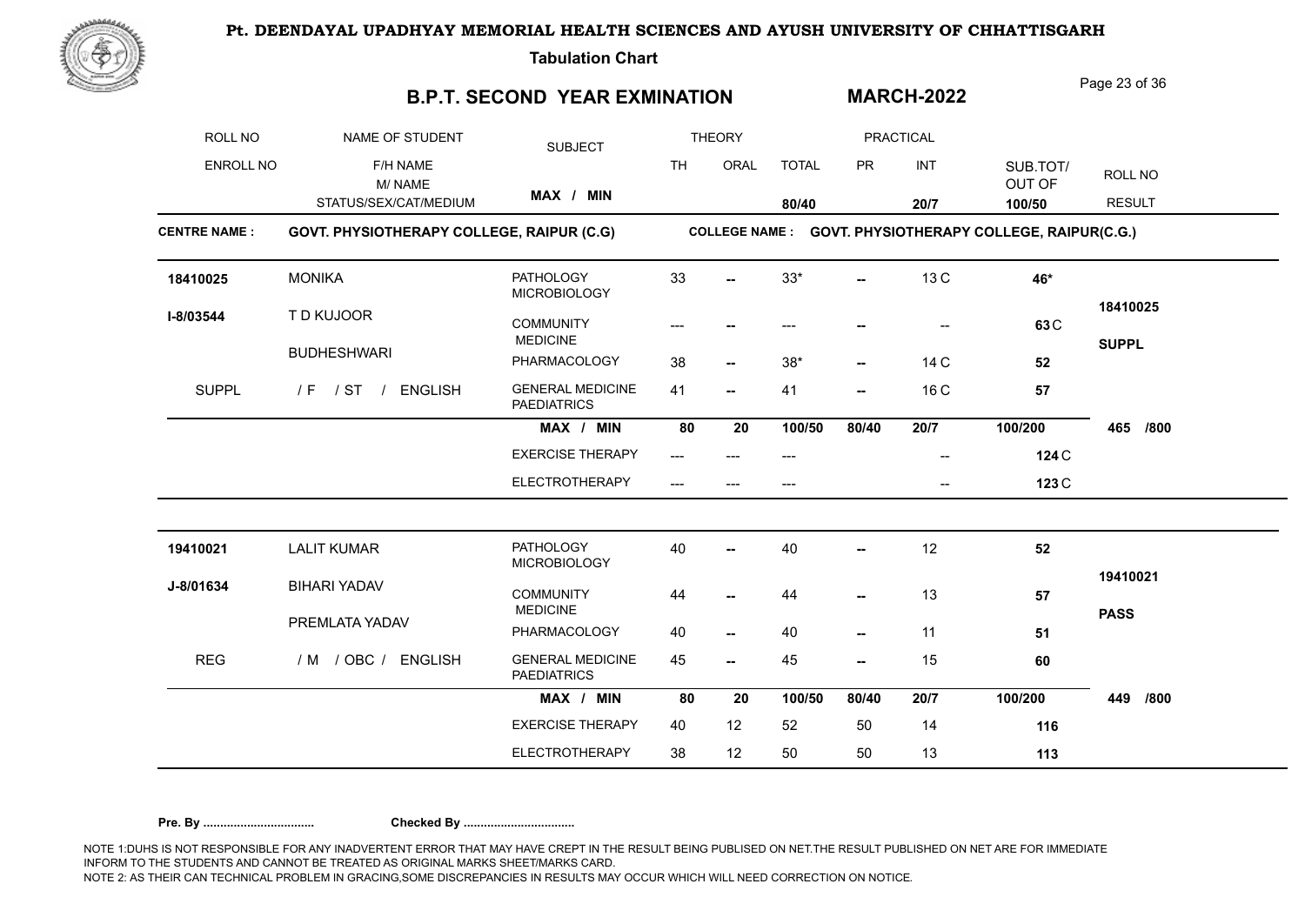

**Tabulation Chart** 

## **B.P.T. SECOND YEAR EXMINATION**

Page 24 of 36

**MARCH-2022**

| ROLL NO             | NAME OF STUDENT                           | <b>SUBJECT</b>                                |           | <b>THEORY</b>            |              |           | <b>PRACTICAL</b> |                                                          |                         |
|---------------------|-------------------------------------------|-----------------------------------------------|-----------|--------------------------|--------------|-----------|------------------|----------------------------------------------------------|-------------------------|
| <b>ENROLL NO</b>    | F/H NAME<br>M/NAME                        |                                               | <b>TH</b> | ORAL                     | <b>TOTAL</b> | <b>PR</b> | INT              | SUB.TOT/<br>OUT OF                                       | ROLL NO                 |
|                     | STATUS/SEX/CAT/MEDIUM                     | MAX / MIN                                     |           |                          | 80/40        |           | 20/7             | 100/50                                                   | <b>RESULT</b>           |
| <b>CENTRE NAME:</b> | GOVT. PHYSIOTHERAPY COLLEGE, RAIPUR (C.G) |                                               |           |                          |              |           |                  | COLLEGE NAME : GOVT. PHYSIOTHERAPY COLLEGE, RAIPUR(C.G.) |                         |
| 19410025            | PANKAJ KUMAR                              | <b>PATHOLOGY</b><br><b>MICROBIOLOGY</b>       | 32        |                          | $32^{\star}$ |           | 8                | 40*                                                      |                         |
| J-8/01640           | <b>PREM LAL</b>                           | <b>COMMUNITY</b><br><b>MEDICINE</b>           | 41        | $\overline{\phantom{a}}$ | 41           |           | 8                | 49*                                                      | 19410025<br><b>FAIL</b> |
|                     | <b>BIRJAN</b>                             | PHARMACOLOGY                                  | 15        | $\overline{\phantom{a}}$ | $15*$        | --        | 9                | $24*$                                                    |                         |
| <b>REG</b>          | / M / SC /<br><b>ENGLISH</b>              | <b>GENERAL MEDICINE</b><br><b>PAEDIATRICS</b> | 34        | $\overline{\phantom{a}}$ | $34*$        | --        | 9                | 43*                                                      |                         |
|                     |                                           | MAX / MIN                                     | 80        | 20                       | 100/50       | 80/40     | 20/7             | 100/200                                                  | 350<br>/800             |
|                     |                                           | <b>EXERCISE THERAPY</b>                       | 35        | 16                       | 51           | 45        | 10               | 106                                                      |                         |
|                     |                                           | <b>ELECTROTHERAPY</b>                         | 24        | 10                       | $34*$        | 45        | 9                | 88*                                                      |                         |
| 19410035            | SHIPRA GAIKWAD                            | <b>PATHOLOGY</b><br><b>MICROBIOLOGY</b>       | 42        |                          | 42           | Ξ.        | 12C              | 54                                                       |                         |
| J-8/01650           | AJAY KUMAR GAIKWAD                        | <b>COMMUNITY</b><br><b>MEDICINE</b>           |           |                          |              |           | --               | 57 <sub>C</sub>                                          | 19410035                |
|                     | ASHA GAIKWAD                              | PHARMACOLOGY                                  |           |                          | ---          |           | $\overline{a}$   | 53 <sub>C</sub>                                          | <b>PASS</b>             |
| <b>SUPPL</b>        | $/$ SC<br>/ ENGLISH<br>/ F                | <b>GENERAL MEDICINE</b><br><b>PAEDIATRICS</b> | ---       |                          |              |           |                  | 57 <sub>C</sub>                                          |                         |
|                     |                                           | MAX / MIN                                     | 80        | 20                       | 100/50       | 80/40     | 20/7             | 100/200                                                  | 460<br>/800             |
|                     |                                           | <b>EXERCISE THERAPY</b>                       |           |                          |              |           |                  | 119 C                                                    |                         |
|                     |                                           | <b>ELECTROTHERAPY</b>                         |           | ---                      | $---$        |           | --               | 120 C                                                    |                         |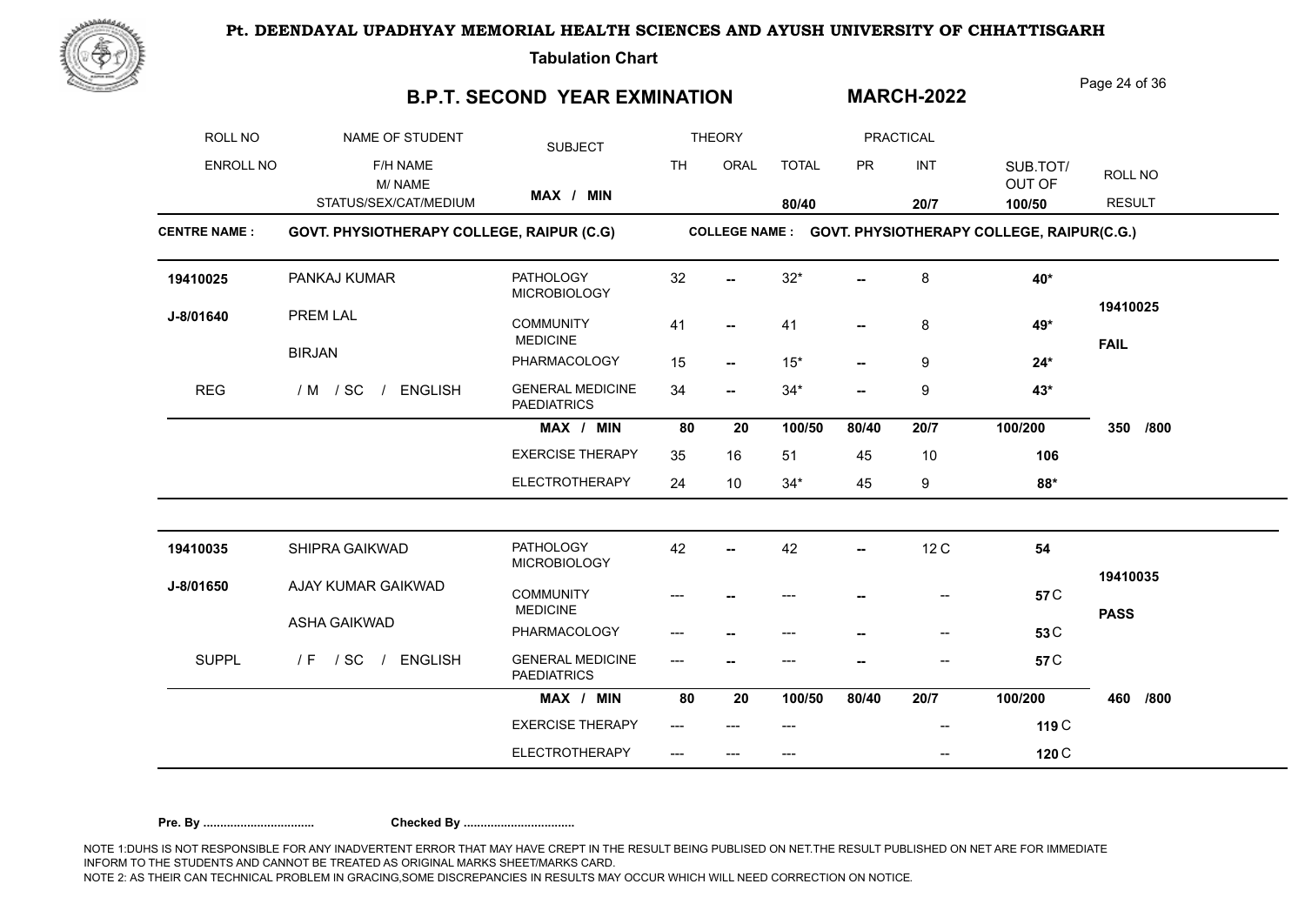

**Tabulation Chart** 

## **B.P.T. SECOND YEAR EXMINATION**

Page 25 of 36

**MARCH-2022**

| ROLL NO             | NAME OF STUDENT                           | <b>SUBJECT</b>                                |           | <b>THEORY</b>            |              |                          | <b>PRACTICAL</b>         |                                                          |               |
|---------------------|-------------------------------------------|-----------------------------------------------|-----------|--------------------------|--------------|--------------------------|--------------------------|----------------------------------------------------------|---------------|
| ENROLL NO           | F/H NAME<br>M/NAME                        |                                               | <b>TH</b> | ORAL                     | <b>TOTAL</b> | <b>PR</b>                | INT                      | SUB.TOT/<br>OUT OF                                       | ROLL NO       |
|                     | STATUS/SEX/CAT/MEDIUM                     | MAX / MIN                                     |           |                          | 80/40        |                          | 20/7                     | 100/50                                                   | <b>RESULT</b> |
| <b>CENTRE NAME:</b> | GOVT. PHYSIOTHERAPY COLLEGE, RAIPUR (C.G) |                                               |           |                          |              |                          |                          | COLLEGE NAME : GOVT. PHYSIOTHERAPY COLLEGE, RAIPUR(C.G.) |               |
| 19410036            | SNEHA PRASAD                              | <b>PATHOLOGY</b><br><b>MICROBIOLOGY</b>       | 49        |                          | 49           | --                       | 11 C                     | 60                                                       |               |
| J-8/01651           | SANJIV KUMAR PRASAD                       | <b>COMMUNITY</b><br><b>MEDICINE</b>           |           |                          |              |                          |                          | 64 C                                                     | 19410036      |
|                     | <b>GEETA PRASAD</b>                       | PHARMACOLOGY                                  | 51        | $\overline{\phantom{a}}$ | 51           | $\overline{\phantom{a}}$ | 10 <sub>C</sub>          | 61                                                       | <b>PASS</b>   |
| <b>SUPPL</b>        | / GEN / ENGLISH<br>/ F                    | <b>GENERAL MEDICINE</b><br><b>PAEDIATRICS</b> | 49        | −−                       | 49           | --                       | 16 C                     | 65                                                       |               |
|                     |                                           | MAX / MIN                                     | 80        | 20                       | 100/50       | 80/40                    | 20/7                     | 100/200                                                  | 489<br>/800   |
|                     |                                           | <b>EXERCISE THERAPY</b>                       | $---$     | $---$                    | ---          |                          | $\overline{\phantom{a}}$ | 111 C                                                    |               |
|                     |                                           | <b>ELECTROTHERAPY</b>                         |           |                          |              |                          |                          | 128 C                                                    |               |
| 19410039            | T CHANDRIKA                               | <b>PATHOLOGY</b><br><b>MICROBIOLOGY</b>       | 29        |                          | $29*$        |                          | 14                       | 43*                                                      |               |
| J-8/01655           | <b>T KRISHNA</b>                          | <b>COMMUNITY</b><br><b>MEDICINE</b>           | 44        | --                       | 44           | --                       | 10                       | 54                                                       | 19410039      |
|                     | T SARALA RAO                              | PHARMACOLOGY                                  | 50        | $\overline{\phantom{a}}$ | 50           | --                       | 14                       | 64                                                       | <b>SUPPL</b>  |
| <b>REG</b>          | / GEN /<br><b>ENGLISH</b><br>/ F          | <b>GENERAL MEDICINE</b><br><b>PAEDIATRICS</b> | 41        | --                       | 41           | --                       | 14                       | 55                                                       |               |
|                     |                                           | MAX / MIN                                     | 80        | 20                       | 100/50       | 80/40                    | 20/7                     | 100/200                                                  | 464<br>/800   |
|                     |                                           | <b>EXERCISE THERAPY</b>                       | 42        | 16                       | 58           | 50                       | 13                       | 121                                                      |               |
|                     |                                           | <b>ELECTROTHERAPY</b>                         | 39        | 14                       | 53           | 60                       | 14                       | 127                                                      |               |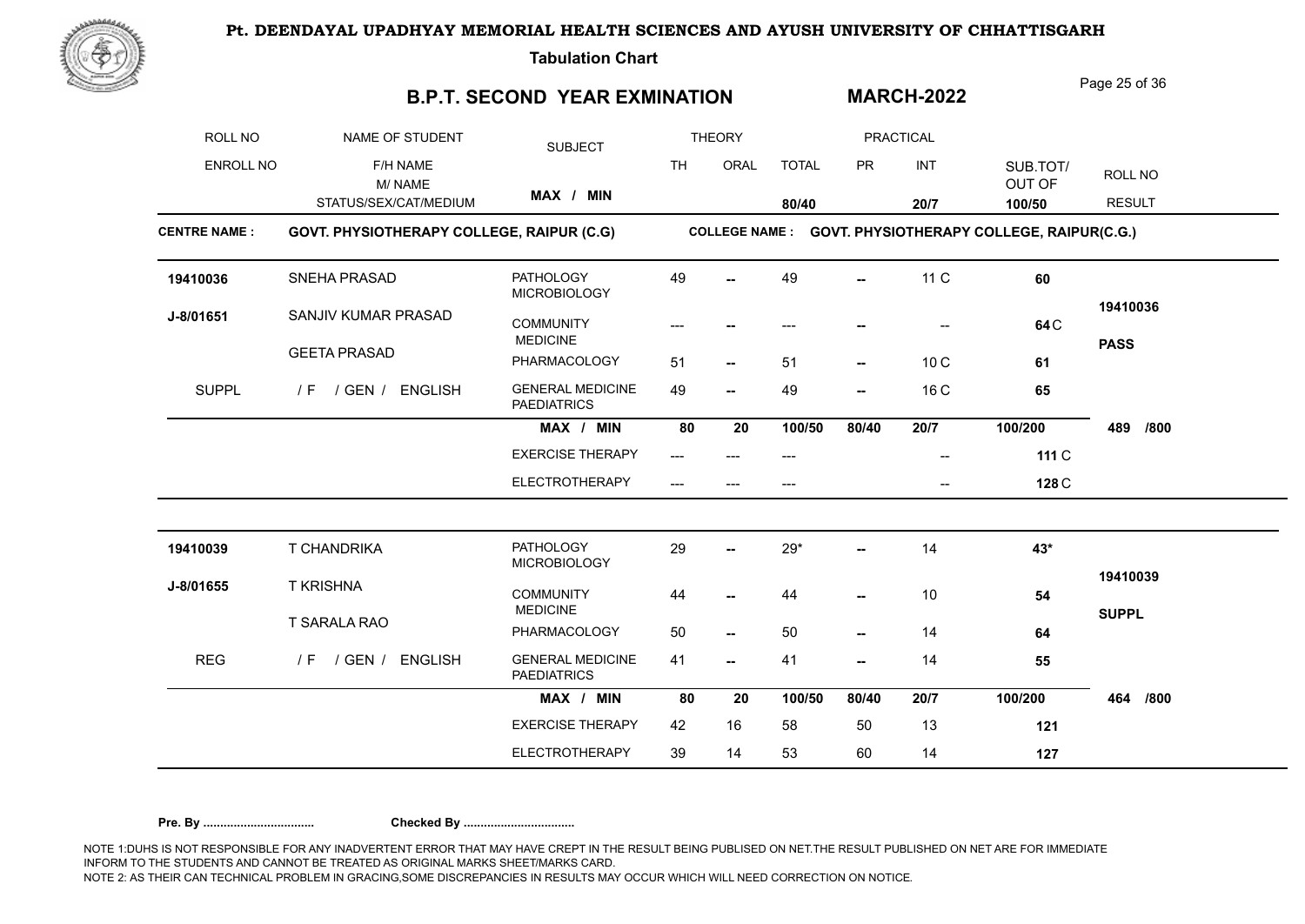

**Tabulation Chart** 

### **B.P.T. SECOND YEAR EXMINATION**

Page 26 of 36

**MARCH-2022**

| ROLL NO             | NAME OF STUDENT                           | <b>SUBJECT</b>                                |           | <b>THEORY</b>            |              |                          | <b>PRACTICAL</b> |                                                          |               |
|---------------------|-------------------------------------------|-----------------------------------------------|-----------|--------------------------|--------------|--------------------------|------------------|----------------------------------------------------------|---------------|
| ENROLL NO           | F/H NAME<br>M/NAME                        |                                               | <b>TH</b> | ORAL                     | <b>TOTAL</b> | <b>PR</b>                | INT              | SUB.TOT/<br>OUT OF                                       | ROLL NO       |
|                     | STATUS/SEX/CAT/MEDIUM                     | MAX / MIN                                     |           |                          | 80/40        |                          | 20/7             | 100/50                                                   | <b>RESULT</b> |
| <b>CENTRE NAME:</b> | GOVT. PHYSIOTHERAPY COLLEGE, RAIPUR (C.G) |                                               |           |                          |              |                          |                  | COLLEGE NAME : GOVT. PHYSIOTHERAPY COLLEGE, RAIPUR(C.G.) |               |
| 19410043            | NISHA BAGHEL                              | <b>PATHOLOGY</b><br><b>MICROBIOLOGY</b>       | 29        |                          | $29*$        |                          | 12               | 41*                                                      |               |
| J-8/01637           | <b>BHUSHAN DAS BAGHEL</b>                 | <b>COMMUNITY</b><br><b>MEDICINE</b>           | 49        | -−                       | 49           |                          | 9                | 58                                                       | 19410043      |
|                     | <b>SARASWATI</b>                          | PHARMACOLOGY                                  | 18        | $\overline{\phantom{a}}$ | $18*$        | $\overline{\phantom{a}}$ | 10               | $28*$                                                    | <b>FAIL</b>   |
| <b>REG</b>          | / GEN / ENGLISH<br>/ F                    | <b>GENERAL MEDICINE</b><br><b>PAEDIATRICS</b> | 38        | $\overline{\phantom{a}}$ | $38*$        | --                       | 11               | 49*                                                      |               |
|                     |                                           | MAX / MIN                                     | 80        | 20                       | 100/50       | 80/40                    | 20/7             | 100/200                                                  | 349<br>/800   |
|                     |                                           | <b>EXERCISE THERAPY</b>                       | 24        | 10                       | $34*$        | 40                       | 12               | 86*                                                      |               |
|                     |                                           | <b>ELECTROTHERAPY</b>                         | 23        | 10                       | $33*$        | 41                       | 13               | $87*$                                                    |               |
| 20410004            | ALIYAH PARVEEN                            | <b>PATHOLOGY</b>                              | 58        | --                       | 58           | --                       | 15               | 73                                                       |               |
|                     |                                           | <b>MICROBIOLOGY</b>                           |           |                          |              |                          |                  |                                                          | 20410004      |
| K-8/02045           | SHAFI MOHAMMAD                            | <b>COMMUNITY</b><br><b>MEDICINE</b>           | 51        | $\overline{\phantom{a}}$ | 51           | --                       | 13               | 64                                                       |               |
|                     | <b>DAZY PARVEEN</b>                       | PHARMACOLOGY                                  | 56        | $\overline{\phantom{a}}$ | 56           | --                       | 14               | 70                                                       | <b>PASS</b>   |
| <b>REG</b>          | / GEN / ENGLISH<br>/ F                    | <b>GENERAL MEDICINE</b><br><b>PAEDIATRICS</b> | 50        | $\overline{\phantom{a}}$ | 50           | --                       | 15               | 65                                                       |               |
|                     |                                           | MAX / MIN                                     | 80        | 20                       | 100/50       | 80/40                    | 20/7             | 100/200                                                  | 576<br>/800   |
|                     |                                           | <b>EXERCISE THERAPY</b>                       | 55        | 18                       | 73           | 67                       | 14               | 154                                                      |               |
|                     |                                           | <b>ELECTROTHERAPY</b>                         | 53        | 15                       | 68           | 65                       | 17               | 150                                                      |               |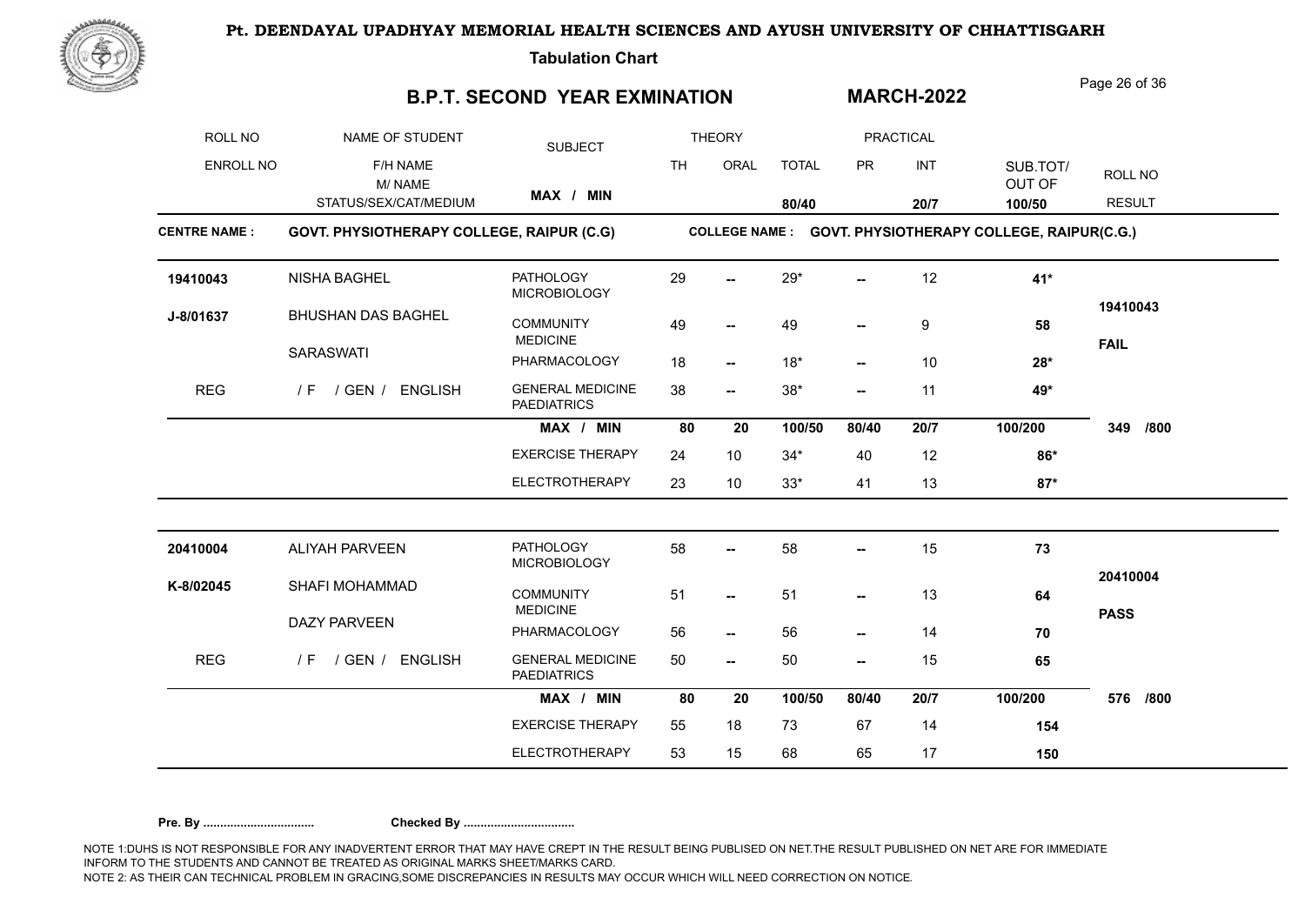

**Tabulation Chart** 

### **B.P.T. SECOND YEAR EXMINATION**

Page 27 of 36

**MARCH-2022**

| ROLL NO             | NAME OF STUDENT                           | <b>SUBJECT</b>                                |           | <b>THEORY</b>            |              |                          | <b>PRACTICAL</b> |                                                          |                         |
|---------------------|-------------------------------------------|-----------------------------------------------|-----------|--------------------------|--------------|--------------------------|------------------|----------------------------------------------------------|-------------------------|
| <b>ENROLL NO</b>    | F/H NAME<br>M/NAME                        |                                               | <b>TH</b> | ORAL                     | <b>TOTAL</b> | <b>PR</b>                | INT              | SUB.TOT/<br>OUT OF                                       | ROLL NO                 |
|                     | STATUS/SEX/CAT/MEDIUM                     | MAX / MIN                                     |           |                          | 80/40        |                          | 20/7             | 100/50                                                   | <b>RESULT</b>           |
| <b>CENTRE NAME:</b> | GOVT. PHYSIOTHERAPY COLLEGE, RAIPUR (C.G) |                                               |           |                          |              |                          |                  | COLLEGE NAME : GOVT. PHYSIOTHERAPY COLLEGE, RAIPUR(C.G.) |                         |
| 20410010            | <b>GARGI DUBEY</b>                        | <b>PATHOLOGY</b><br><b>MICROBIOLOGY</b>       | 51        | $\overline{\phantom{0}}$ | 51           | $\overline{\phantom{a}}$ | 12               | 63                                                       |                         |
| K-8/02051           | <b>ARUN DUBEY</b>                         | <b>COMMUNITY</b><br><b>MEDICINE</b>           | 59        | $\overline{\phantom{a}}$ | 59           | --                       | 13               | 72                                                       | 20410010<br><b>PASS</b> |
|                     | PRITI DUBEY                               | PHARMACOLOGY                                  | 57        | $\overline{\phantom{a}}$ | 57           | $\overline{\phantom{a}}$ | 14               | 71                                                       |                         |
| <b>REG</b>          | / F / GEN / ENGLISH                       | <b>GENERAL MEDICINE</b><br><b>PAEDIATRICS</b> | 56        | $\overline{\phantom{a}}$ | 56           | $\overline{\phantom{a}}$ | 18               | 74                                                       |                         |
|                     |                                           | MAX / MIN                                     | 80        | 20                       | 100/50       | 80/40                    | 20/7             | 100/200                                                  | 569<br>/800             |
|                     |                                           | <b>EXERCISE THERAPY</b>                       | 50        | 20                       | 70           | 65                       | 13               | 148                                                      |                         |
|                     |                                           | <b>ELECTROTHERAPY</b>                         | 53        | 13                       | 66           | 60                       | 15               | 141                                                      |                         |
| 20410011            | <b>HARNARAYAN</b>                         | <b>PATHOLOGY</b><br>MICROBIOLOGY              | 51        | --                       | 51           | --                       | 13               | 64                                                       |                         |
| K-8/02052           | <b>GANESH RAM</b>                         | <b>COMMUNITY</b><br><b>MEDICINE</b>           | 50        | $\overline{\phantom{a}}$ | 50           | --                       | 14               | 64                                                       | 20410011<br><b>PASS</b> |
|                     | SANTOSHI BAI                              | PHARMACOLOGY                                  | 56        | $\overline{\phantom{a}}$ | 56           | --                       | 11               | 67                                                       |                         |
| <b>REG</b>          | / M / OBC / ENGLISH                       | <b>GENERAL MEDICINE</b><br><b>PAEDIATRICS</b> | 46        | $\overline{\phantom{a}}$ | 46           | --                       | 15               | 61                                                       |                         |
|                     |                                           | MAX / MIN                                     | 80        | 20                       | 100/50       | 80/40                    | 20/7             | 100/200                                                  | 541<br>/800             |
|                     |                                           | <b>EXERCISE THERAPY</b>                       | 48        | 20                       | 68           | 68                       | 15               | 151                                                      |                         |
|                     |                                           | <b>ELECTROTHERAPY</b>                         | 56        | 12                       | 68           | 51                       | 15               | 134                                                      |                         |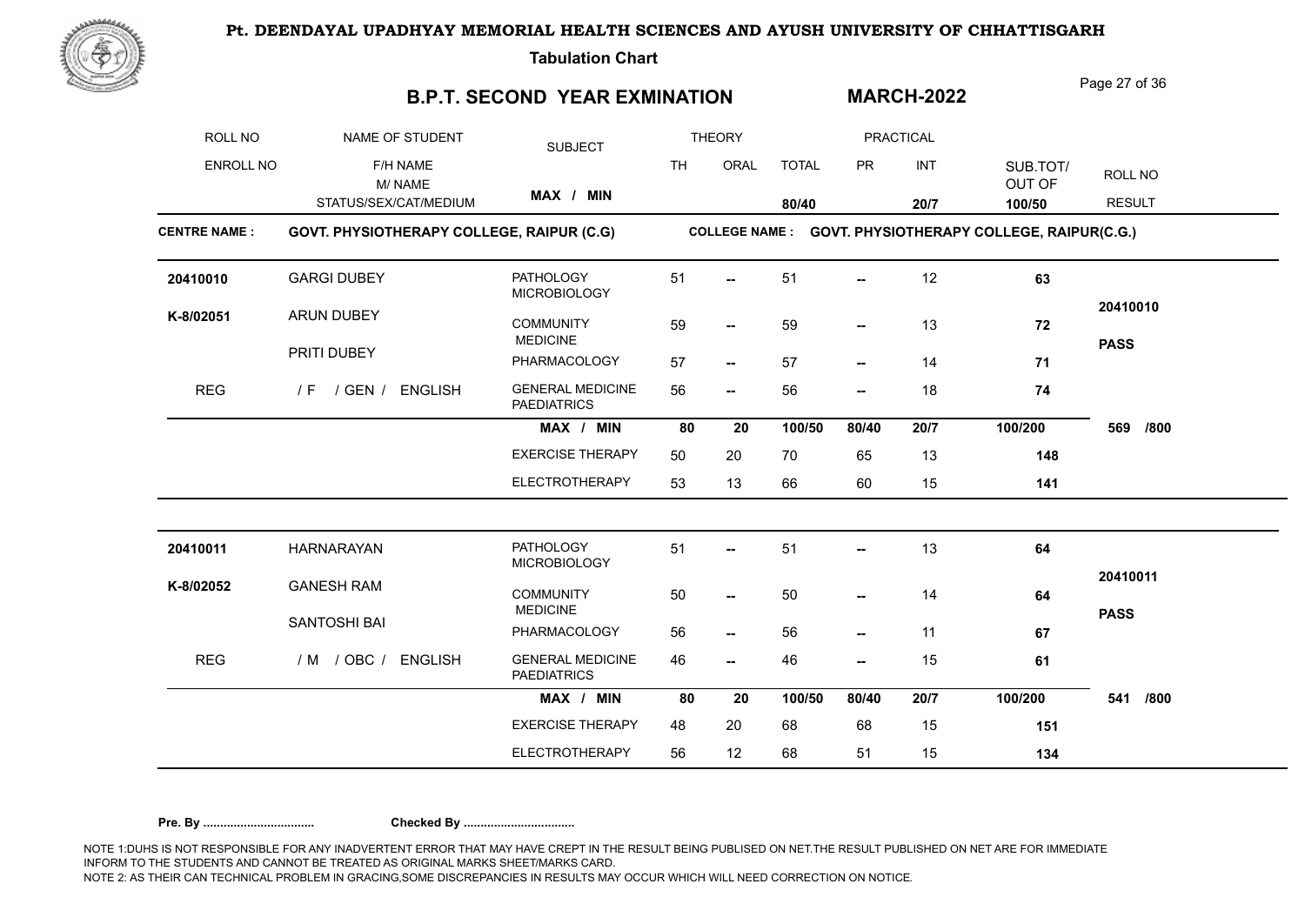

**Tabulation Chart** 

## **B.P.T. SECOND YEAR EXMINATION**

Page 28 of 36

**MARCH-2022**

| ROLL NO             | NAME OF STUDENT                           | <b>SUBJECT</b>                                |           | <b>THEORY</b>            |              |                          | <b>PRACTICAL</b> |                                                          |                         |
|---------------------|-------------------------------------------|-----------------------------------------------|-----------|--------------------------|--------------|--------------------------|------------------|----------------------------------------------------------|-------------------------|
| ENROLL NO           | F/H NAME<br>M/NAME                        |                                               | <b>TH</b> | ORAL                     | <b>TOTAL</b> | <b>PR</b>                | INT              | SUB.TOT/<br>OUT OF                                       | ROLL NO                 |
|                     | STATUS/SEX/CAT/MEDIUM                     | MAX / MIN                                     |           |                          | 80/40        |                          | 20/7             | 100/50                                                   | <b>RESULT</b>           |
| <b>CENTRE NAME:</b> | GOVT. PHYSIOTHERAPY COLLEGE, RAIPUR (C.G) |                                               |           |                          |              |                          |                  | COLLEGE NAME : GOVT. PHYSIOTHERAPY COLLEGE, RAIPUR(C.G.) |                         |
| 20410013            | <b>HIMAKSHI</b>                           | <b>PATHOLOGY</b><br><b>MICROBIOLOGY</b>       | 53        |                          | 53           |                          | 16               | 69                                                       |                         |
| K-8/02054           | <b>DHANENDRA BISEN</b>                    | <b>COMMUNITY</b><br><b>MEDICINE</b>           | 47        | $\overline{\phantom{a}}$ | 47           | --                       | 17               | 64                                                       | 20410013<br><b>PASS</b> |
|                     | SADHNA BISEN                              | PHARMACOLOGY                                  | 51        | $\overline{\phantom{a}}$ | 51           | $\overline{\phantom{a}}$ | 15               | 66                                                       |                         |
| <b>REG</b>          | / OBC / ENGLISH<br>/ F                    | <b>GENERAL MEDICINE</b><br><b>PAEDIATRICS</b> | 46        | -−                       | 46           | --                       | 16               | 62                                                       |                         |
|                     |                                           | MAX / MIN                                     | 80        | 20                       | 100/50       | 80/40                    | 20/7             | 100/200                                                  | 551<br>/800             |
|                     |                                           | <b>EXERCISE THERAPY</b>                       | 49        | 18                       | 67           | 63                       | 17               | 147                                                      |                         |
|                     |                                           | <b>ELECTROTHERAPY</b>                         | 57        | 14                       | 71           | 55                       | 17               | 143                                                      |                         |
| 20410015            | KALASH MALKAPURE                          | <b>PATHOLOGY</b><br><b>MICROBIOLOGY</b>       | 45        |                          | 45           |                          | 12               | 57                                                       |                         |
| K-8/02056           | SUDARSHAN MALKAPURE                       | <b>COMMUNITY</b><br><b>MEDICINE</b>           | 40        | −−                       | 40           | Ξ.                       | 10               | 50                                                       | 20410015                |
|                     | <b>MAYA MALKAPURE</b>                     | PHARMACOLOGY                                  | 46        | $\overline{\phantom{a}}$ | 46           | --                       | 11               | 57                                                       | <b>PASS</b>             |
| <b>REG</b>          | / GEN / ENGLISH<br>/ F                    | <b>GENERAL MEDICINE</b><br><b>PAEDIATRICS</b> | 40        | ⊷                        | 40           | --                       | 15               | 55                                                       |                         |
|                     |                                           | MAX / MIN                                     | 80        | 20                       | 100/50       | 80/40                    | 20/7             | 100/200                                                  | 465<br>/800             |
|                     |                                           | <b>EXERCISE THERAPY</b>                       | 40        | 19                       | 59           | 58                       | 14               | 131                                                      |                         |
|                     |                                           | <b>ELECTROTHERAPY</b>                         | 39        | 11                       | 50           | 50                       | 15               | 115                                                      |                         |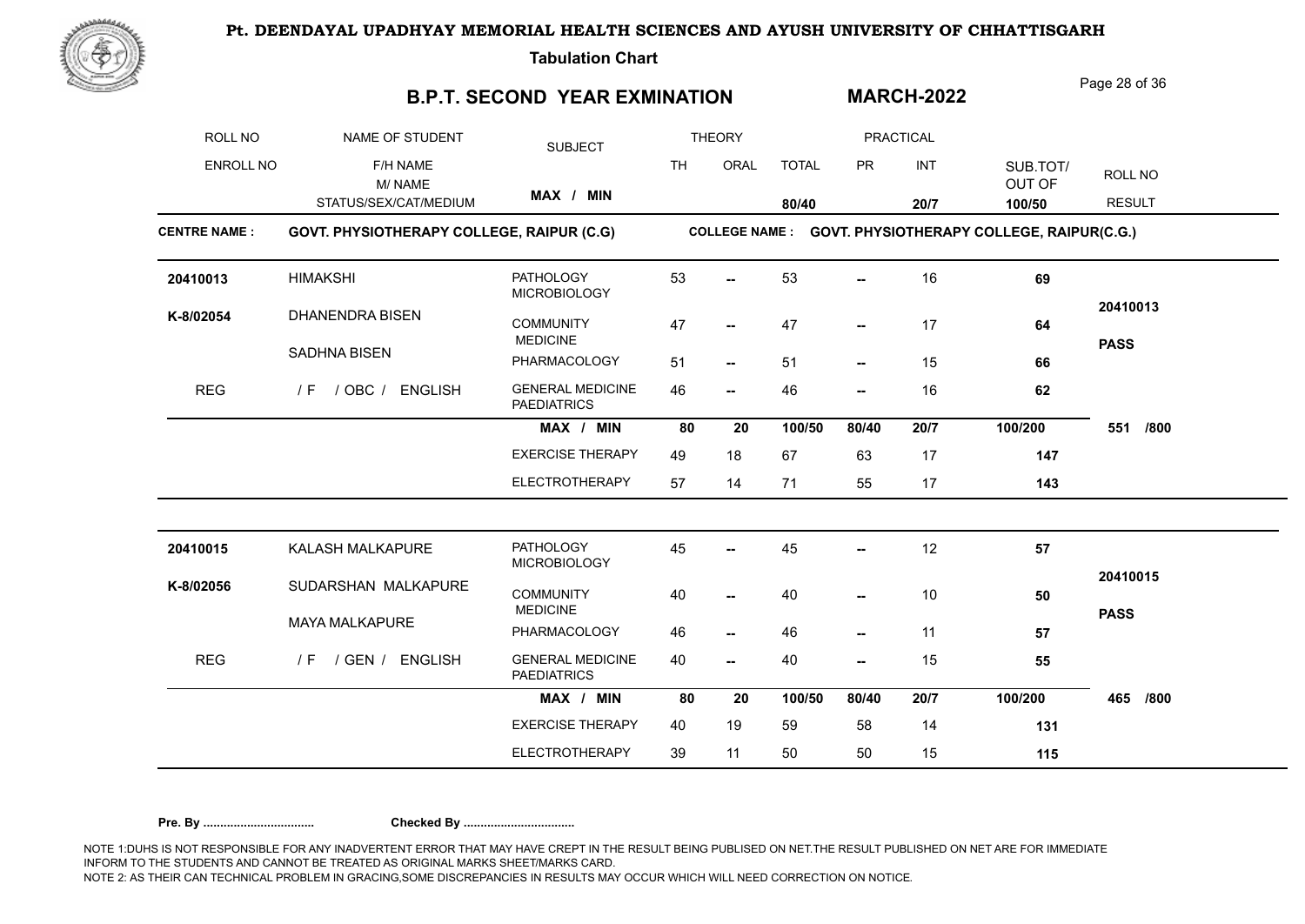

**Tabulation Chart** 

## **B.P.T. SECOND YEAR EXMINATION**

Page 29 of 36

**MARCH-2022**

| ROLL NO             | NAME OF STUDENT                           | <b>SUBJECT</b>                                |           | <b>THEORY</b>            |              |                          | <b>PRACTICAL</b> |                                                          |                         |
|---------------------|-------------------------------------------|-----------------------------------------------|-----------|--------------------------|--------------|--------------------------|------------------|----------------------------------------------------------|-------------------------|
| <b>ENROLL NO</b>    | F/H NAME<br>M/NAME                        |                                               | <b>TH</b> | ORAL                     | <b>TOTAL</b> | <b>PR</b>                | <b>INT</b>       | SUB.TOT/<br>OUT OF                                       | ROLL NO                 |
|                     | STATUS/SEX/CAT/MEDIUM                     | MAX / MIN                                     |           |                          | 80/40        |                          | 20/7             | 100/50                                                   | <b>RESULT</b>           |
| <b>CENTRE NAME:</b> | GOVT. PHYSIOTHERAPY COLLEGE, RAIPUR (C.G) |                                               |           |                          |              |                          |                  | COLLEGE NAME : GOVT. PHYSIOTHERAPY COLLEGE, RAIPUR(C.G.) |                         |
| 20410020            | KOMAL SHARMA                              | <b>PATHOLOGY</b><br><b>MICROBIOLOGY</b>       | 51        |                          | 51           | --                       | 15               | 66                                                       |                         |
| K-8/02061           | DINDAYAL SHARMA                           | <b>COMMUNITY</b><br><b>MEDICINE</b>           | 53        | $\overline{\phantom{a}}$ | 53           | $\overline{a}$           | 16               | 69                                                       | 20410020<br><b>PASS</b> |
|                     | ANURADHA SHARMA                           | PHARMACOLOGY                                  | 58        | $\overline{\phantom{a}}$ | 58           | $\overline{\phantom{a}}$ | 14               | 72                                                       |                         |
| <b>REG</b>          | / F / GEN / ENGLISH                       | <b>GENERAL MEDICINE</b><br><b>PAEDIATRICS</b> | 53        | $\overline{\phantom{a}}$ | 53           | --                       | 17               | 70                                                       |                         |
|                     |                                           | MAX / MIN                                     | 80        | 20                       | 100/50       | 80/40                    | 20/7             | 100/200                                                  | 580<br>/800             |
|                     |                                           | <b>EXERCISE THERAPY</b>                       | 56        | 18                       | 74           | 60                       | 16               | 150                                                      |                         |
|                     |                                           | <b>ELECTROTHERAPY</b>                         | 56        | 15                       | 71           | 65                       | 17               | 153                                                      |                         |
| 20410024            | <b>NEHA MOTWANI</b>                       | <b>PATHOLOGY</b>                              | 35        | −−                       | $35^{\ast}$  | --                       | 11               | 46*                                                      |                         |
| K-8/02065           | <b>SUNIL MOTWANI</b>                      | <b>MICROBIOLOGY</b><br><b>COMMUNITY</b>       | 51        | $\overline{\phantom{a}}$ | 51           | $\overline{\phantom{a}}$ | 13               | 64                                                       | 20410024                |
|                     | KANCHAN MOTWANI                           | <b>MEDICINE</b><br>PHARMACOLOGY               | 45        | $\overline{\phantom{a}}$ | 45           | $\overline{\phantom{a}}$ | 11               | 56                                                       | <b>SUPPL</b>            |
| <b>REG</b>          | / GEN / ENGLISH<br>/F                     | <b>GENERAL MEDICINE</b><br><b>PAEDIATRICS</b> | 40        | --                       | 40           | --                       | 14               | 54                                                       |                         |
|                     |                                           | MAX / MIN                                     | 80        | 20                       | 100/50       | 80/40                    | 20/7             | 100/200                                                  | 459<br>/800             |
|                     |                                           | <b>EXERCISE THERAPY</b>                       | 40        | 19                       | 59           | 51                       | 13               | 123                                                      |                         |
|                     |                                           | <b>ELECTROTHERAPY</b>                         | 42        | 11                       | 53           | 50                       | 13               | 116                                                      |                         |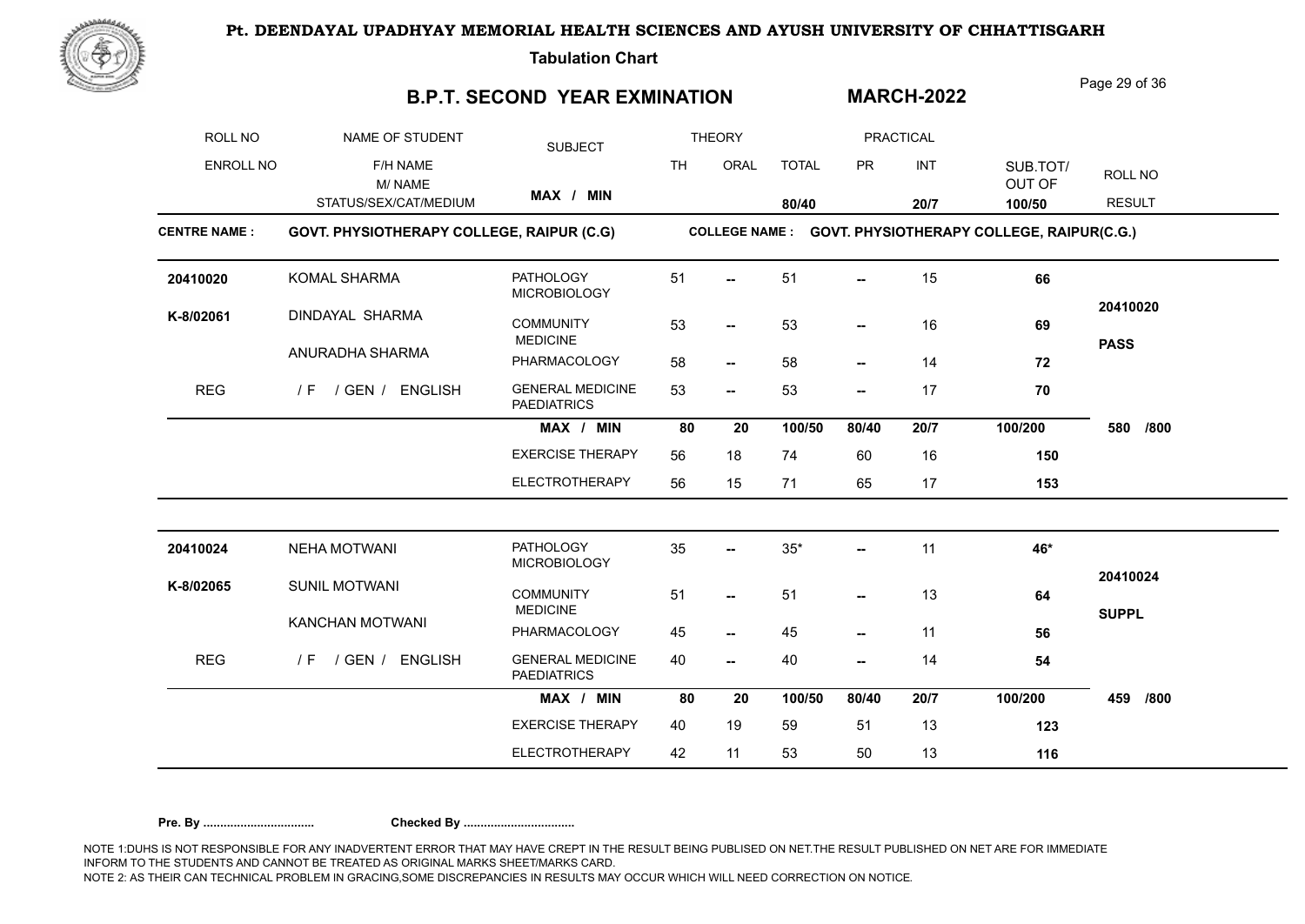

**Tabulation Chart** 

### **B.P.T. SECOND YEAR EXMINATION**

Page 30 of 36

**MARCH-2022**

| ROLL NO             | NAME OF STUDENT                           | <b>SUBJECT</b>                                |           | <b>THEORY</b>            |              |                          | <b>PRACTICAL</b> |                                                          |                         |
|---------------------|-------------------------------------------|-----------------------------------------------|-----------|--------------------------|--------------|--------------------------|------------------|----------------------------------------------------------|-------------------------|
| <b>ENROLL NO</b>    | F/H NAME<br>M/NAME                        |                                               | <b>TH</b> | ORAL                     | <b>TOTAL</b> | <b>PR</b>                | INT              | SUB.TOT/<br>OUT OF                                       | ROLL NO                 |
|                     | STATUS/SEX/CAT/MEDIUM                     | MAX / MIN                                     |           |                          | 80/40        |                          | 20/7             | 100/50                                                   | <b>RESULT</b>           |
| <b>CENTRE NAME:</b> | GOVT. PHYSIOTHERAPY COLLEGE, RAIPUR (C.G) |                                               |           |                          |              |                          |                  | COLLEGE NAME : GOVT. PHYSIOTHERAPY COLLEGE, RAIPUR(C.G.) |                         |
| 20410026            | <b>NIKHIL SAHU</b>                        | <b>PATHOLOGY</b><br><b>MICROBIOLOGY</b>       | 51        | ш.                       | 51           |                          | 16               | 67                                                       |                         |
| K-8/02067           | RAMESH CHANDRA SAHU                       | <b>COMMUNITY</b><br><b>MEDICINE</b>           | 46        | $\overline{\phantom{a}}$ | 46           | --                       | 17               | 63                                                       | 20410026<br><b>PASS</b> |
|                     | <b>SANTOSHI</b>                           | PHARMACOLOGY                                  | 53        | $\overline{\phantom{a}}$ | 53           | $\overline{\phantom{a}}$ | 15               | 68                                                       |                         |
| <b>REG</b>          | / M / OBC / ENGLISH                       | <b>GENERAL MEDICINE</b><br><b>PAEDIATRICS</b> | 40        | $\overline{\phantom{a}}$ | 40           | $\overline{\phantom{a}}$ | 17               | 57                                                       |                         |
|                     |                                           | MAX / MIN                                     | 80        | 20                       | 100/50       | 80/40                    | 20/7             | 100/200                                                  | /800<br>541             |
|                     |                                           | <b>EXERCISE THERAPY</b>                       | 42        | 18                       | 60           | 65                       | 16               | 141                                                      |                         |
|                     |                                           | <b>ELECTROTHERAPY</b>                         | 48        | 15                       | 63           | 65                       | 17               | 145                                                      |                         |
| 20410027            | NISHA DHRUW                               | <b>PATHOLOGY</b><br><b>MICROBIOLOGY</b>       | 41        | --                       | 41           | --                       | 13               | 54                                                       |                         |
| K-8/02068           | <b>CHANDRAHAS DHRUW</b>                   | <b>COMMUNITY</b><br><b>MEDICINE</b>           | 52        | $\overline{\phantom{a}}$ | 52           | ۰.                       | 14               | 66                                                       | 20410027                |
|                     | <b>GAURI DHRUW</b>                        | PHARMACOLOGY                                  | 51        | $\overline{\phantom{a}}$ | 51           | --                       | 13               | 64                                                       | <b>PASS</b>             |
| <b>REG</b>          | /F / ST / ENGLISH                         | <b>GENERAL MEDICINE</b><br><b>PAEDIATRICS</b> | 41        | $\overline{\phantom{a}}$ | 41           | --                       | 16               | 57                                                       |                         |
|                     |                                           | MAX / MIN                                     | 80        | 20                       | 100/50       | 80/40                    | 20/7             | 100/200                                                  | 516<br>/800             |
|                     |                                           | <b>EXERCISE THERAPY</b>                       | 43        | 19                       | 62           | 60                       | 15               | 137                                                      |                         |
|                     |                                           | <b>ELECTROTHERAPY</b>                         | 49        | 12                       | 61           | 60                       | 17               | 138                                                      |                         |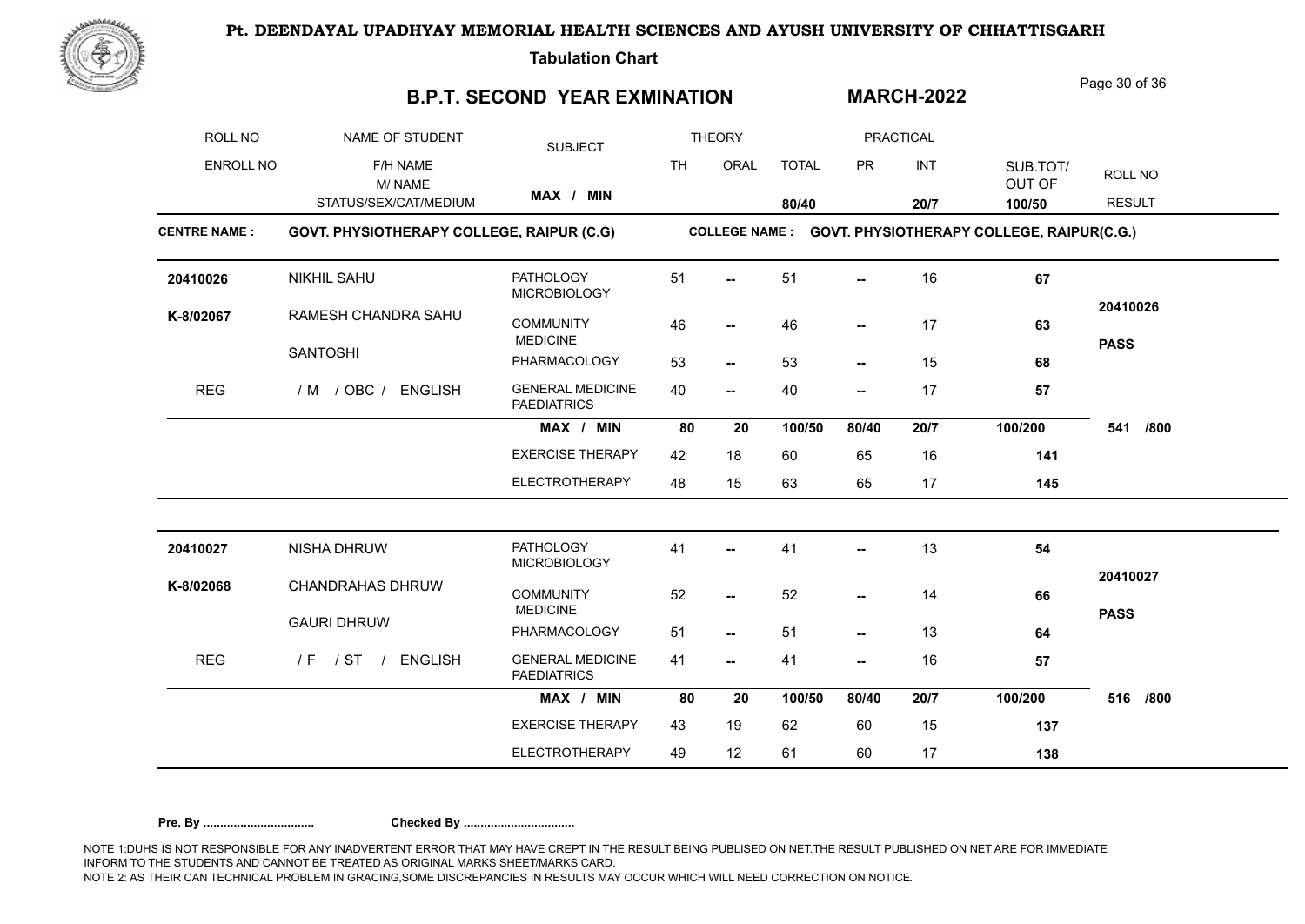

**Tabulation Chart** 

## **B.P.T. SECOND YEAR EXMINATION**

Page 31 of 36

**MARCH-2022**

| ROLL NO             | NAME OF STUDENT                           | <b>SUBJECT</b>                                |           | <b>THEORY</b>            |              |                          | <b>PRACTICAL</b> |                                                          |                         |
|---------------------|-------------------------------------------|-----------------------------------------------|-----------|--------------------------|--------------|--------------------------|------------------|----------------------------------------------------------|-------------------------|
| <b>ENROLL NO</b>    | F/H NAME<br>M/NAME                        |                                               | <b>TH</b> | ORAL                     | <b>TOTAL</b> | <b>PR</b>                | INT              | SUB.TOT/<br>OUT OF                                       | ROLL NO                 |
|                     | STATUS/SEX/CAT/MEDIUM                     | MAX / MIN                                     |           |                          | 80/40        |                          | 20/7             | 100/50                                                   | <b>RESULT</b>           |
| <b>CENTRE NAME:</b> | GOVT. PHYSIOTHERAPY COLLEGE, RAIPUR (C.G) |                                               |           |                          |              |                          |                  | COLLEGE NAME : GOVT. PHYSIOTHERAPY COLLEGE, RAIPUR(C.G.) |                         |
| 20410029            | <b>POONAM</b>                             | <b>PATHOLOGY</b><br><b>MICROBIOLOGY</b>       | 50        | ш.                       | 50           | $\overline{a}$           | 13               | 63                                                       |                         |
| K-8/02070           | <b>LEELA RAM</b>                          | <b>COMMUNITY</b><br><b>MEDICINE</b>           | 50        | $\overline{\phantom{a}}$ | 50           | $\overline{a}$           | 14               | 64                                                       | 20410029<br><b>PASS</b> |
|                     | <b>TILOKA</b>                             | PHARMACOLOGY                                  | 52        | $\overline{\phantom{a}}$ | 52           | $\overline{\phantom{a}}$ | 13               | 65                                                       |                         |
| <b>REG</b>          | / F / OBC / ENGLISH                       | <b>GENERAL MEDICINE</b><br><b>PAEDIATRICS</b> | 42        | $\overline{\phantom{a}}$ | 42           | $\overline{\phantom{a}}$ | 18               | 60                                                       |                         |
|                     |                                           | MAX / MIN                                     | 80        | 20                       | 100/50       | 80/40                    | 20/7             | 100/200                                                  | 527<br>/800             |
|                     |                                           | <b>EXERCISE THERAPY</b>                       | 50        | 20                       | 70           | 51                       | 16               | 137                                                      |                         |
|                     |                                           | <b>ELECTROTHERAPY</b>                         | 56        | 12                       | 68           | 54                       | 16               | 138                                                      |                         |
| 20410032            | PRIYANSHU SINGH                           | <b>PATHOLOGY</b>                              | 42        | --                       | 42           | Ξ.                       | 12               | 54                                                       |                         |
| K-8/02072           | <b>BESAHU RAM PAINKRA</b>                 | <b>MICROBIOLOGY</b><br><b>COMMUNITY</b>       | 45        | $\overline{\phantom{a}}$ | 45           | --                       | 11               | 56                                                       | 20410032                |
|                     | NIRMALA SINGH                             | <b>MEDICINE</b><br>PHARMACOLOGY               | 48        | $\overline{\phantom{a}}$ | 48           | --                       | 10               | 58                                                       | <b>SUPPL</b>            |
| <b>REG</b>          | /F / ST / ENGLISH                         | <b>GENERAL MEDICINE</b><br><b>PAEDIATRICS</b> | 36        | --                       | $36*$        | Ξ.                       | 12               | 48*                                                      |                         |
|                     |                                           | MAX / MIN                                     | 80        | 20                       | 100/50       | 80/40                    | 20/7             | 100/200                                                  | 434<br>/800             |
|                     |                                           | <b>EXERCISE THERAPY</b>                       | 40        | 13                       | 53           | 42                       | 13               | 108                                                      |                         |
|                     |                                           | <b>ELECTROTHERAPY</b>                         | 30        | 13                       | $43*$        | 54                       | 13               | 110                                                      |                         |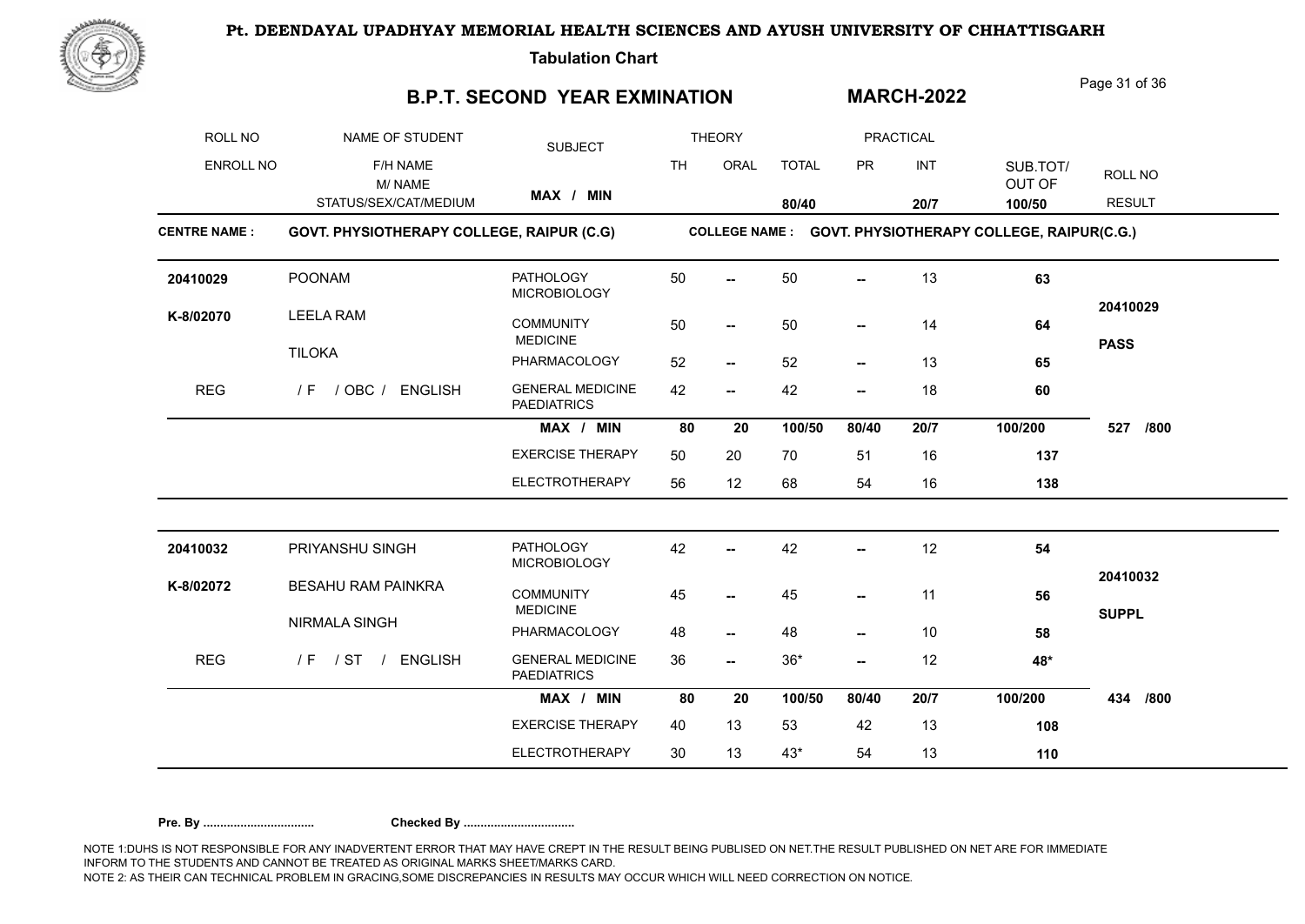

**Tabulation Chart** 

### **B.P.T. SECOND YEAR EXMINATION**

Page 32 of 36

**MARCH-2022**

| ROLL NO             | NAME OF STUDENT                           | <b>SUBJECT</b>                                |                                                          | <b>THEORY</b>            |              |                          | <b>PRACTICAL</b> |                    |               |  |  |  |
|---------------------|-------------------------------------------|-----------------------------------------------|----------------------------------------------------------|--------------------------|--------------|--------------------------|------------------|--------------------|---------------|--|--|--|
| <b>ENROLL NO</b>    | F/H NAME<br>M/NAME                        |                                               | <b>TH</b>                                                | ORAL                     | <b>TOTAL</b> | <b>PR</b>                | INT              | SUB.TOT/<br>OUT OF | ROLL NO       |  |  |  |
|                     | STATUS/SEX/CAT/MEDIUM                     | MAX / MIN                                     |                                                          |                          | 80/40        |                          | 20/7             | 100/50             | <b>RESULT</b> |  |  |  |
| <b>CENTRE NAME:</b> | GOVT. PHYSIOTHERAPY COLLEGE, RAIPUR (C.G) |                                               | COLLEGE NAME : GOVT. PHYSIOTHERAPY COLLEGE, RAIPUR(C.G.) |                          |              |                          |                  |                    |               |  |  |  |
| 20410037            | RUPALI SAHU                               | <b>PATHOLOGY</b><br><b>MICROBIOLOGY</b>       | 44                                                       |                          | 44           |                          | 12               | 56                 |               |  |  |  |
| K-8/02078           | <b>HEMKANT SAHU</b>                       | <b>COMMUNITY</b><br><b>MEDICINE</b>           | 44                                                       | $\overline{\phantom{a}}$ | 44           | --                       | 13               | 57                 | 20410037      |  |  |  |
|                     | ANNAPURNA SAHU                            | PHARMACOLOGY                                  | 51                                                       | $\overline{\phantom{a}}$ | 51           | $\overline{\phantom{a}}$ | 13               | 64                 | <b>PASS</b>   |  |  |  |
| <b>REG</b>          | / F / OBC / ENGLISH                       | <b>GENERAL MEDICINE</b><br><b>PAEDIATRICS</b> | 43                                                       | $\overline{\phantom{a}}$ | 43           | $\overline{\phantom{a}}$ | 16               | 59                 |               |  |  |  |
|                     |                                           | MAX / MIN                                     | 80                                                       | 20                       | 100/50       | 80/40                    | 20/7             | 100/200            | /800<br>500   |  |  |  |
|                     |                                           | <b>EXERCISE THERAPY</b>                       | 42                                                       | 19                       | 61           | 52                       | 13               | 126                |               |  |  |  |
|                     |                                           | <b>ELECTROTHERAPY</b>                         | 47                                                       | 14                       | 61           | 62                       | 15               | 138                |               |  |  |  |
| 20410039            | SARIKA GUPTA                              | <b>PATHOLOGY</b><br><b>MICROBIOLOGY</b>       | 44                                                       |                          | 44           | --                       | 13               | 57                 |               |  |  |  |
| K-8/02080           | <b>JAGDISH PRASAD</b>                     | <b>COMMUNITY</b><br><b>MEDICINE</b>           | 45                                                       | $\overline{\phantom{a}}$ | 45           | --                       | 11               | 56                 | 20410039      |  |  |  |
|                     | <b>UMA DEVI</b>                           | PHARMACOLOGY                                  | 48                                                       | $\overline{\phantom{a}}$ | 48           | --                       | 10               | 58                 | <b>PASS</b>   |  |  |  |
| <b>REG</b>          | / OBC / ENGLISH<br>/ F                    | <b>GENERAL MEDICINE</b><br><b>PAEDIATRICS</b> | 45                                                       | −−                       | 45           | --                       | 15               | 60                 |               |  |  |  |
|                     |                                           | MAX / MIN                                     | 80                                                       | 20                       | 100/50       | 80/40                    | 20/7             | 100/200            | 492<br>/800   |  |  |  |
|                     |                                           | <b>EXERCISE THERAPY</b>                       | 42                                                       | 20                       | 62           | 47                       | 15               | 124                |               |  |  |  |
|                     |                                           | <b>ELECTROTHERAPY</b>                         | 47                                                       | 14                       | 61           | 62                       | 14               | 137                |               |  |  |  |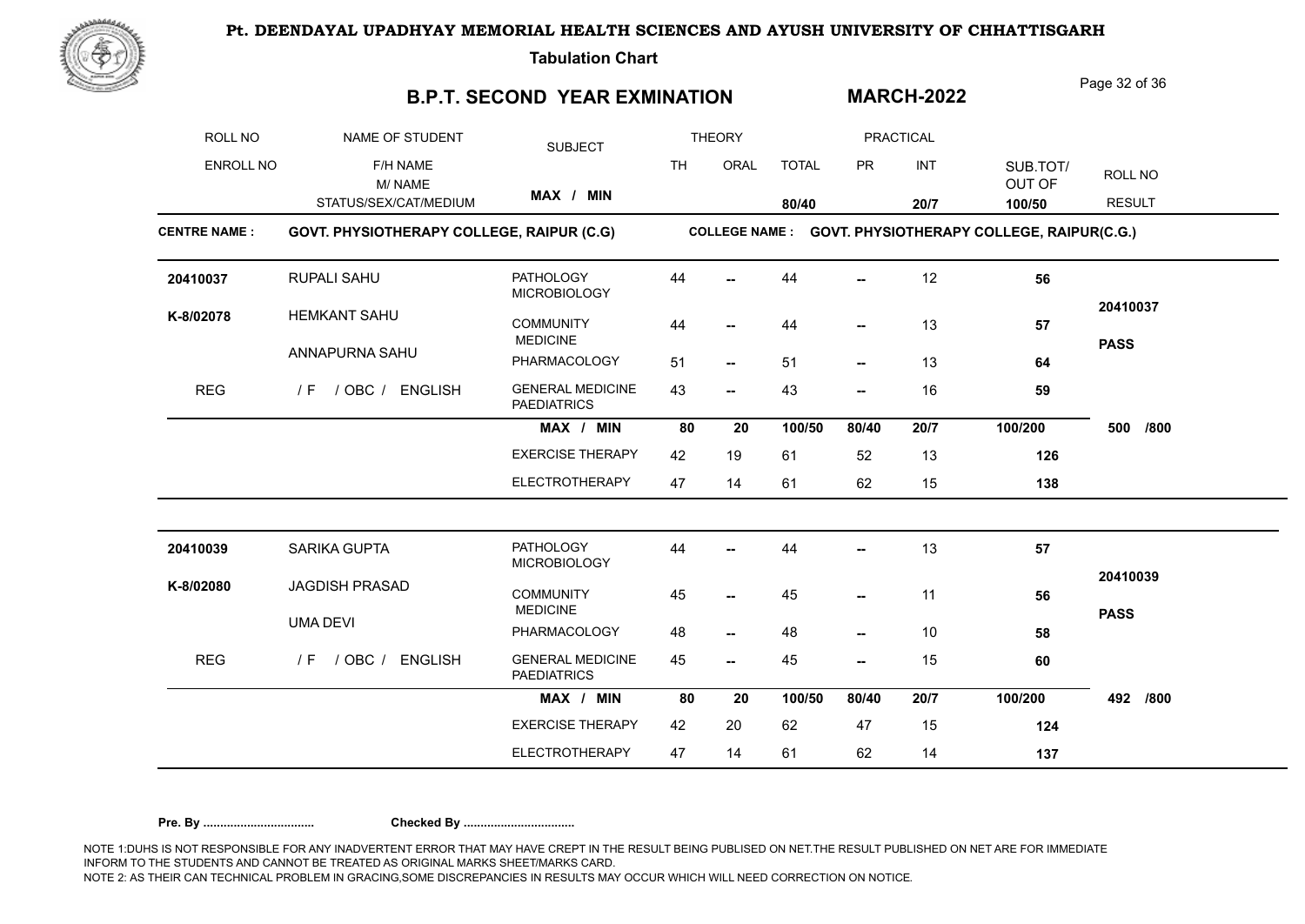

**Tabulation Chart** 

### **B.P.T. SECOND YEAR EXMINATION**

Page 33 of 36

**MARCH-2022**

| ROLL NO             | NAME OF STUDENT                           | <b>SUBJECT</b>                                |           | <b>THEORY</b>            |              |                          | <b>PRACTICAL</b> |                                                          |                         |
|---------------------|-------------------------------------------|-----------------------------------------------|-----------|--------------------------|--------------|--------------------------|------------------|----------------------------------------------------------|-------------------------|
| <b>ENROLL NO</b>    | F/H NAME<br>M/NAME                        |                                               | <b>TH</b> | ORAL                     | <b>TOTAL</b> | <b>PR</b>                | <b>INT</b>       | SUB.TOT/<br>OUT OF                                       | ROLL NO                 |
|                     | STATUS/SEX/CAT/MEDIUM                     | MAX / MIN                                     |           |                          | 80/40        |                          | 20/7             | 100/50                                                   | <b>RESULT</b>           |
| <b>CENTRE NAME:</b> | GOVT. PHYSIOTHERAPY COLLEGE, RAIPUR (C.G) |                                               |           |                          |              |                          |                  | COLLEGE NAME : GOVT. PHYSIOTHERAPY COLLEGE, RAIPUR(C.G.) |                         |
| 20410040            | SEEMA BHUARYA                             | <b>PATHOLOGY</b><br><b>MICROBIOLOGY</b>       | 35        |                          | $35*$        |                          | 12               | 47*                                                      |                         |
| K-8/02081           | D P BHUARYA                               | <b>COMMUNITY</b><br><b>MEDICINE</b>           | 48        | $\overline{\phantom{a}}$ | 48           | --                       | 14               | 62                                                       | 20410040<br><b>FAIL</b> |
|                     | PAMPOO BHUARYA                            | PHARMACOLOGY                                  | 20        | $\overline{\phantom{a}}$ | $20*$        | $\overline{\phantom{a}}$ | 11               | $31*$                                                    |                         |
| <b>REG</b>          | / F / ST / ENGLISH                        | <b>GENERAL MEDICINE</b><br><b>PAEDIATRICS</b> | 46        | $\overline{\phantom{a}}$ | 46           | --                       | 16               | 62                                                       |                         |
|                     |                                           | MAX / MIN                                     | 80        | 20                       | 100/50       | 80/40                    | 20/7             | 100/200                                                  | 428<br>/800             |
|                     |                                           | <b>EXERCISE THERAPY</b>                       | 43        | 16                       | 59           | 53                       | 13               | 125                                                      |                         |
|                     |                                           | <b>ELECTROTHERAPY</b>                         | 35        | 10                       | $45*$        | 42                       | 14               | 101                                                      |                         |
| 20410041            | SHIVALI PANDEY                            | <b>PATHOLOGY</b><br><b>MICROBIOLOGY</b>       | 45        |                          | 45           |                          | 13               | 58                                                       |                         |
| K-8/02082           | <b>JANARDAN PANDEY</b>                    | <b>COMMUNITY</b><br><b>MEDICINE</b>           | 46        | −−                       | 46           | --                       | 13               | 59                                                       | 20410041                |
|                     | <b>USHA PANDEY</b>                        | PHARMACOLOGY                                  | 44        | −−                       | 44           | --                       | 14               | 58                                                       | <b>PASS</b>             |
| <b>REG</b>          | / F / GEN / ENGLISH                       | <b>GENERAL MEDICINE</b><br><b>PAEDIATRICS</b> | 42        | $\overline{\phantom{a}}$ | 42           | $\overline{\phantom{a}}$ | 15               | 57                                                       |                         |
|                     |                                           | MAX / MIN                                     | 80        | 20                       | 100/50       | 80/40                    | 20/7             | 100/200                                                  | 484<br>/800             |
|                     |                                           | <b>EXERCISE THERAPY</b>                       | 50        | 19                       | 69           | 45                       | 14               | 128                                                      |                         |
|                     |                                           | <b>ELECTROTHERAPY</b>                         | 50        | 11                       | 61           | 47                       | 16               | 124                                                      |                         |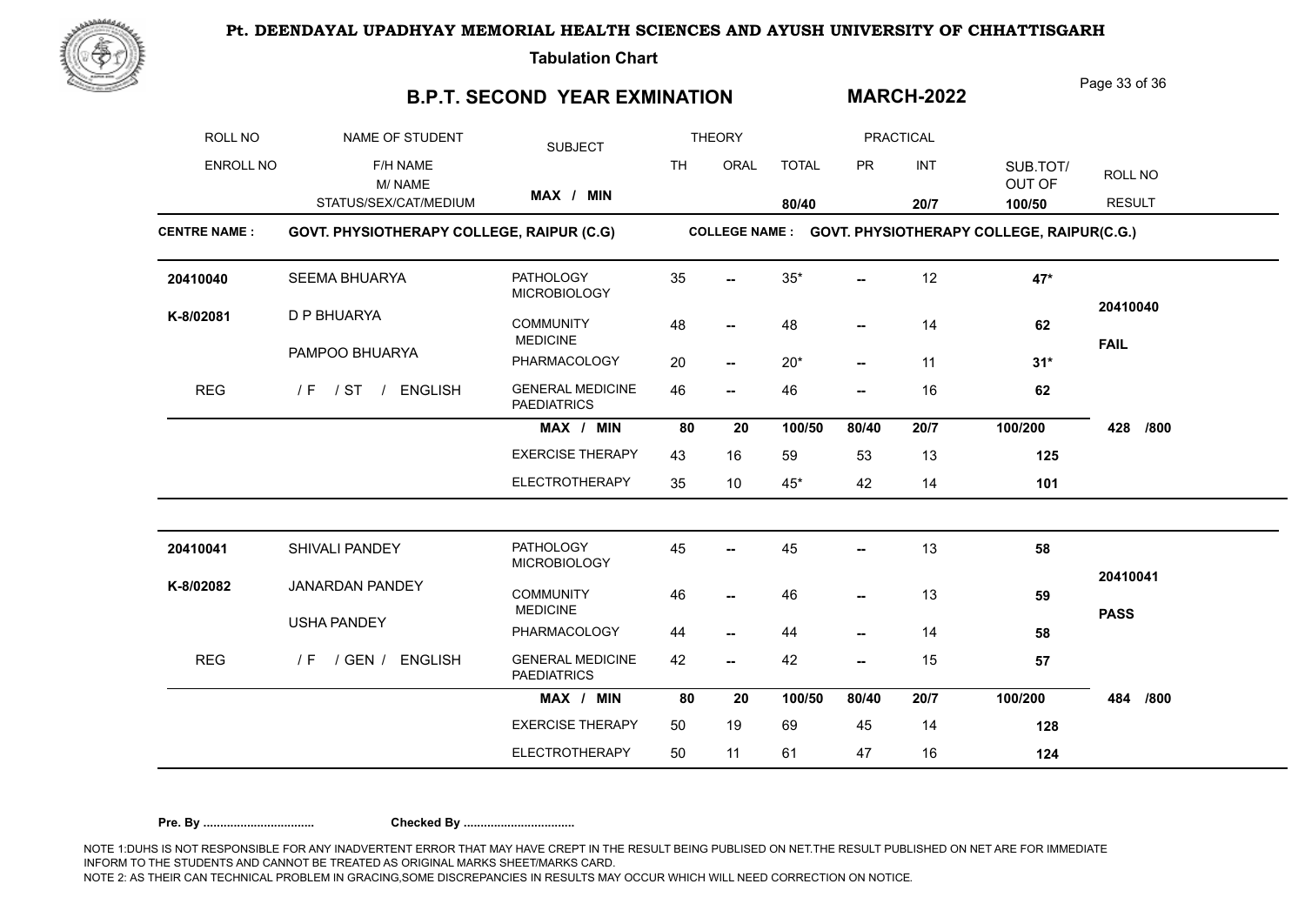Page 34 of 36



**Tabulation Chart** 

#### **B.P.T. SECOND YEAR EXMINATION 80/40 COLLEGE NAME : GOVT. PHYSIOTHERAPY COLLEGE, RAIPUR (C.G) GOVT. PHYSIOTHERAPY COLLEGE, RAIPUR(C.G.)** ROLL NO NAME OF STUDENT ENROLL NO F/H NAME STATUS/SEX/CAT/MEDIUM SUBJECT **THEORY** th oral total pr int sub.tot/ <sub>poll</sub> PRACTICAL **MAX / MIN** OUT OF ROLL NO<br>OUT OF RESULT **100/50** M/ NAME CENTRE NAME : GOVT. PHYSIOTHERAPY COLLEGE, RAIPUR (C.G) **20/7 MARCH-2022** GENERAL MEDICINE 52 --PAEDIATRICS PATHOLOGY 42 -MICROBIOLOGY COMMUNITY MEDICINE PHARMACOLOGY 56 EXERCISE THERAPY 51 18 69 ELECTROTHERAPY 51 13 64 **MAX / MIN** 80 20 100/50 80/40 20/7 **-- -- -- -- -- -- -- -- 80 20 80/40 20/7 100/200 /800** REG / F / GEN / ENGLISH GENERAL MEDICINE **K-8/02083** MD.FAHIM AHMED SIDDIQUI SHOAIBA NOORI SIDDIQUI **20410042** ALAM ARA SIDDIQUI **20410042** 42 42 14 **56** 57 **- 57 - 16 73** 56 56 13 **69** 52 52 17 **69** 51 18 69 60 14 **143** 51 13 64 58 16 **138 548 PASS** 57 GENERAL MEDICINE 42 -PAEDIATRICS PATHOLOGY 37 -MICROBIOLOGY COMMUNITY MEDICINE PHARMACOLOGY 39 EXERCISE THERAPY 40 18 58 MAX / MIN 80 20 100/50 80/40 20/7 **-- --** 47 39\* **-- -- -- -- 80 20 80/40 20/7 100/200 /800** REG / F / GEN / ENGLISH GENERAL MEDICINE **K-8/02085** PREM KUMAR JHA SHRUTI JHA **20410043** ASHA JHA **20410043** 37 37\* 11 **48\*** 47 10 **57** 39 39\* 9 **48\*** 42 42 14 **56** 40 18 58 49 12 **119 439 SUPPL** 47 - 10

NOTE 1:DUHS IS NOT RESPONSIBLE FOR ANY INADVERTENT ERROR THAT MAY HAVE CREPT IN THE RESULT BEING PUBLISED ON NET.THE RESULT PUBLISHED ON NET ARE FOR IMMEDIATE INFORM TO THE STUDENTS AND CANNOT BE TREATED AS ORIGINAL MARKS SHEET/MARKS CARD. NOTE 2: AS THEIR CAN TECHNICAL PROBLEM IN GRACING,SOME DISCREPANCIES IN RESULTS MAY OCCUR WHICH WILL NEED CORRECTION ON NOTICE. **Pre. By ................................. Checked By .................................**

ELECTROTHERAPY 46 10 56

46 10 56 42 13 **111**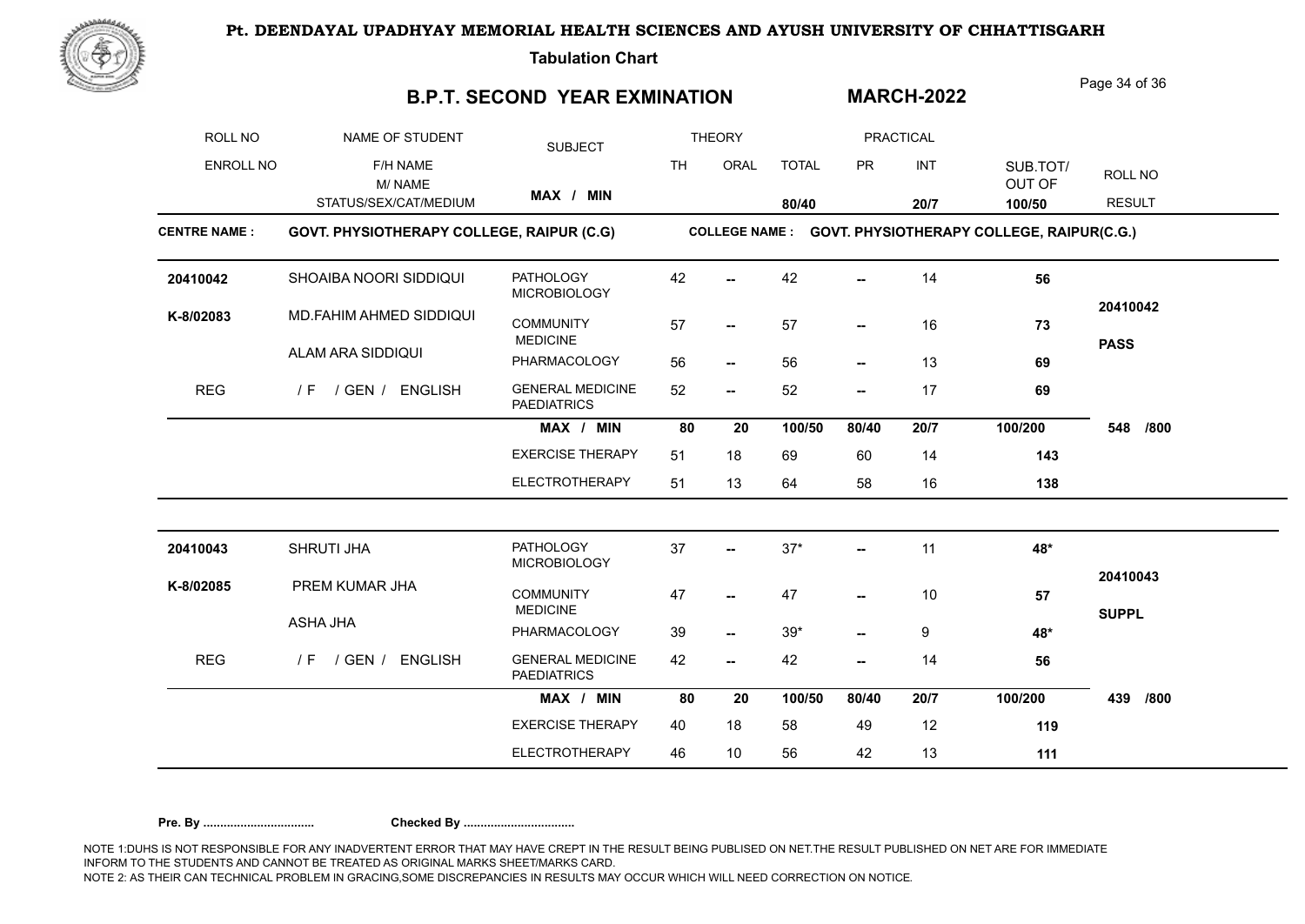

**Tabulation Chart** 

### **B.P.T. SECOND YEAR EXMINATION**

Page 35 of 36

**MARCH-2022**

| ROLL NO             | NAME OF STUDENT                           | <b>SUBJECT</b>                                |                                                          | <b>THEORY</b>            |              |                          | <b>PRACTICAL</b> |                    |                         |  |  |  |
|---------------------|-------------------------------------------|-----------------------------------------------|----------------------------------------------------------|--------------------------|--------------|--------------------------|------------------|--------------------|-------------------------|--|--|--|
| <b>ENROLL NO</b>    | F/H NAME<br>M/NAME                        |                                               | <b>TH</b>                                                | ORAL                     | <b>TOTAL</b> | <b>PR</b>                | INT              | SUB.TOT/<br>OUT OF | ROLL NO                 |  |  |  |
|                     | STATUS/SEX/CAT/MEDIUM                     | MAX / MIN                                     |                                                          |                          | 80/40        |                          | 20/7             | 100/50             | <b>RESULT</b>           |  |  |  |
| <b>CENTRE NAME:</b> | GOVT. PHYSIOTHERAPY COLLEGE, RAIPUR (C.G) |                                               | COLLEGE NAME : GOVT. PHYSIOTHERAPY COLLEGE, RAIPUR(C.G.) |                          |              |                          |                  |                    |                         |  |  |  |
| 20410046            | <b>SUSHMA</b>                             | <b>PATHOLOGY</b><br><b>MICROBIOLOGY</b>       | 47                                                       | $\overline{\phantom{a}}$ | 47           | $\overline{\phantom{a}}$ | 13               | 60                 |                         |  |  |  |
| K-8/02088           | <b>SANTOSH KUMAR</b>                      | <b>COMMUNITY</b>                              | 48                                                       | $\overline{\phantom{a}}$ | 48           | --                       | 14               | 62                 | 20410046                |  |  |  |
|                     | <b>KANTI DEVI</b>                         | <b>MEDICINE</b><br>PHARMACOLOGY               | 54                                                       | $\overline{\phantom{a}}$ | 54           | $\overline{\phantom{a}}$ | 13               | 67                 | <b>PASS</b>             |  |  |  |
| <b>REG</b>          | / F / OBC / ENGLISH                       | <b>GENERAL MEDICINE</b><br><b>PAEDIATRICS</b> | 44                                                       | --                       | 44           | $\overline{\phantom{a}}$ | 16               | 60                 |                         |  |  |  |
|                     |                                           | MAX / MIN                                     | 80                                                       | 20                       | 100/50       | 80/40                    | 20/7             | 100/200            | 504<br>/800             |  |  |  |
|                     |                                           | <b>EXERCISE THERAPY</b>                       | 49                                                       | 19                       | 68           | 55                       | 16               | 139                |                         |  |  |  |
|                     |                                           | <b>ELECTROTHERAPY</b>                         | 43                                                       | 11                       | 54           | 45                       | 17               | 116                |                         |  |  |  |
| 20410048            | YAMAN SINGH KASHYAP                       | <b>PATHOLOGY</b><br><b>MICROBIOLOGY</b>       | 38                                                       | --                       | $38^{\star}$ | --                       | 11               | 49*                |                         |  |  |  |
| K-8/02090           | <b>BHUNESHWAR SINGH</b><br><b>KASHYAP</b> | <b>COMMUNITY</b><br><b>MEDICINE</b>           | 41                                                       | $\overline{\phantom{a}}$ | 41           | --                       | 10               | 51                 | 20410048<br><b>FAIL</b> |  |  |  |
|                     | <b>ARTI KASHYAP</b>                       | PHARMACOLOGY                                  | 46                                                       | $\overline{\phantom{a}}$ | 46           | --                       | 10               | 56                 |                         |  |  |  |
| <b>REG</b>          | / M / GEN / ENGLISH                       | <b>GENERAL MEDICINE</b><br><b>PAEDIATRICS</b> | 35                                                       | $\overline{\phantom{a}}$ | $35*$        | --                       | 15               | 50                 |                         |  |  |  |
|                     |                                           | MAX / MIN                                     | 80                                                       | 20                       | 100/50       | 80/40                    | 20/7             | 100/200            | /800<br>439             |  |  |  |
|                     |                                           | <b>EXERCISE THERAPY</b>                       | 40                                                       | 17                       | 57           | 48                       | 13               | 118                |                         |  |  |  |
|                     |                                           | <b>ELECTROTHERAPY</b>                         | 36                                                       | 13                       | 49*          | 52                       | 14               | 115                |                         |  |  |  |